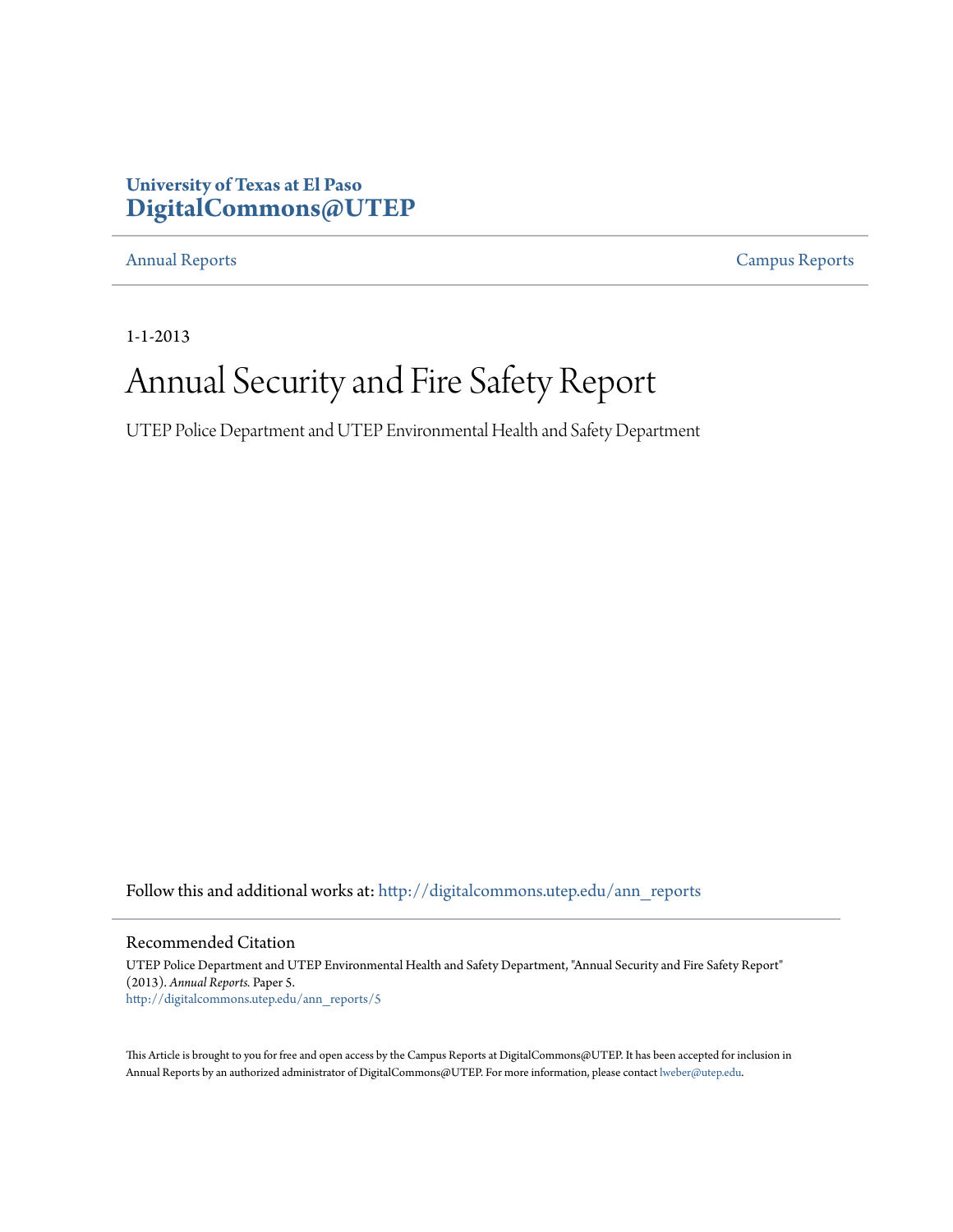# Annual Security and Fire Safety Report The University of Texas at El Paso

The Jeanne Clery Disclosure of Campus Security Policy and Campus Crime



The "Jeanne Clery Act" is named in memory of 19-year-old Lehigh (PA) University freshman Jeanne Ann Clery (pictured above) who was raped and murdered while asleep in her residence hall room on April 5, 1986.

Prepared by The University of Texas at El Paso Police Department and the Environmental Health and Safety Department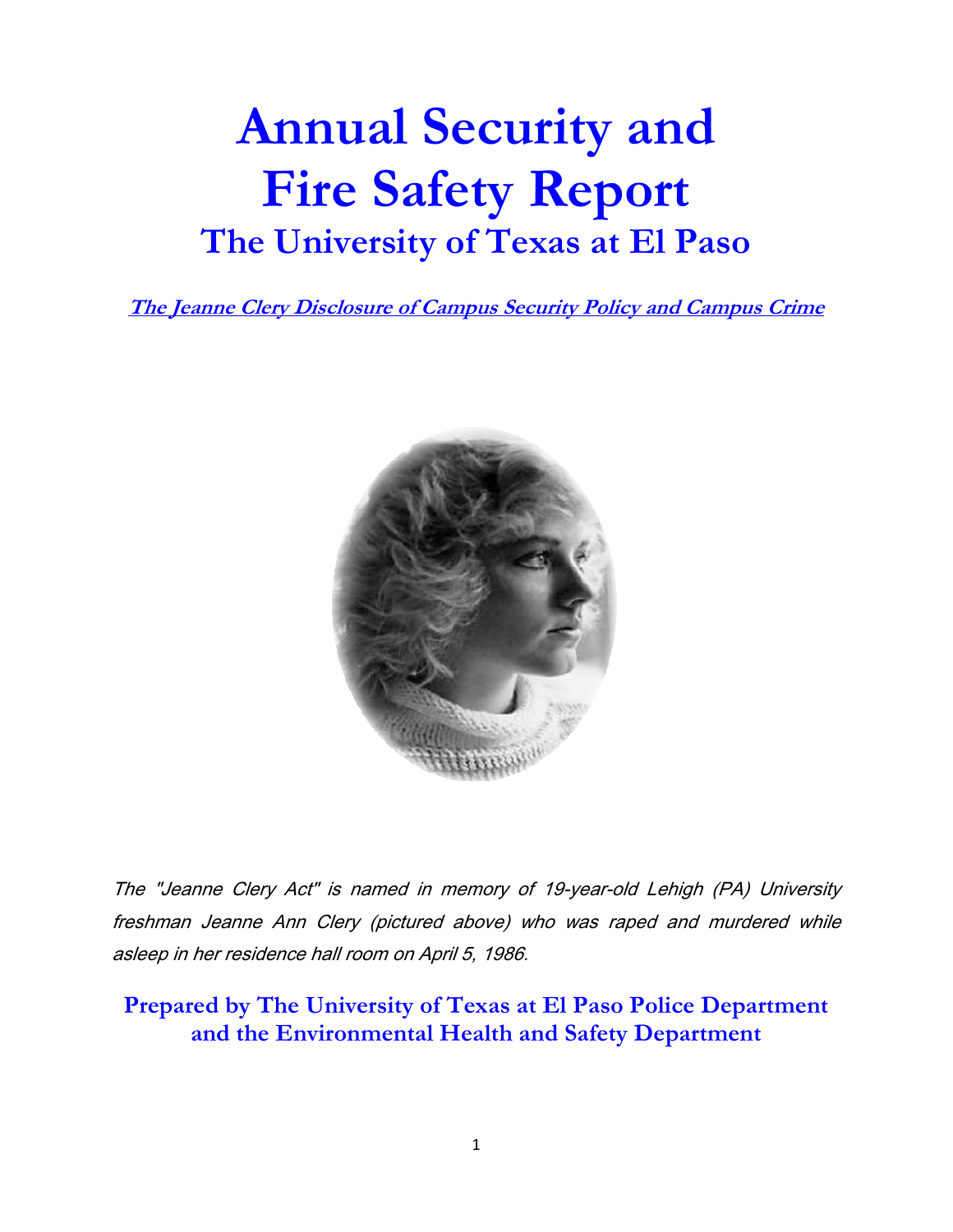### **Table of Contents**

| Introduction - The Jeanne Clery Disclosure of Campus Security Policy and Campus Crime Statistics Act3 |  |
|-------------------------------------------------------------------------------------------------------|--|
|                                                                                                       |  |
|                                                                                                       |  |
|                                                                                                       |  |
|                                                                                                       |  |
|                                                                                                       |  |
|                                                                                                       |  |
|                                                                                                       |  |
|                                                                                                       |  |
|                                                                                                       |  |
|                                                                                                       |  |
|                                                                                                       |  |
|                                                                                                       |  |
|                                                                                                       |  |
|                                                                                                       |  |
|                                                                                                       |  |
|                                                                                                       |  |
|                                                                                                       |  |
|                                                                                                       |  |
|                                                                                                       |  |
|                                                                                                       |  |
|                                                                                                       |  |
|                                                                                                       |  |
|                                                                                                       |  |
|                                                                                                       |  |
|                                                                                                       |  |
|                                                                                                       |  |
|                                                                                                       |  |
|                                                                                                       |  |
|                                                                                                       |  |
|                                                                                                       |  |
|                                                                                                       |  |
|                                                                                                       |  |
|                                                                                                       |  |
|                                                                                                       |  |
|                                                                                                       |  |
|                                                                                                       |  |
|                                                                                                       |  |
|                                                                                                       |  |
|                                                                                                       |  |
|                                                                                                       |  |
|                                                                                                       |  |
|                                                                                                       |  |
|                                                                                                       |  |
|                                                                                                       |  |
|                                                                                                       |  |
|                                                                                                       |  |
|                                                                                                       |  |
|                                                                                                       |  |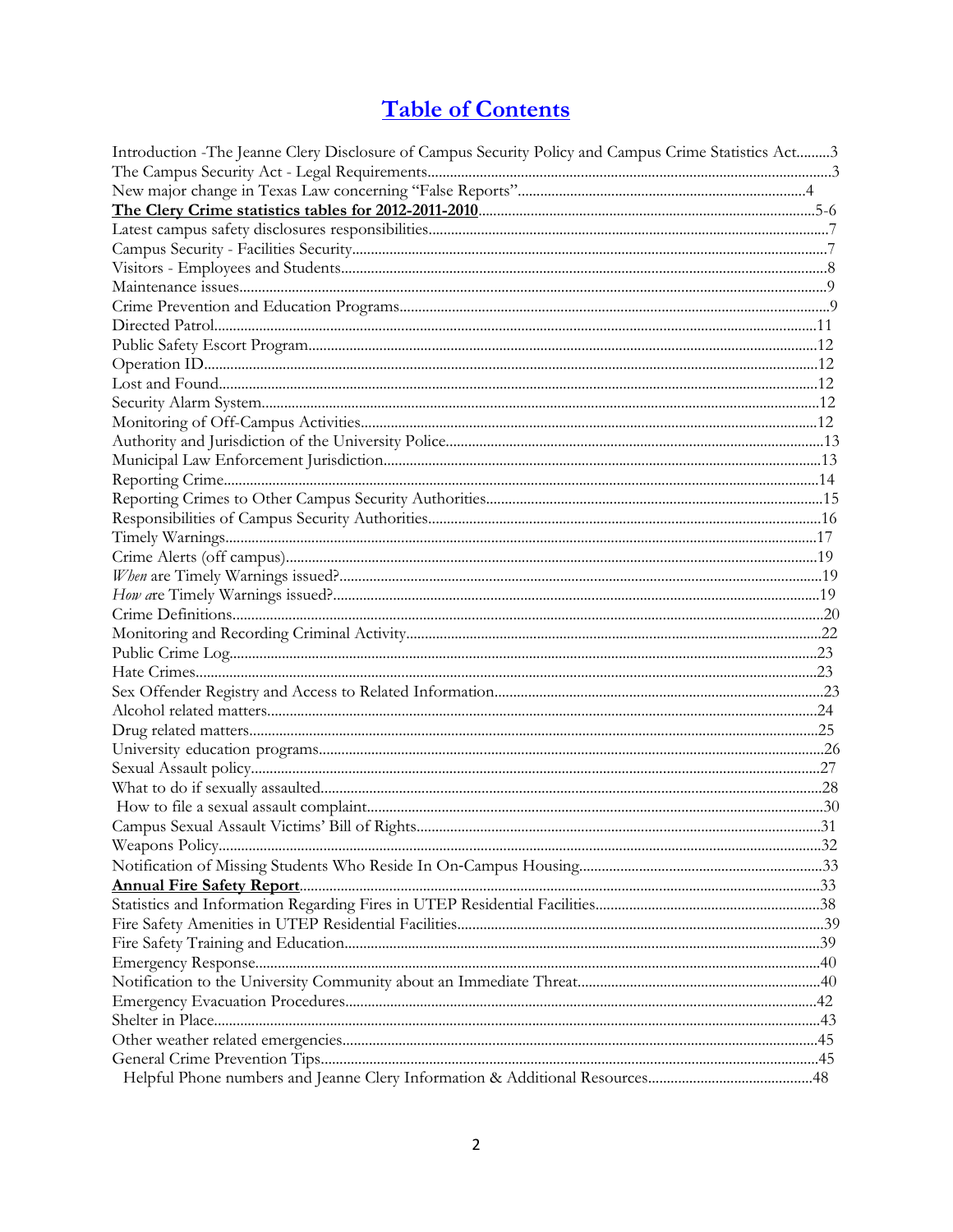### University of Texas at El Paso Annual Security and Fire Safety Report

### October 1, 2013

### Introduction

The University of Texas at El Paso and the University Police Department place a high priority on campus safety and protection of assets in furtherance of a peaceful campus environment.

### The Jeanne Clery Disclosure of Campus Security Policy and Campus Crime Statistics Act

Pursuant to 20 United States Code section 1092(f), the "Jeanne Clery Disclosure of Campus Security Policy and Campus Crime Statistics Act," and the Code of Federal Regulations (CFR) requires that each institution of higher education in the United States which participates in federal student aid programs must produce and distribute an annual report containing crime statistics and statements of security policy. Failure to provide required information or the inclusion of inaccurate information may result in fines up to \$35,000 per violation imposed by the U.S. Department of Education (DOE).

### The Campus Security Act - Legal Requirements

- Publish an annual report every year by October 1st that contains three (3) years worth of crime statistics and certain security policy statements, including sexual assault policies.
- Disclose crime statistics for the campus, unobstructed public areas immediately adjacent to or running through the campus, and certain non-campus facilities including Greek housing and remote classrooms. The statistics are gathered from university police, local law enforcement, and other University/College officials who are Campus Security Authorities. Such authorities are persons who have "significant responsibility for students and campus activities".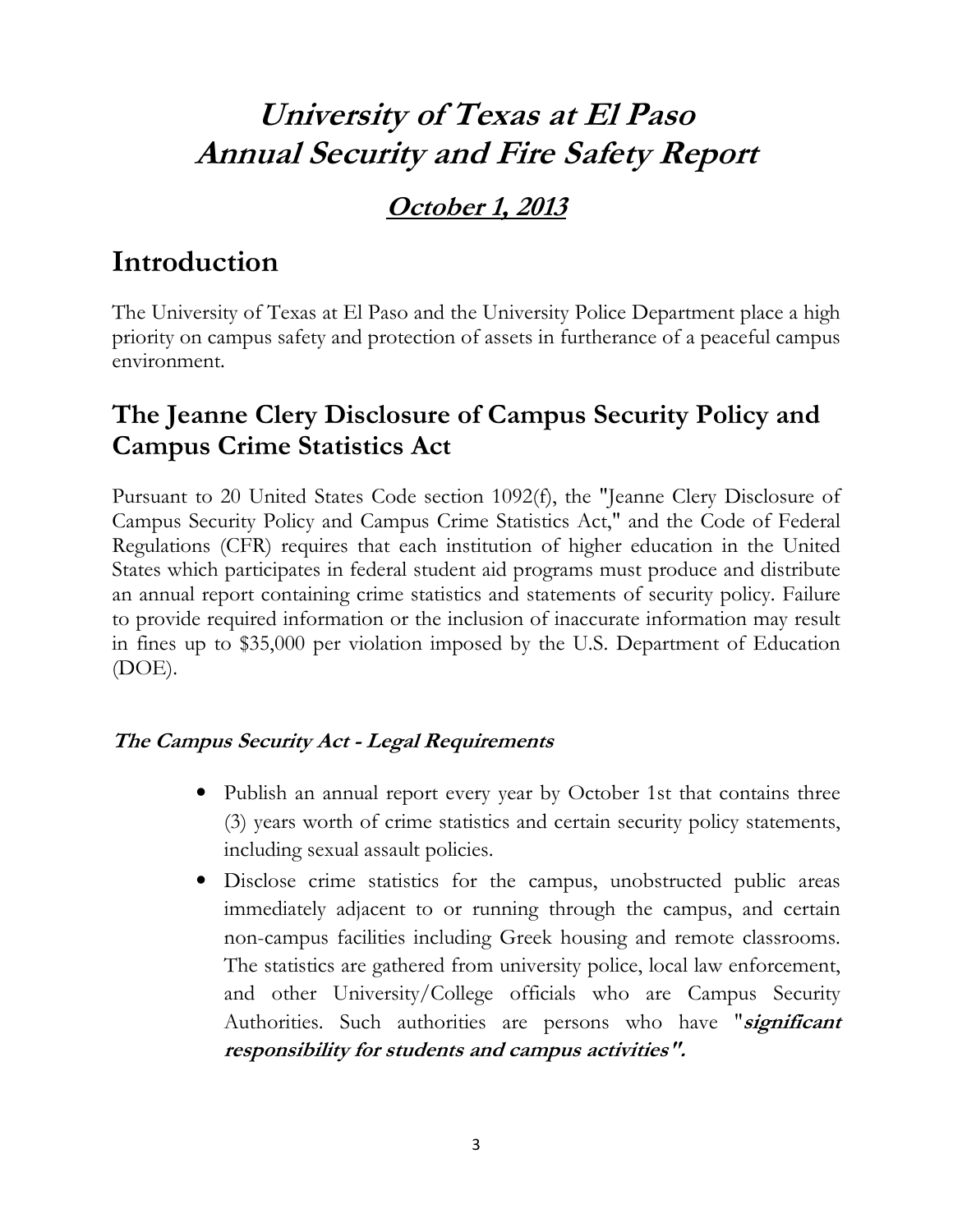- Provide "timely warning" notices of those crimes that have occurred and pose an "ongoing threat to students and employees".
- Disclose in a public crime log any crime that occurred on campus or within the patrol jurisdiction of the campus police or the campus security department and is reported to the campus police or security department."

A written request for crime statistic information is made on an annual basis to all Campus Security Authorities and to all University Deans, Directors, and Department Heads.

A request is also made of the El Paso Police Department in order to gather crime statistics for adjacent public property. Adjacent public property is described as the sidewalks and streets as well as any public property directly across from the campus boundaries.

All of these crime statistics are gathered, compiled, and reported to the University community via this report.

#### New major change in Texas Law concerning "False Reports"

A person commits an offense under Section 42.06, Texas Penal Code, if he knowingly initiates, communicates or circulates a report of a present, past, or future bombing, fire, offense, or other emergency that he knows is false or baseless and that would ordinarily: (1) cause action by an official or volunteer agency organized to deal with emergencies; (2) place a person in fear of imminent serious bodily injury; or (3) prevent or interrupt the occupation of a building, room, place of assembly, place to which the public has access, or aircraft, automobile, or other mode of conveyance.

The offense under Section 42.06, Texas Penal Code, of making such a false alarm or report involving a public or private institution of higher education is a state jail felony.

An individual adjudged guilty of a state jail felony shall be punished by confinement in a state jail for any term of not more than two years or less than 180 days and, in addition to confinement, an individual adjudged guilty of a state jail felony may be punished by a fine not to exceed \$10,000.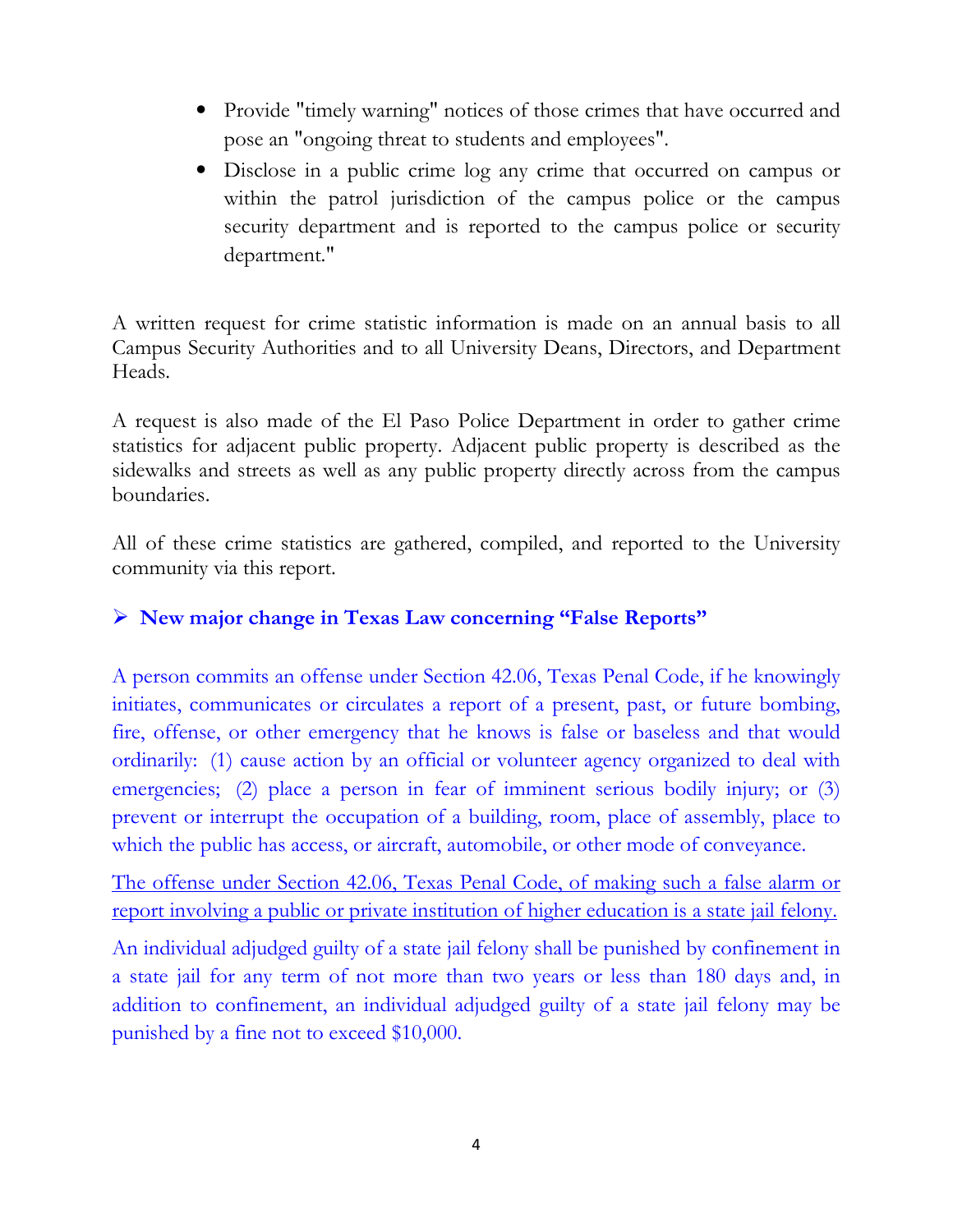#### The Clery crime statistics tables for 2013

#### UTEP Clery Crime Statistics 2013

This chart includes offenses that were reported to the University of Texas Police (UTEP PD), El Paso Police Department, and other College officials who have significant responsibilities for student and campus activities. The statistics are published in accordance with the standards and guidelines used by the FBI Uniform Crime Reporting Handbook and the relevant federal law (the Clery Act). It should be noted that the Clery Crime Statistics will not always match UCR statistics due to different definitions.

| <b>Total Crimes</b><br><b>Reported For:</b>      |                        | Crimes on Campus or in Residential Halls                                               |                        | Non- Campus<br><b>Buildings or</b><br>Property |                        |                           | <b>Adjacent Public</b><br>Property |                |                          |                |                |                |
|--------------------------------------------------|------------------------|----------------------------------------------------------------------------------------|------------------------|------------------------------------------------|------------------------|---------------------------|------------------------------------|----------------|--------------------------|----------------|----------------|----------------|
| (includes attempts)                              |                        | 2012                                                                                   |                        | 2011                                           |                        | 2010                      |                                    |                | 2012 2011 2010 2012 2011 |                |                | 2010           |
|                                                  | <b>Total</b><br>Campus | Residential<br>Facilities                                                              | <b>Total</b><br>Campus | Residential<br>Facilities                      | <b>Total</b><br>Campus | Residential<br>Facilities |                                    |                |                          |                |                |                |
| <b>Offense Type</b>                              |                        |                                                                                        |                        |                                                |                        |                           |                                    |                |                          |                |                |                |
| Murder /<br><b>Non-Negligent</b><br>Manslaughter | $\mathbf 0$            | 0                                                                                      | $\bf{0}$               | 0                                              | $\mathbf 0$            | 0                         | $\overline{0}$                     | $\overline{0}$ | $\overline{0}$           | $\overline{0}$ | $\overline{0}$ | $\overline{0}$ |
| Negligent<br>Manslaughter                        | $\mathbf 0$            | 0                                                                                      | $\bf{0}$               | 0                                              | $\bf{0}$               | 0                         | $\mathbf 0$                        | $\overline{0}$ | $\overline{0}$           | $\overline{0}$ | $\mathbf 0$    | $\overline{0}$ |
| <b>Forcible Sex</b><br><b>Offenses</b>           | $9^{\star}$            | $\overline{2}$                                                                         | 5                      | $\overline{c}$                                 | $\mathbf 0$            | 0                         | $\overline{0}$                     | $\Omega$       | $\overline{0}$           | $\overline{0}$ | $\overline{0}$ | $\overline{0}$ |
| <b>Non-Forcible Sex</b><br><b>Offenses</b>       | 0                      | 0                                                                                      | $\boldsymbol{0}$       | 0                                              | $\boldsymbol{0}$       | 0                         | $\overline{0}$                     | $\overline{0}$ | $\overline{0}$           | $\overline{0}$ | $\overline{0}$ | $\overline{0}$ |
| <b>Robbery</b>                                   | $\mathbf 0$            | 0                                                                                      | 1                      | 0                                              | 3                      | 0                         | $\mathbf 0$                        | $\mathbf{0}$   | $\overline{0}$           | $\overline{0}$ | $\mathbf{0}$   | $\overline{2}$ |
| <b>Aggravated Assault</b>                        | 5                      | 4                                                                                      | 3                      | 1                                              | 8                      | 0                         | $\overline{0}$                     | $\overline{0}$ | $\overline{0}$           | $\mathbf 0$    | $\mathbf{0}$   | $\overline{0}$ |
| <b>Burglary</b>                                  | 28                     | 5                                                                                      | 28                     | $\overline{c}$                                 | 72                     | 10                        | $\overline{0}$                     | $\overline{2}$ | $\mathbf 0$              | $\mathbf 0$    | $\mathbf{0}$   | $\overline{0}$ |
| <b>Arson</b>                                     | $\boldsymbol{0}$       | 0                                                                                      | $\boldsymbol{0}$       | 0                                              | 1                      | 1                         | $\mathbf 0$                        | $\mathbf 0$    | $\mathbf 0$              | $\overline{0}$ | $\mathbf{0}$   | $\overline{0}$ |
| <b>Motor Vehicle Theft</b>                       | $\overline{2}$         | 0                                                                                      | 21                     | 0                                              | 6                      | 0                         | 0                                  | $\overline{0}$ | $\mathbf 0$              | $\mathbf 0$    | 1              | 1              |
| <b>Hate Crimes</b><br>(by prejudices)            |                        | There were no reported hate crimes in any category for the years 2012, 2011, and 2010. |                        |                                                |                        |                           |                                    |                |                          |                |                |                |

**Crimes reported in the Residential Facilities are included as a subset of crimes in the Total Campus category.**

\* Seven (7) of the nine (9) total cases of "forcible sex offenses" for 2012 fell under the definition of forcible fondling. Forcible fondling is defined on page 22 of the report.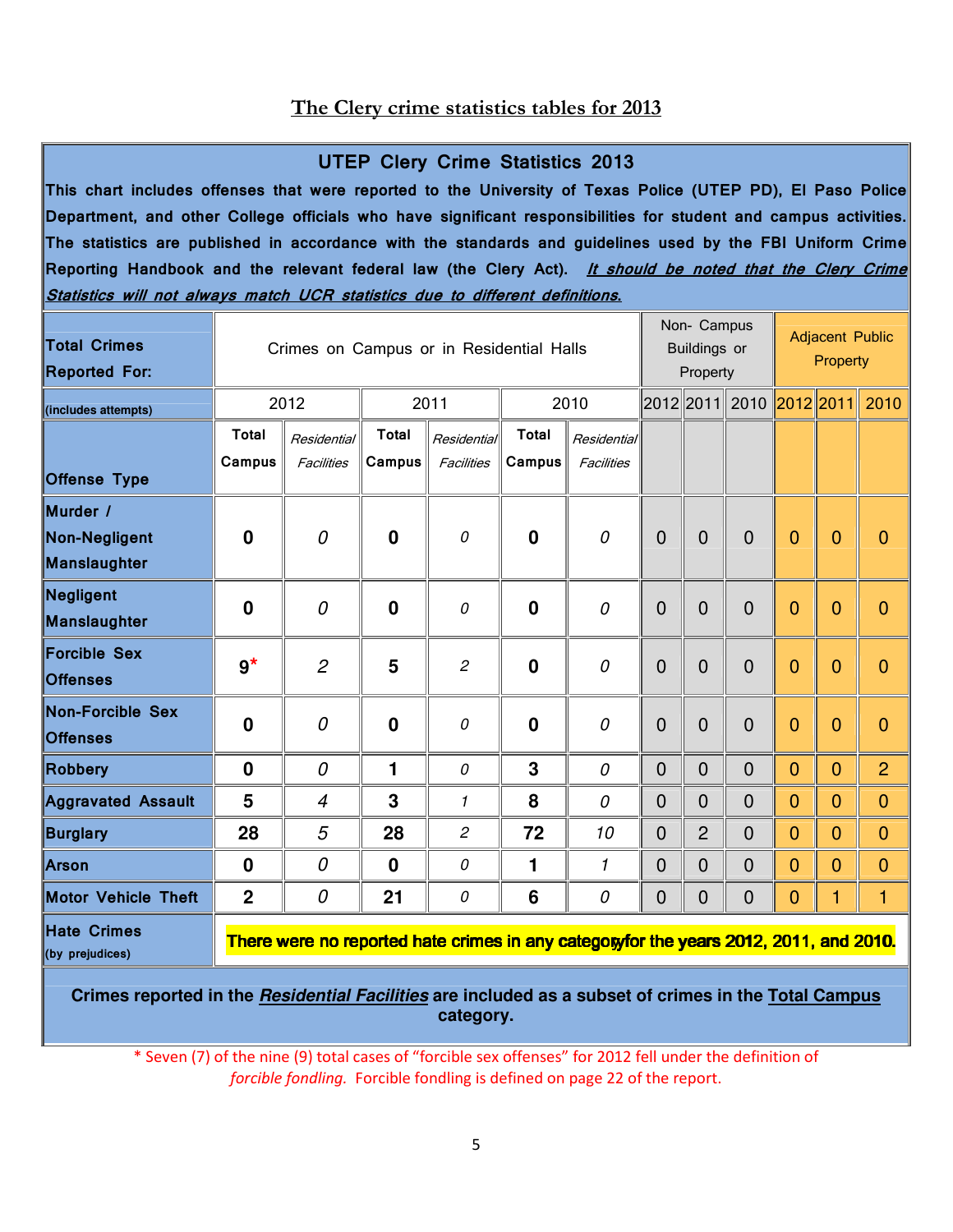| <b>UTEP Clery Crime Statistics 2013</b>                                                                                                                                                               |                                        |                                                            |              |                |                |                |                            |                                                  |                |                |                |                 |
|-------------------------------------------------------------------------------------------------------------------------------------------------------------------------------------------------------|----------------------------------------|------------------------------------------------------------|--------------|----------------|----------------|----------------|----------------------------|--------------------------------------------------|----------------|----------------|----------------|-----------------|
| Number of Arrests / Student Judicial Referrals for Select Offenses                                                                                                                                    |                                        |                                                            |              |                |                |                |                            |                                                  |                |                |                |                 |
|                                                                                                                                                                                                       | On Campus or at UTEP Residential areas |                                                            |              |                |                |                |                            | Non-Campus<br><b>Adjacent Public</b><br>Property |                |                |                |                 |
| <b>Offense Type</b>                                                                                                                                                                                   |                                        | 2012                                                       | 2011         |                | 2010           |                | Property<br>2012 2011 2010 |                                                  |                | 2012           |                | $2011$   2010   |
|                                                                                                                                                                                                       | <b>Total</b>                           | Residential                                                | <b>Total</b> | Residential    | <b>Total</b>   | Residential    |                            |                                                  |                |                |                |                 |
|                                                                                                                                                                                                       | Campus                                 | Facilities                                                 | Campus       | Facilities     | Campus         | Facilities     |                            |                                                  |                |                |                |                 |
|                                                                                                                                                                                                       |                                        |                                                            |              |                |                |                |                            |                                                  |                |                |                |                 |
| Liquor Law<br><b>Violations</b>                                                                                                                                                                       |                                        |                                                            |              |                |                |                |                            |                                                  |                |                |                |                 |
| <b>Arrest</b>                                                                                                                                                                                         | 8                                      | 3                                                          | 9            | 5              | 42             | 11             | $\overline{0}$             | $\overline{0}$                                   | $\overline{0}$ | $\overline{0}$ | $\mathbf{0}$   | $\overline{0}$  |
| Referral                                                                                                                                                                                              | $\mathbf 2$                            | 0                                                          | 1            | 1              | 1              | 1              | $\mathbf 0$                | $\mathbf 0$                                      | $\mathbf 0$    | $\overline{0}$ | $\mathbf{0}$   | $\mathbf{0}$    |
| <b>Drug Law</b><br>Violations                                                                                                                                                                         |                                        |                                                            |              |                |                |                |                            |                                                  |                |                |                |                 |
| <b>Arrest</b>                                                                                                                                                                                         | 18                                     | 14                                                         | 9            | $\overline{7}$ | 8              | 6              | $\mathbf{0}$               | $\overline{0}$                                   | $\overline{0}$ | 8              | $\overline{2}$ | $6\phantom{1}6$ |
| Referral                                                                                                                                                                                              | 4                                      | $\overline{4}$                                             | 5            | 5              | $\overline{7}$ | $\overline{7}$ | $\overline{0}$             | $\overline{0}$                                   | $\overline{0}$ | $\overline{0}$ | $\overline{0}$ | $\mathbf{0}$    |
| Weapons<br>Law<br><b>Violations</b>                                                                                                                                                                   |                                        |                                                            |              |                |                |                |                            |                                                  |                |                |                |                 |
| <b>Arrest</b>                                                                                                                                                                                         | 1                                      | 0                                                          | $\bf{0}$     | 0              | $\overline{2}$ | $\mathbf{1}$   | $\mathbf 0$                | $\Omega$                                         | $\overline{0}$ | $\overline{0}$ | $\mathbf{0}$   | $\mathbf{0}$    |
| Referral                                                                                                                                                                                              | 1                                      | 1                                                          | 1            | 1              | $\bf{0}$       | 0              | $\mathbf 0$                | $\mathbf{0}$                                     | $\overline{0}$ | $\mathbf 0$    | $\overline{0}$ | $\mathbf{0}$    |
| Crimes and any arrests/referrals reported in the Residential Facilities are included as a subset of                                                                                                   |                                        | crimes and arrests/referrals in the Total Campus category. |              |                |                |                |                            |                                                  |                |                |                |                 |
| The term "non-campus property" includes the areas off the main campus owned or controlled by the                                                                                                      |                                        |                                                            |              |                |                |                |                            |                                                  |                |                |                |                 |
| institution, used in relation to educational purposes, and frequently used by students.                                                                                                               |                                        |                                                            |              |                |                |                |                            |                                                  |                |                |                |                 |
| "Adjacent Public Property" includes thoroughfares, streets, sidewalks, and parking facilities that are                                                                                                |                                        |                                                            |              |                |                |                |                            |                                                  |                |                |                |                 |
| within the campus or immediately adjacent to and accessible from the campus. (Public areas that<br>$ $ border the campus) These incidents/arrests occurred on public property adjacent to campus. For |                                        |                                                            |              |                |                |                |                            |                                                  |                |                |                |                 |
| example, if an El Paso PD officer stops a vehicle on a street adjacent to campus and makes an arrest                                                                                                  |                                        |                                                            |              |                |                |                |                            |                                                  |                |                |                |                 |
| for drugs that would count as a statistic for a drug law violation and would be recorded in these<br>columns.                                                                                         |                                        |                                                            |              |                |                |                |                            |                                                  |                |                |                |                 |
| If you have any questions about the crime statistics or safety issues on campus, please don't hesitate                                                                                                |                                        |                                                            |              |                |                |                |                            |                                                  |                |                |                |                 |

to contact the UTEP Police Dept. at (915) 747-5611.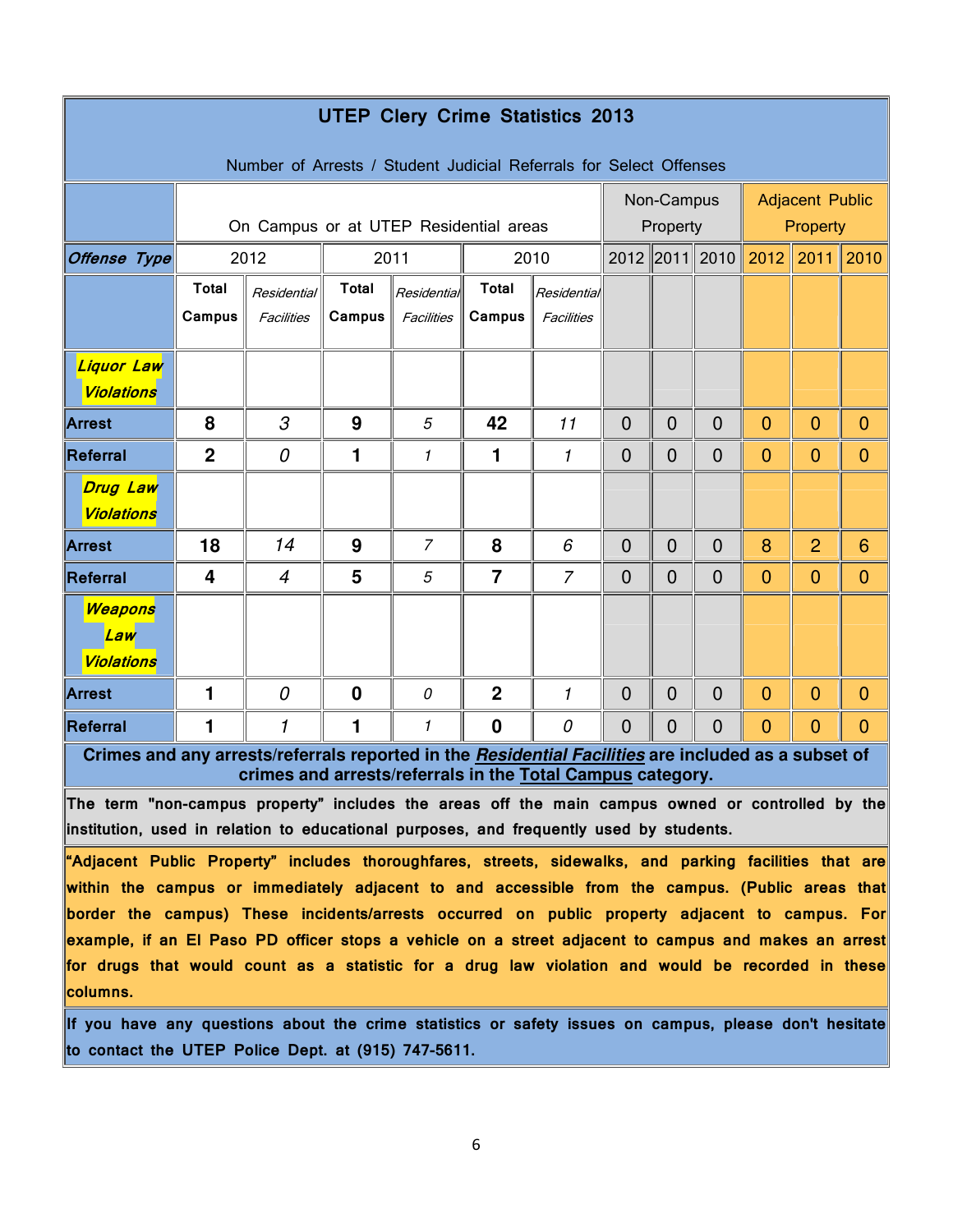### THE LATEST CAMPUS SAFETY DISCLOSURE RESPONSIBILITIES

Required by the Higher Education Opportunity Act (*Public Law: 110-315*). The Higher Education Opportunity Act (HEOA) specified new campus safety requirements in the following areas that went into effect as of 2010.

- Hate crime reporting
- Emergency response and evacuation procedures
- Relationship between the University Police and local/state law enforcement
- Missing student notification and fire safety issues required of any institution that maintains an on-campus student housing facility.

An on-campus student housing facility is defined as any dormitory or other resident facility for students that is located on an institution's campus even if the building is owned or maintained by a student organization or another party

New campus safety requirements will also be in place for next year's report due in 2014.

This publication, in keeping with the requirements of the Clery Act, is designed to aid in the cooperative effort of providing the public with specific information on campus asset protection, security, and crime statistics for the most recent three-year period, alcohol and drug use, crime prevention, police operations and authority, policies relating to reporting crime and campus disciplinary procedures.

Each year, mass e-mail notification is made to all employees and enrolled students regarding the availability of the Annual Security Report. A printed copy of this report may be obtained by writing or calling the UTEP Police Department and requesting it. You may also request it in person at the UTEP Police administrative offices during normal business hours, Monday - Friday.

UTEP Police Department, 3118 Sun Bowl Dr. El Paso, Texas 79968. (915) 747-5611

### CAMPUS SECURITY

### Facilities Security

Many campus buildings and facilities are accessible to members of the campus community, guests and visitors Monday through Friday during normal business hours. After hours, weekends and holidays, all outside doors are locked to protect persons and property. After-hour users may be questioned by University Police and should carry appropriate identification at all times.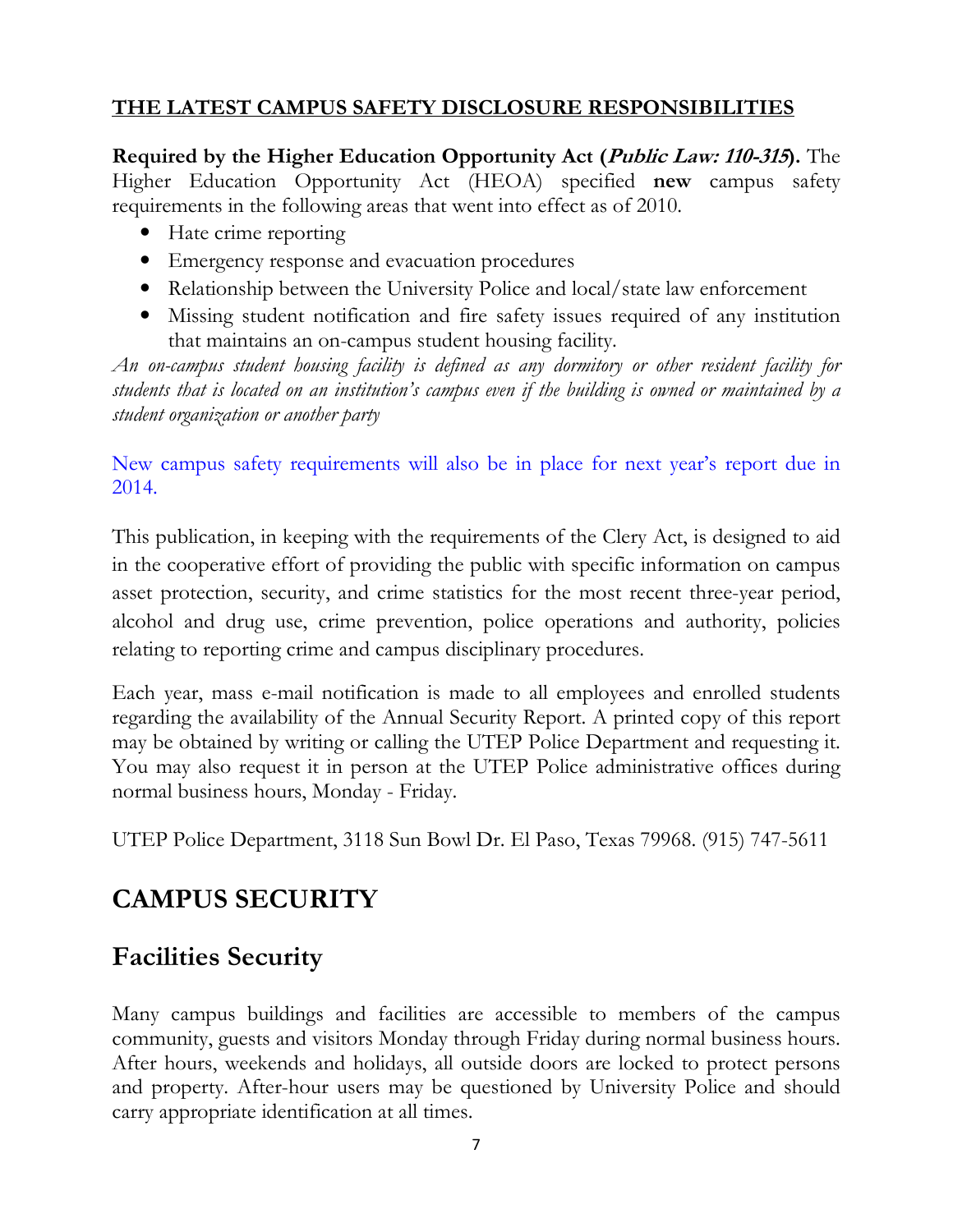- University Housing UTEP operates two on campus housing areas for students. Security access gates are located throughout the complex. Guests are required to be escorted by a resident and must be prepared to show identification at all times. Students are encouraged to keep their doors locked for their own personal safety. The individual apartments have a mechanical lock in which a key is utilized to lock the exterior door. When students lock themselves out of their assigned apartment, Resident Life Assistants may be contacted. UTEP Police Officers and Public Safety Officers do not unlock doors in student housing except in case of a serious emergency. Residents are encouraged to report all suspicious persons to the Residence Life staff or the UTEP Police Department. For more information regarding on-campus housing, call the Department of Residence Life at (915) 747-5352.
- *Campbell Building 1101 N. Campbell* A Public Safety Officer is assigned to this facility Monday through Friday. After hours the facility is protected by police patrols and a security alarm system monitored by the UTEP Police Department. The building is accessible after hours to Faculty, Staff, and Students that have been granted such access through the issuance of keys or the identi-pass swipe card system.

### Visitors

Visitors to campus are welcome and are expected to adhere to campus rules, regulations, and policies. Visitors are encouraged to visit the UTEP Police Department located at 3118 Sun Bowl Drive for information on university regulations. The University reserves the right to restrict access of any person who does not adhere to University policies and procedures. ANY person may be required, upon request by Campus Security Authorities, to present identification while on campus.

### Employees and Students

Employees and students are required to have their UTEP ID card in their possession at all times and to present it upon request by any University Official, per The University of Texas System Rules and Regulations of the Board of Regents, Rule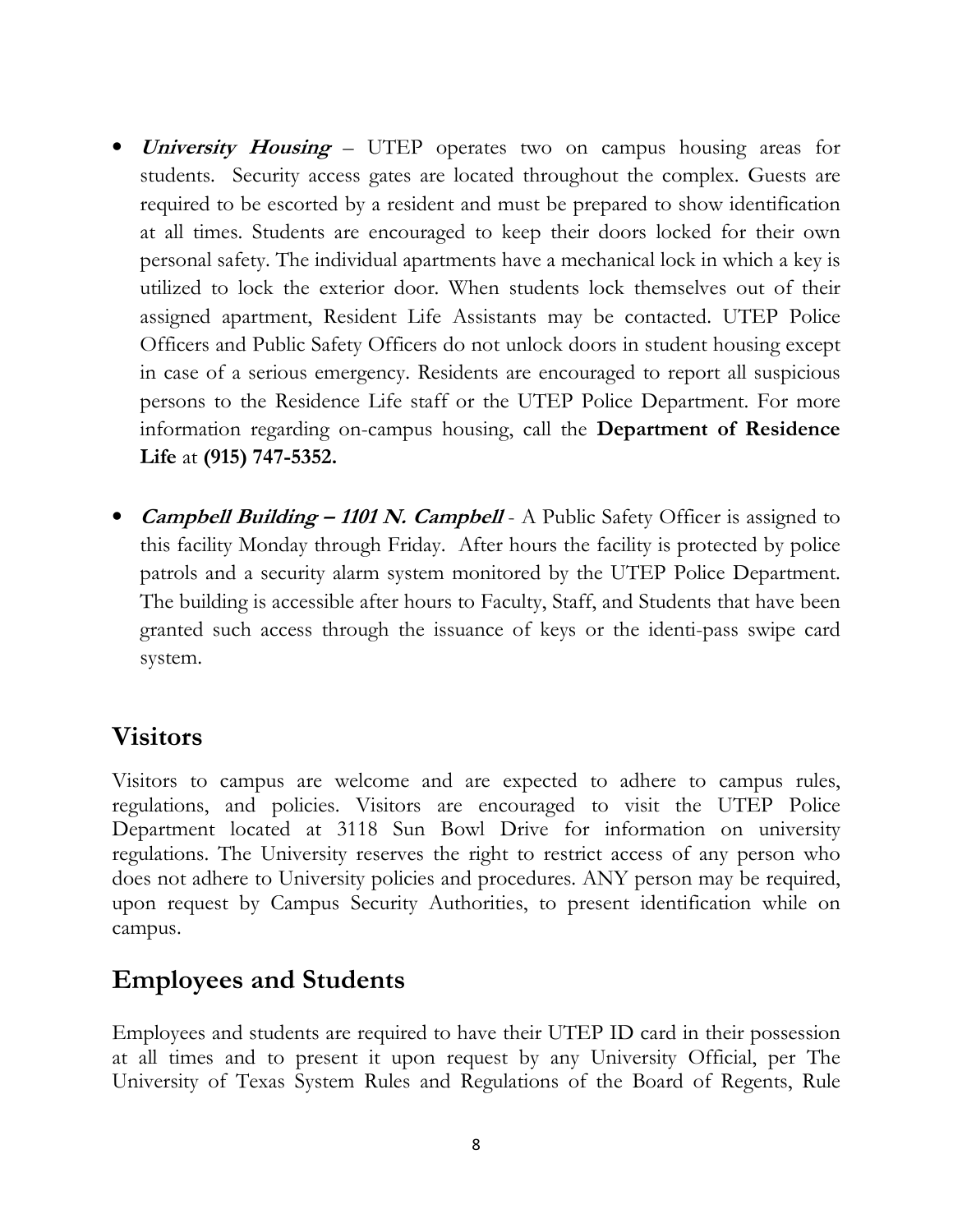80101, Section 3. The UTEP ID card can be obtained through the Miner Gold Card Office at the Mike Loya Academic Services Building, room 116.

### Maintenance

University facilities, lighting, and landscaping are maintained to promote campus safety. The University also provides emergency "Blue Light" phones installed throughout the campus. University Police Officers regularly test the emergency phones and submit work orders for those in need of repair. Officers also routinely report the need for replacement lights and any other physical hazard to Facilities Services for maintenance or repair. Malfunctioning lights and other unsafe conditions are reported to Facilities Services for repair or correction on a daily basis. Emergency Phone problems are reported to the Information Technology (IT) Department for repair on a daily basis. Any student, faculty, staff, or visitor who observes a possible unsafe condition is encouraged to notify UTEP Police for further attention to the problem by calling 747-5611.

Students who reside in the Residential Facilities on campus should report maintenance issues to the Department of Residence Life at 747-5352.

### Crime Prevention and Education Programs

The UTEP Police Department conducts crime prevention and information sessions at each scheduled student/parent orientation meeting. Prospective students and parents are encouraged to ask questions of a safety and security nature, and are informed of the method to receive the Annual Security Report on-line or in person. Upon invitation, the department provides crime prevention programming to student organizations and faculty/staff gatherings. Officers are encouraged to make unscheduled "crime prevention contacts" with students and employees of UTEP during daily patrols. Programs and services are designed to promote safety on campus through prevention, intervention, mitigation and response. The University provides several programs and services including:

- University Counseling Center (UCC): assists in determining referral sources and provides confidential counseling services by qualified mental health care professionals free of charge to registered students. The University Counseling Center is located in Union West, room 202. Phone (915) 747-5302.
- Women's Resource Center (WRC): provides referrals to on-campus and offcampus resources that can assist women in crisis. The WRC also facilitates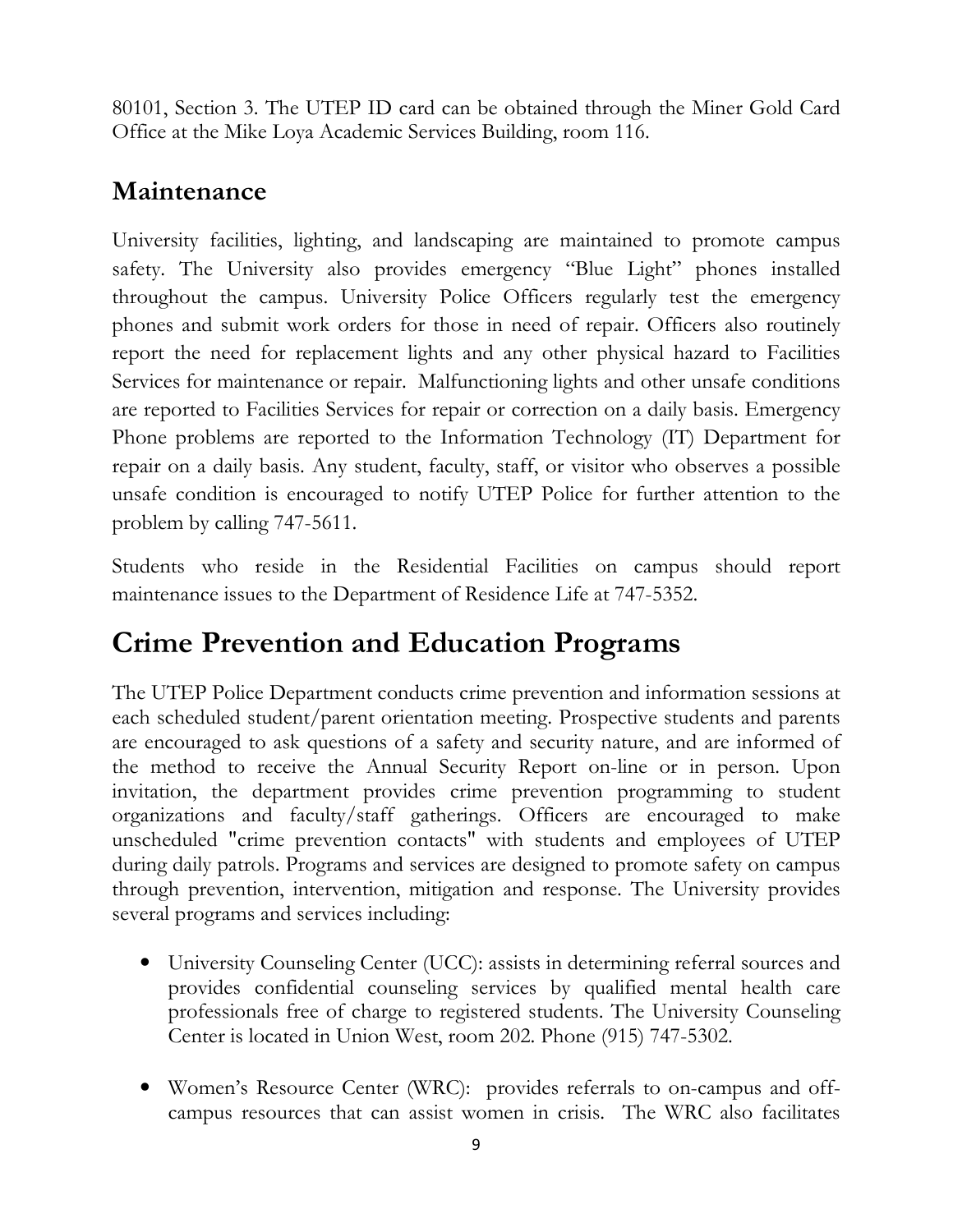activities such as Health Fairs, Take Back the Night, Love Your Body Week and the Clothesline Project. The WRC is located in Union West, Room 112. Phone (915) 747-5291.

- Employee Assistance Program (EAP): Counseling and assistance services for any part-time and full-time University employee on a broad array of topics issues. Phone 1-866-251-4701 or visit www.utadvantage.org. The password is "UTEP".
- Personal Safety Escorts: University Police provide students, staff and faculty safe rides to their vehicle on campus 7 days a week, 24 hrs a day. Call (915) 747-5611 or use any campus yellow emergency phone to request this free service.
- Patrol Walk-bys: Upon request, UTEP police will conduct periodic safety checks of the work or study area. Patrol Walk-Bys are typically requested during non-business hours by students, staff and faculty members who are engaged in after-hours activities in a work or study area or office. To request a Patrol Walk-by call (915) 747-5611.
- Sexual Assault Awareness: Awareness, education and prevention information is available through the Women's Resource Center (WRC) and the UTEP Police Department.
- Bike Registration: Increases the probability of recovery should the bicycle be lost or stolen. To register a bike through the UTEP Police Bicycle Registration Program call (915) 747-5611.
- Motorist Assistance: UTEP Police are available to assist motorists on campus who experience vehicle trouble such as dead batteries or lack of gasoline. To request assistance please call (915) 747-5611.
- New Student Orientation Programs: Information pertaining to safety and asset protection are provided at freshman, transfer and graduate student orientation sessions.
- New Staff and Faculty Orientation Programs: Information pertaining to safety and asset protection are provided at staff and faculty and new employee orientation sessions.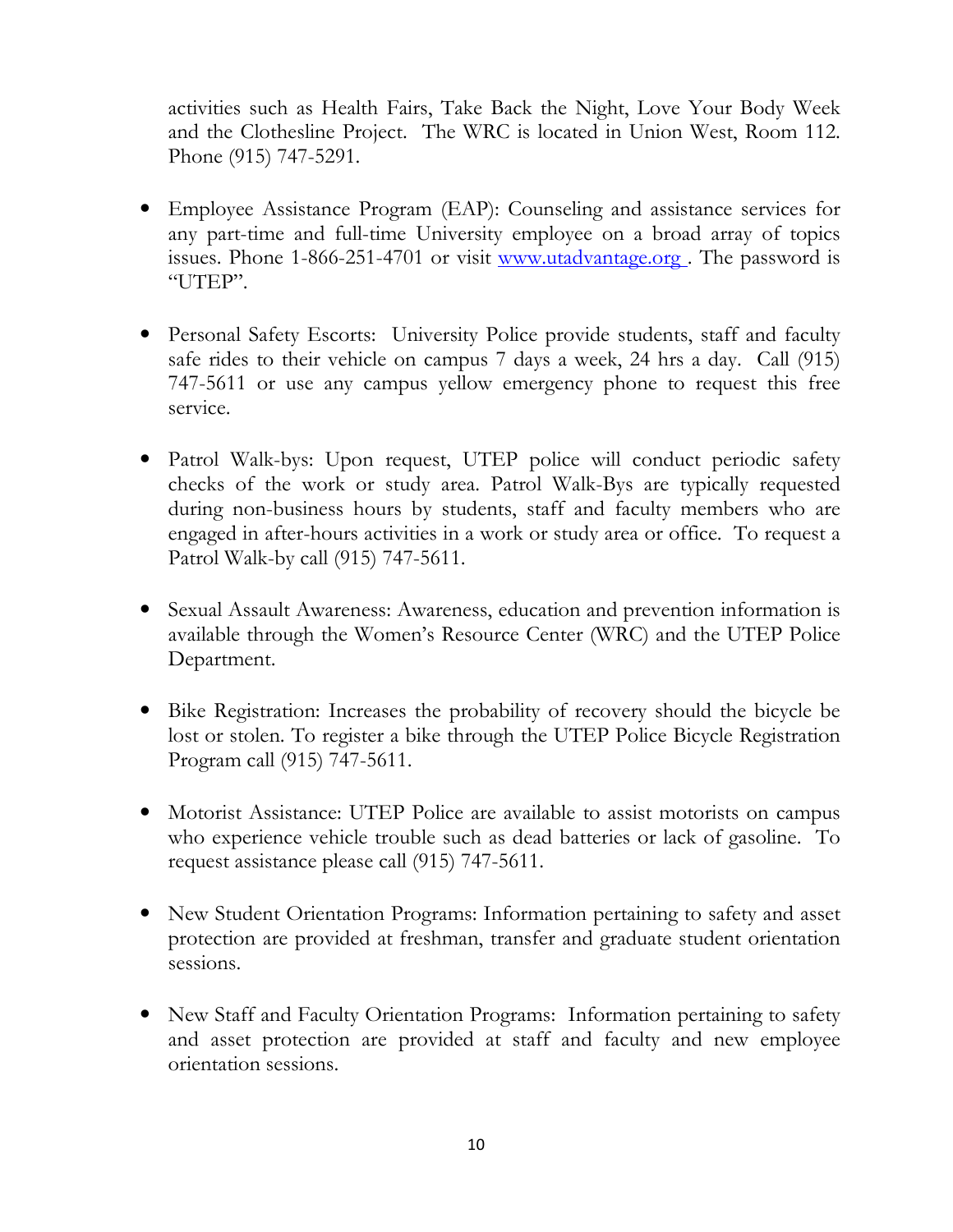- Alcohol Awareness Week: A yearly program focused on prevention efforts associated with alcohol and other substance abuse sponsored by the Office of Student Life
- Crime prevention and personal safety: Presentations and information on topics such as Identity Theft, personal safety, sexual assault education and prevention, automobile theft and home safety are conducted throughout the year.
- Asset Protection Surveys: The identification of vulnerabilities to include recommendations to protect persons, campus assets, facilities and buildings. To request a free Asset Protection Survey, call UTEP Police at 747-5611.
- Putting the Pieces Together: A presentation designed to provide planning, prevention, mitigation, and response information to address an act of aggression on campus. (Workplace violence) Contact the Office of Student Life by calling (915) 747-5648 to schedule this free program.

The University has instituted security services and procedures. **However, the** personal safety of individuals who are on campus remains an individual **responsibility.** Failure to take precautions or maintain awareness of one's environment and surroundings may result in increased risk. University Police continue to develop and implement asset protection and safety measures. The success of these measures is based on active involvement and participation by faculty, staff, students and visitors.

Crime prevention is a tool utilized to encourage students, faculty and staff to be aware of ways to reduce their chances of becoming victims of crime. Crime prevention brochures and other printed materials are presented during each registration period, and are available at the UTEP Police Department. While it is impossible to prevent all crime, awareness is the key to prevent crime. The UTEP Police Department offers the following free crime prevention programs and services:

### Directed Patrol

An ongoing program known as "directed patrol" and "park and walks" are made at irregular intervals during each shift. A "directed patrol" is a walk through all building where Police Officers or Public Safety Officers look for, or are alerted to suspicious activities. A "park and walk" involves Public Safety Officers and Police Officers parking their patrol vehicle and conducting foot patrols of selected areas of the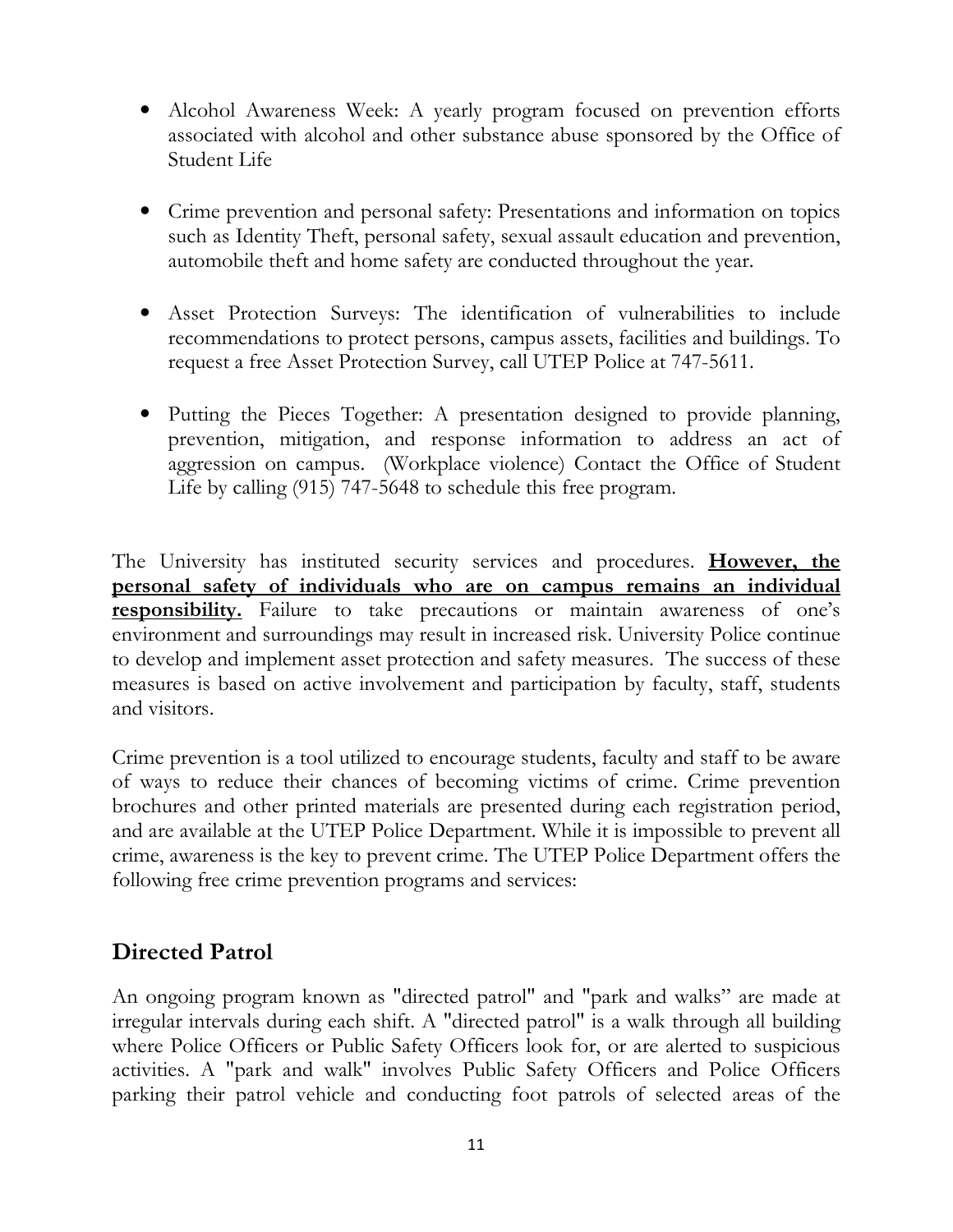campus. All these types of patrols are documented in the UTEP PD Telecommunications Center.

### Public Safety Escort Program

There are times when people feel the need for a little extra security. This could be due to a personal issue or other security concern. The UTEP Police Department will provide safety escorts to all locations on campus 24 hours a day. Police Officers and Public Safety Officers provide this service. Students may request a Safety Escort by calling the UTEP Police Department at (915) 747-5611 or by using one of the "Blue-Light" emergency phones on campus or the emergency phones located in various hallways and elevators of buildings.

### Operation ID

This is an on-going program that involves engraving a driver's license or student identification number on valuable items of personal property. Engravers are available at the UTEP Police Department located at 3118 Sun Bowl Drive. Please contact ahead to check on availability at (915)747-6635 or (915)747-6338.

### Lost and Found

Each year University Police receive large numbers of unclaimed books and other personal property. Property turned into University Police is logged and stored in a secure location. Every possible attempt will be made to return property to the legal owner if the owner can be identified.

### Security Alarm System

An electronic security alarm system is located at the UTEP Police Telecommunications Center and is monitored by the Telecommunications Section of the department. This alarm system provides a comprehensive network of fire, intrusion detection and duress alarms for various campus buildings.

### Monitoring of Off-Campus Activities

When a UTEP student is involved in an off-campus incident, UTEP Police officers may assist with the investigation in cooperation with local, state, or federal law enforcement. The El Paso Police Department routinely works and communicates with the UTEP Police Department on any serious incidents occurring in the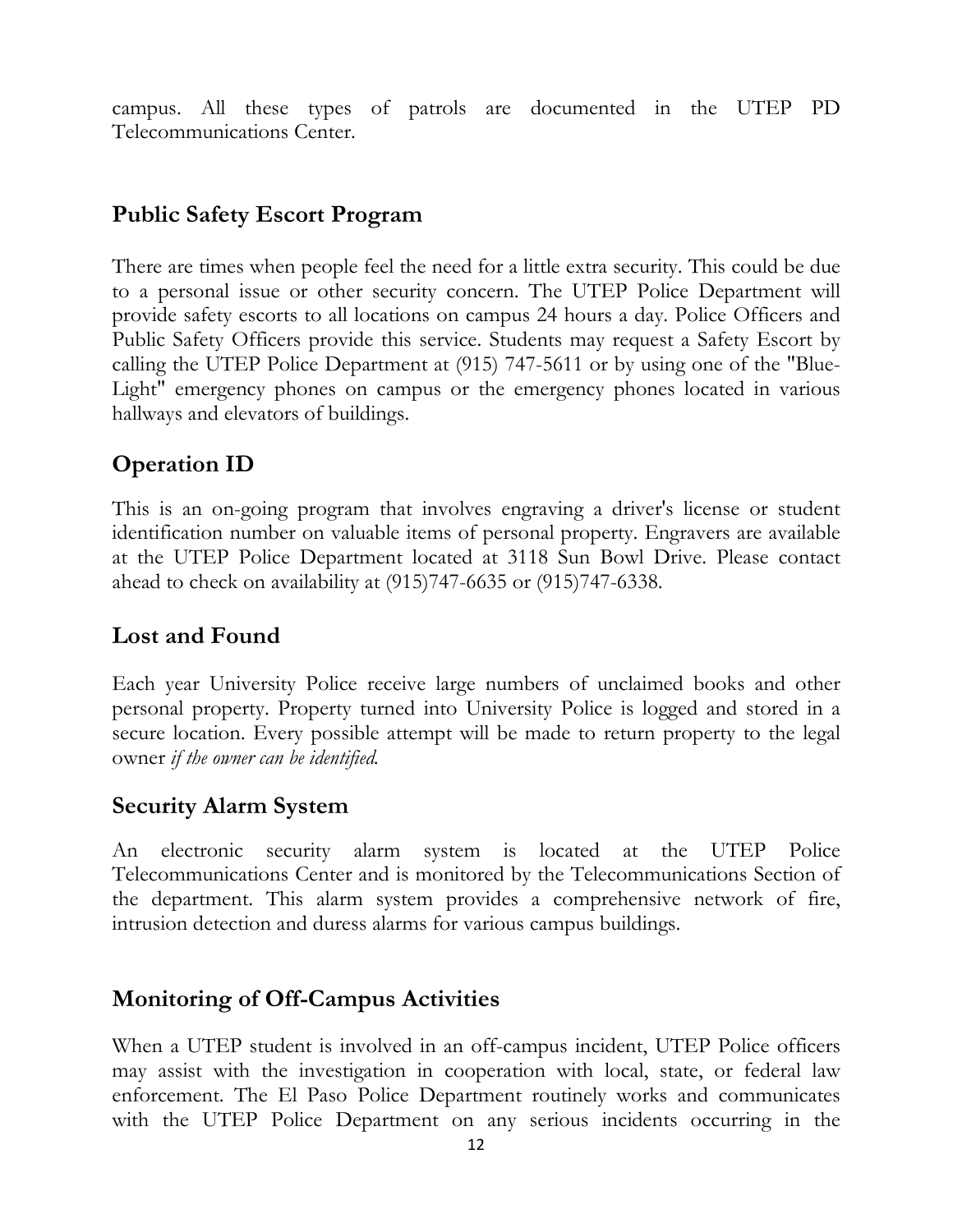immediate neighborhood and business areas surrounding the campus. Many students live in the neighborhoods surrounding UTEP. The El Paso Police Department has primary jurisdiction in all areas off campus, and will respond to all incidents in this area. UTEP Police Officers may assist with major crimes and incidents near campus when viable. UTEP PD has direct communications (enhanced 911) with the El Paso Police Department, El Paso Fire Department and Fire Medical Services to facilitate rapid response in an emergency.

### Authority and Jurisdiction of the University Police

### Law Enforcement Authority

University of Texas System Police Officers are licensed as peace officers by the Texas Commission on Law Enforcement (TCOLE). UT Police Officers are sworn law enforcement officers commissioned under the provisions of the Texas Education Code, section 51.203, and the Texas Code of Criminal Procedures, Article 2.12. Officers are vested with all the powers, privileges, and immunities of peace officers while within the jurisdiction of the University of Texas System or otherwise in the performance of their assigned duties.

The UTEP Police Department also employs uniformed Public Safety Officers (PSO) who provide parking enforcement, asset protection services, and support for special events. PSO's do not have arrest authority except as provided for citizens as outlined by the Texas Code of Criminal Procedure.

The UTEP Police Department is responsible to enforce local, state, and federal laws, UT System Regents Rules and Regulations and the UTEP Handbook of Operating Procedures. UTEP Police officers carry firearms, arrest violators, and make referrals to the UTEP student judicial system for sanctions.

Criminal violations are processed through the El Paso County District Attorney's Office, El Paso County Attorney's Office, or federal criminal justice system. Officers may also issue court appearance traffic and class c misdemeanor citations through the El Paso County Justice of the Peace courts.

### Municipal Law Enforcement Jurisdiction

The University of Texas at El Paso lays within the city limits of El Paso, Texas, a community of over 640,000 people occupying 248 square miles. For 2013, 2012, 2011, and 2010 (4 years) El Paso has been named the safest large city (cities of 500,000 or more) in the United States based on crime statistics! (Source-  $\overline{CO}$  Press city crime rankings)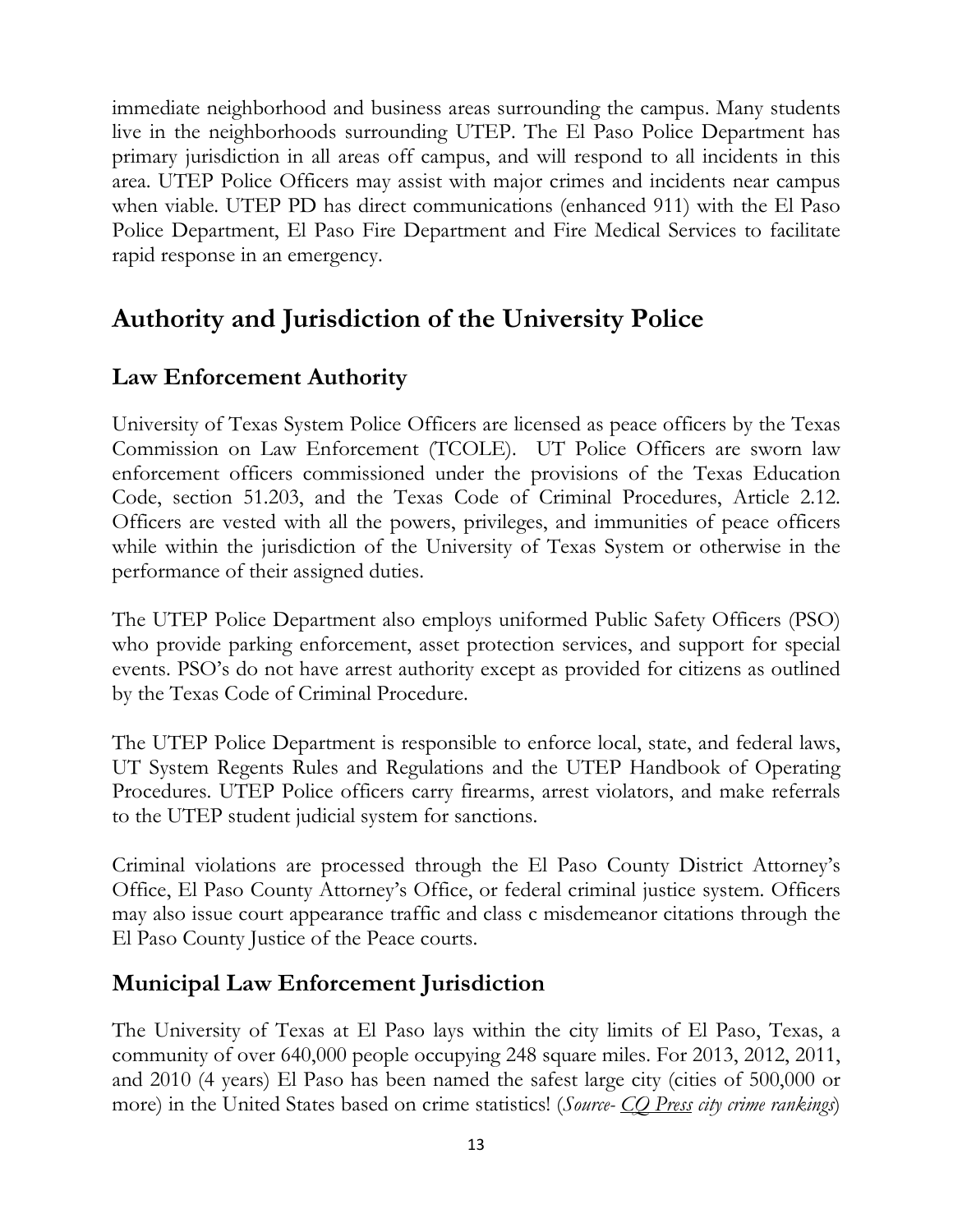The UTEP Police Department works in close partnership with the El Paso Police Department, the El Paso County Sheriff's Office, the Texas Department of Public Safety, District Attorney's office, and all federal law enforcement agencies. There are no Memorandums of Understanding currently in place with other agencies. Other agencies have jurisdiction (arrest authority) on campus because UTEP is within the boundaries of the City and County of El Paso. Jurisdiction for the University of Texas System Police (all UT institutions) is set out in state statute (Education Code 51.203a).

The primary jurisdiction of peace officers commissioned by the University of Texas System Police includes all counties in which property is owned, leased, rented, or otherwise under the control of the University of Texas System. With such statutory authority, no memorandums of understanding are needed for University of Texas Police officers to act in a law enforcement capacity off campus as needed.

### Reporting Crime

### Procedures for Reporting Crimes and Other Emergencies

All University community members and guests of the University are encouraged to report emergencies and suspected criminal activity such as, but not limited to; suspicious activity or behaviors, health emergencies, fires, crime and violations of University policies and procedures to the UTEP Police in person at 3118 Sun Bowl Dr. by dialing 911 or by calling UTEP Police at (915) 747-5611.

The University provides several methods to report an emergency, request assistance, or to report suspicious behavior. Conspicuously placed on campus parking areas are "Blue Light" Emergency Call Boxes. These phones are activated by opening the box and lifting the phone from the receiver. Buildings are equipped with yellow emergency call boxes placed at strategic locations and activated by the push of a button. Elevators are equipped with emergency phones which are activated by picking up the phone receiver. These university systems place the caller in direct communication with the University Police Department.

The UTEP Police Department encourages anyone who is the victim or witness to any crime to promptly report the incident to the police. Because police reports are public records under state law, the UTEP Police Department cannot hold reports of crime in confidence. Confidential or anonymous reports for purposes of inclusion in the annual disclosure of crime statistics can generally be made to other UTEP campus security authorities, as identified below. The University provides a process for voluntary, confidential reporting of crime. Victims may report criminal offenses in confidence to the Office of Student Conduct and Conflict Resolution, University Counseling, and the Women's Resource Center.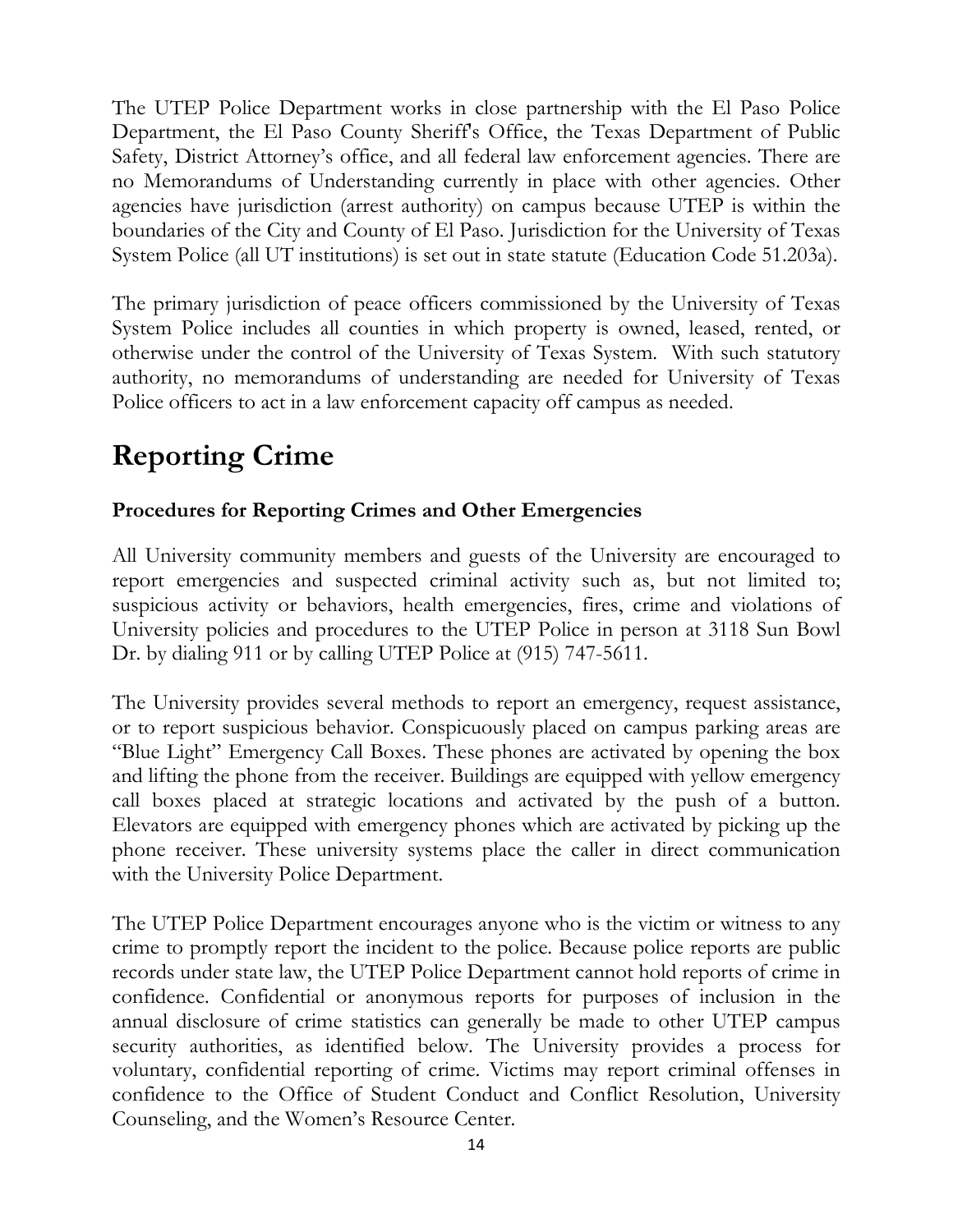Violations of law are referred to law enforcement agencies. Community members are encouraged to report all crimes, to include off campus incidents. The UTEP Police Department assists community members in the reporting of off campus incidents to the appropriate law enforcement agency. Local law enforcement agency phone numbers are provided in the Helpful Phone Numbers section (pp 46-47)

### Reporting Crimes to Other Campus Security Authorities

### Who Are Campus Security Authorities?

The Clery Act also mandates that institutions must disclose statistics both for crimes reported to local police agencies and crimes reported to campus security authorities. Campus security authorities include the following:

- A member of a campus police department or a campus security department of an institution. A member of a private "event staffing" company working on campus under contract.
- Any individual or individuals who have responsibility for campus security, but who do not constitute a campus police department or a campus security department (e.g., an individual who is responsible for monitoring the entrance into institutional property).
- Any individual or organization specified in an institution's statement of campus security policy as an individual or organization to which students and employees should report criminal offenses.
- An official of an institution who has significant responsibility for student and campus activities, such as:
	- $\circ$  Vice President for Student Affairs 301 Union East
	- o Office of Student Life: Deans and Assistant Deans 102 Union West
	- o Director of Residence Life Miner Village, Summit Hall
	- o Athletic Director(s), all Head and Assistant Coaches for all areas in the Athletic Department – Brumbelow Building
	- o Student Judicial Affairs Officer 303 Union East

The intent of including non-law enforcement personnel as campus security authorities is to acknowledge that many people, students in particular, are hesitant about reporting crimes to the police, but may be more inclined to report incidents to other campus-affiliated individuals.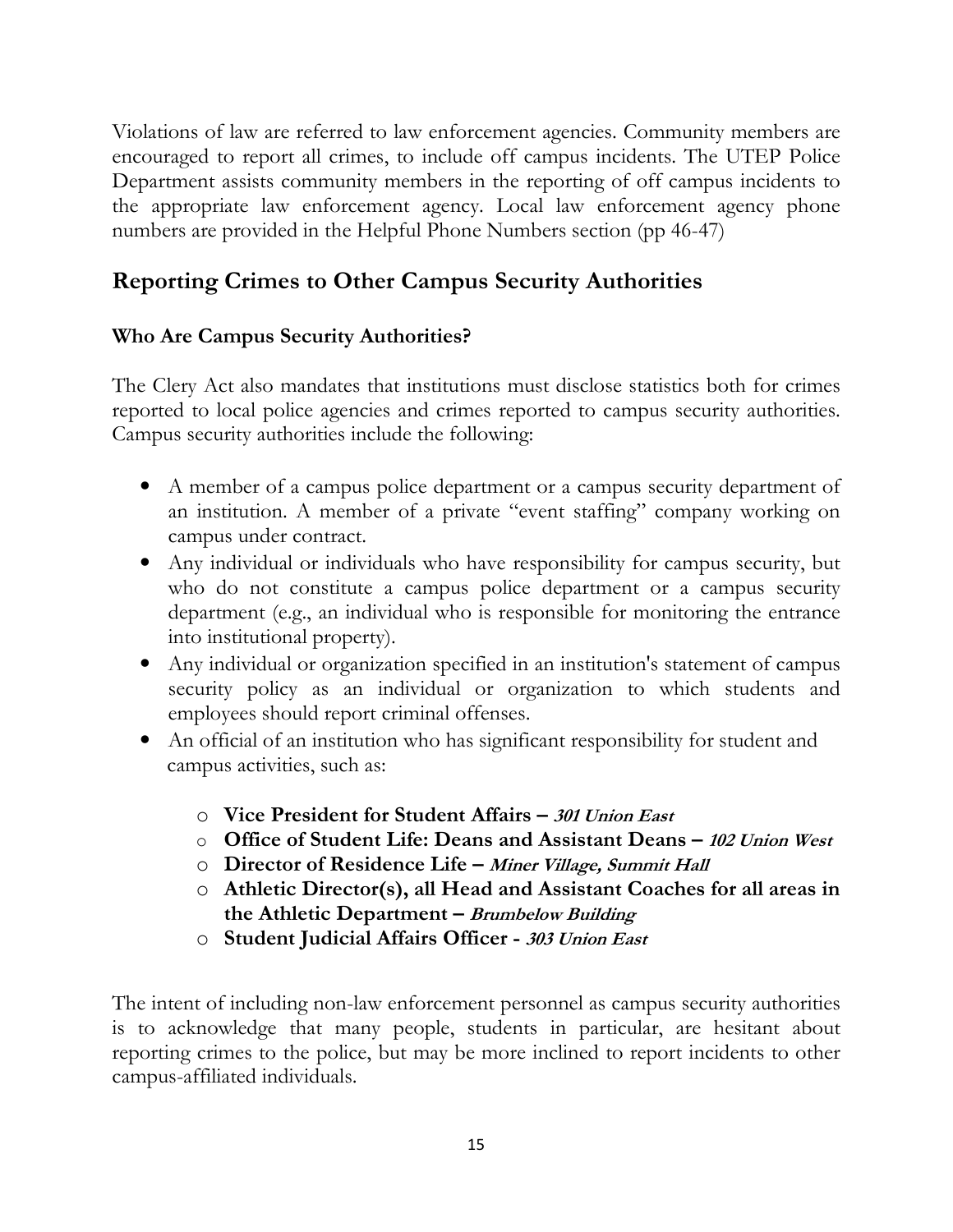Examples of individuals who DO NOT meet the criteria for being campus security authorities include a faculty member who does not have any responsibility for student and campus activity beyond the classroom, clerical staff, custodians and maintenance personnel and cafeteria staff. A pastoral or professional counselor on campus does not have significant responsibility for student and campus activity and are exempt from reporting crimes to the campus police. A physician in a campus health center or a counselor in a counseling center whose only responsibility is to provide care to students is unlikely to have significant responsibility for student and campus activity.

All campus officials, counselors, faculty and staff are encouraged to report all crimes even if not required to do so. Such officials should also encourage the victim of a crime to report the circumstances to the Police Department. The Police Department understands the confidential nature of certain campus officials and will respect the confidentiality of all information obtained for statistical reporting purposes. Only general information, such as general location, type of crime and date of crime, are needed to report crime statistics. Complete reporting by all university members will assist in providing a secure campus environment.

### Responsibilities of Campus Security Authorities

Because of the law's complex reporting requirements, the most reasonable and effective way to manage the reporting is as follows: If Campus Security Authorities observe any crime listed below, or if any person reveals to a Campus Security Authority, in good faith, that he/she learned of or were the victim of, perpetrator of, or witness to any crime listed below, the Campus Security Authority must immediately notify the UTEP Police Department.

### Crimes that should be reported are:

- Murder and non-negligent manslaughter
- Negligent manslaughter
- Forcible sex offenses
- Non-forcible sex offenses
- Robbery
- Aggravated assault
- Burglary
- Motor vehicle theft
- Arson
- All hate crimes that fall under the listed Clery reportable offenses listed above. (UCR index crimes)
- All liquor, drug, or weapons law violations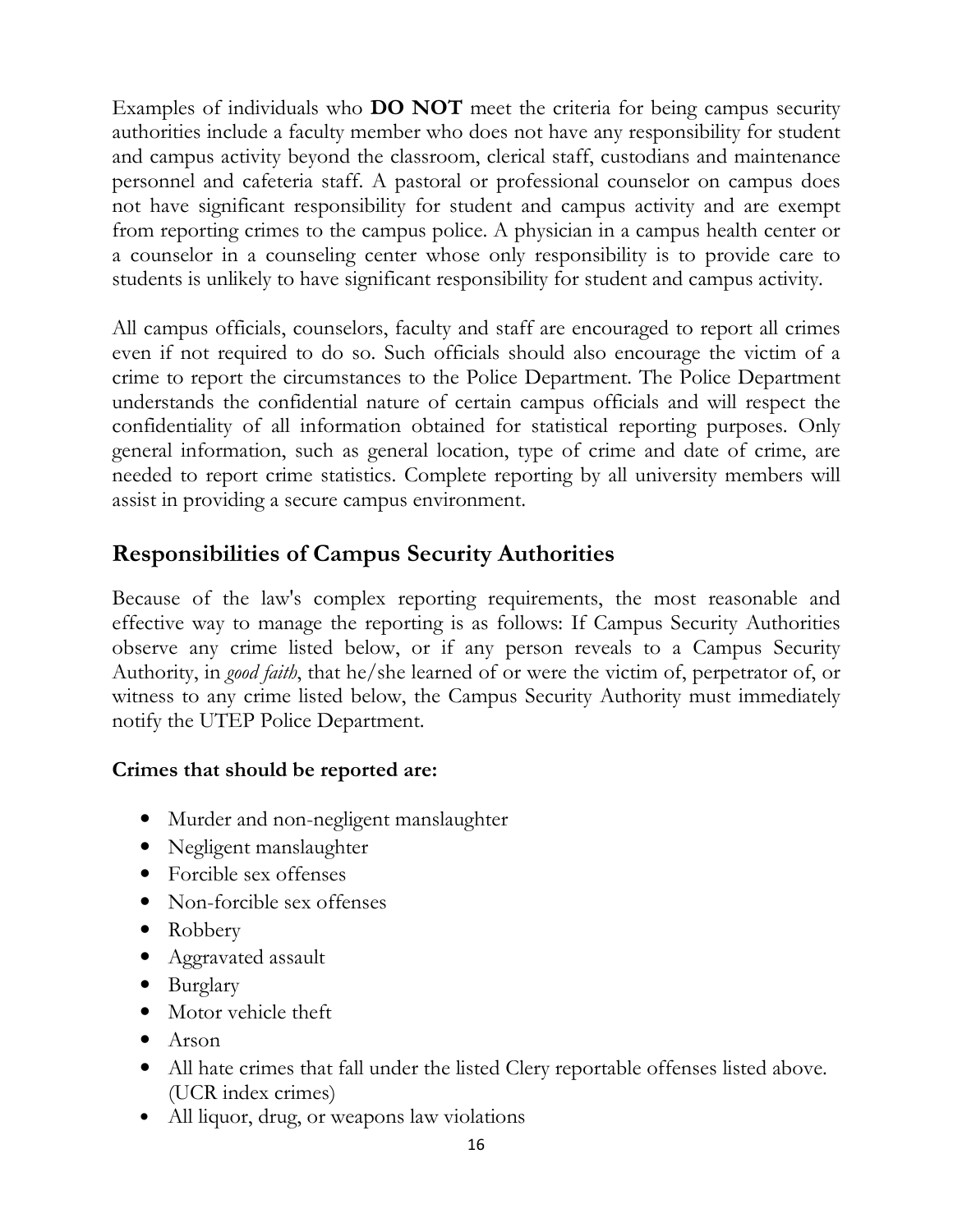#### Crime definitions can be found beginning on page 20 of this report

Clery Act crimes reported to local municipal police will be included as long as the municipal police agency notifies the UTEP Police and the reported crime occurred in an area for which the institution is responsible. The University contacts the City of El Paso Police Department and makes a good faith effort to obtain information on reported Clery Act crimes.

#### Reporting Crimes Outside of the primary patrol jurisdiction of UTEP PD

The UTEP Police Department makes a good faith effort to stay informed of all criminal activity involving students at off-campus locations. Surrounding municipal agencies, state law enforcement agencies, and federal agencies do not routinely inform campus police about incidents where their officers contact UTEP students.

### Timely Warnings - CRIME ALERTS

In order to keep the UTEP community informed about serious crimes and security issues, Timely Warnings may be issued in the form of a Crime Alert. Crime Alerts are issued on a case-by-case basis in a manner that will provide notification to the campus community about certain reportable criminal incidents that occur on or very near the campus. The institution must also believe the criminal incident poses a continuing threat to the community and the alert will aid in the prevention of similar crimes in the future. In the event that a situation arises, either on or off campus, that, in the judgment of the Chief of University Police, constitutes an ongoing or continuing threat, a campus wide "timely warning" will be issued. The warning will be issued through the UTEP e-mail system to students, faculty, and staff.

The timely warning will contain sufficient information about the nature of the threat to allow members of the campus community to take action to protect themselves, such as:

- A description of the incident including date/time and location where occurred
- Possible connection to previous incidents, if applicable
- Physical description of the suspect
- Composite drawing (or photograph) of the suspect, if available
- Date and time the warning was released
- Any other relevant and important information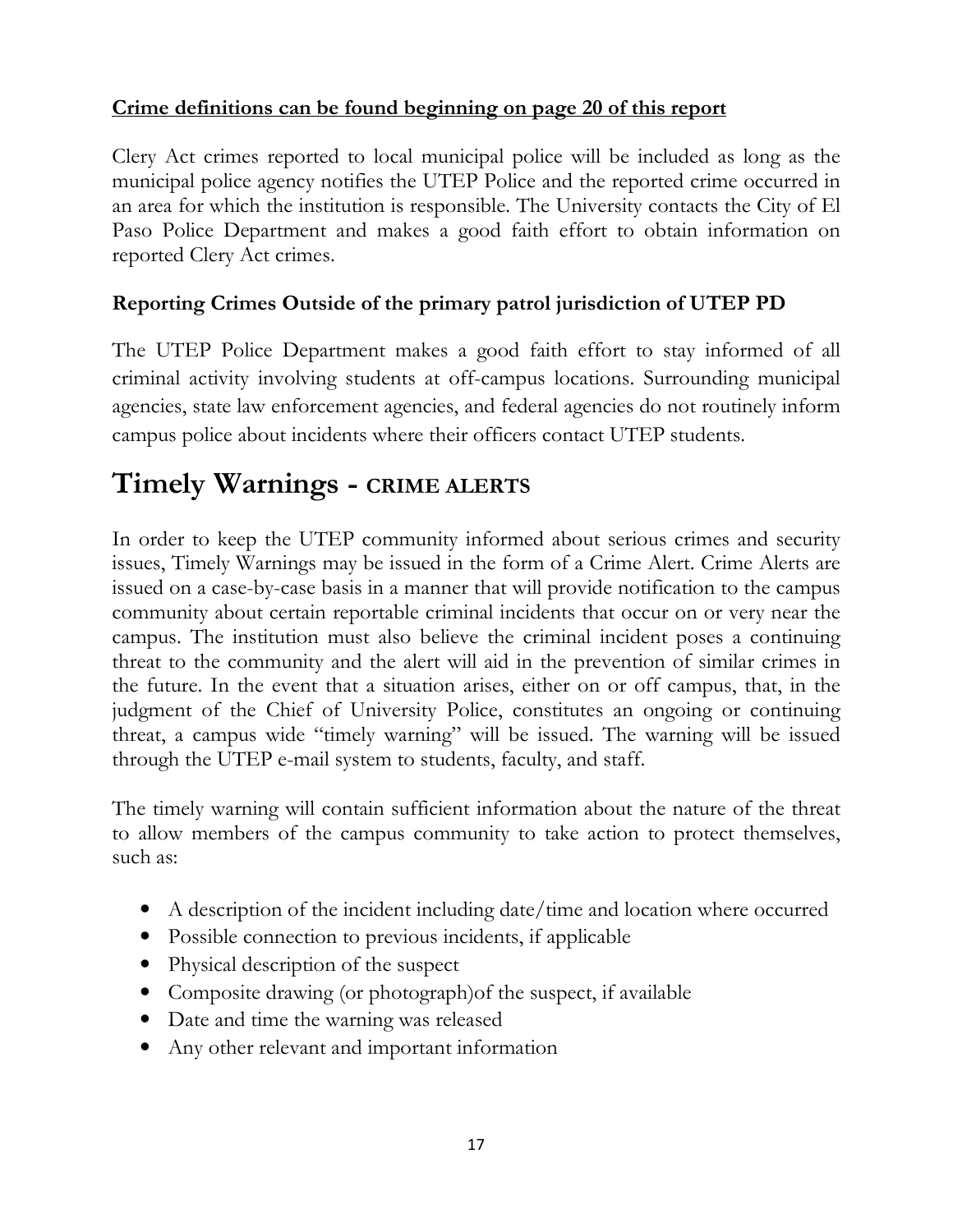The crimes that typically result in a Timely Warning are referred to herein as "Clery Act Crimes". These crimes, as defined by 34 CFR 668.46(b) (c), are listed below: Criminal Homicide

- (1) Murder and Non-Negligent Manslaughter
- (2) Negligent Manslaughter

### Forcible Sex Offenses

- (1) Forcible Sexual Assault
- (2) Forcible Sodomy
- (3) Sexual Assault with an Object
- (4) Forcible Fondling

### Non-Forcible Sex Offenses

- (1) Incest
- (2) Statutory Rape

### Robbery

### Aggravated Assault

**Burglary** (this *does not* include burglary of a motor vehicle, which is considered a larceny/theft)

### Motor Vehicle Theft

### Arson

These crimes must have occurred within those areas of the campus that are specifically defined in 34 CFR668.46(a). These areas are broken down into four categories:

- On campus property
- Residential Facilities
- Non-campus Property
- Public property

\* UTEP will not necessarily issue Timely Warnings for every Clery Act criminal incident that is reported since the specific incident may not pose a continuing threat to the community. Certain Clery Act crimes like motor vehicle theft, for example,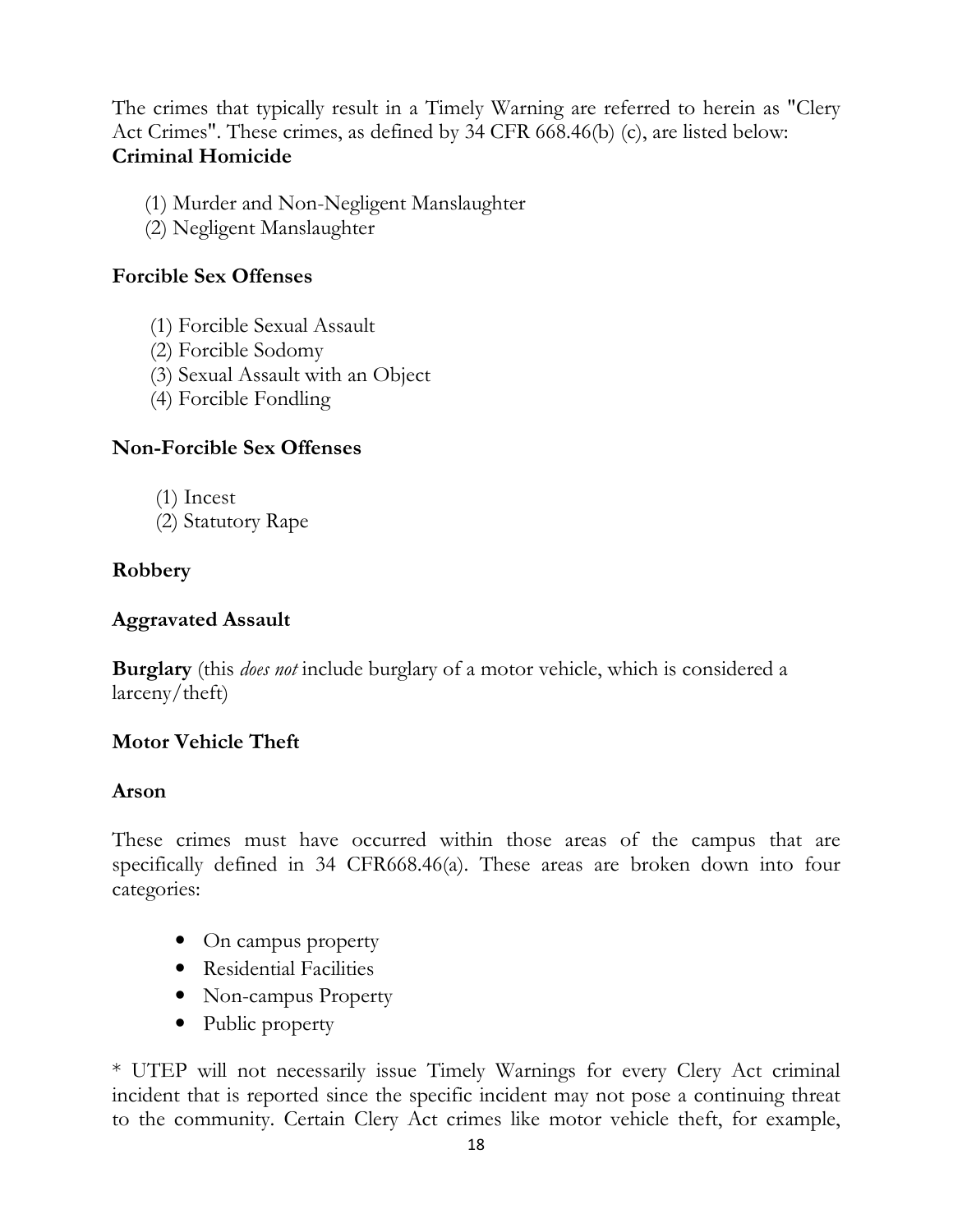occur infrequently on the campus at random locations. Suspect information is often never provided or determined. This is also true of the El Paso area in general. Individuals should exercise due care and caution to avoid being victimized. Check out the crime prevention tips posted by the UTEP Police to deter these crimes.

### CRIME ALERT (Off Campus)

UTEP may post a Crime Alert (Off Campus) for certain Clery Act crimes occurring outside the main patrol area of the UTEP PD, when timely notification is received by the UTEP PD and the offense is considered to represent a serious or continuing threat to the students and employees of UTEP due to the nature of the crime and/or proximity to the campus.

UTEP strongly believes in supporting the spirit of the Clery Act by informing the community about certain crimes that are reported in the areas immediately surrounding our campus; yet still outside the normal UTEP Police patrol area.

#### When are Timely Warnings issued?

In accordance with the published guidelines used to interpret 34 CFR 668.46(e), the decision to issue a Timely Warning is made on a case-by-case basis in light of all facts surrounding the crime, including factors such as the nature of the crime, the continuing danger to the community, and the possible risk of compromising law enforcement efforts. Neither the Clery Act nor the Department of Education defines "timely". The Department of Education has stated the warning should be issued as soon as the pertinent information is available.

UTEP will issue Timely Warnings without delay once reported information has been verified and the determination is made that an immediate threat to the community is evident. Furthermore, Timely Warnings may be issued for other offenses not covered by this regulation if a determination is made that the warning will aid in preventing similar offenses from occurring.

#### How are Timely Warnings Issued?

Dependent on the particular circumstances of the crime, the University Police Department may disseminate the information through e-mail to all students, faculty, and staff as well as post a notice on the campus wide electronic bulletin board, on the UTEP Police Web site, or provide additional information through the Office of University Communications. Anyone with information warranting a Timely Warning should report the circumstance to the University Police Department by phone (915) 747-5611 or in person at 3118 Sun Bowl Dr.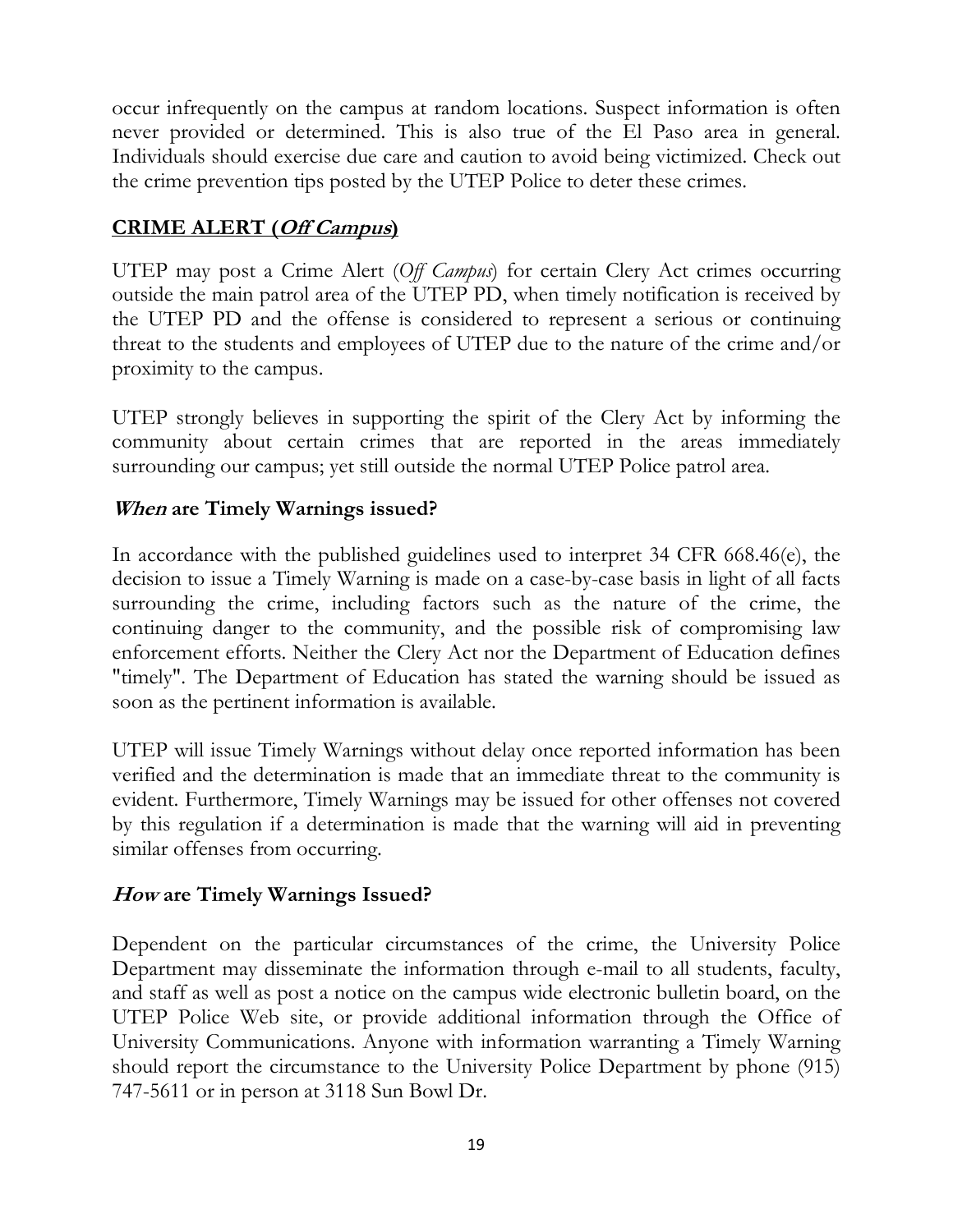### Crime Definitions:

• Murder - Non-negligent Manslaughter

The killing of another person intentionally and with premeditation.

#### • Negligent Manslaughter

The killing of one human being by another through gross negligence.

#### • Robbery

The taking or attempting to take anything of value from the care, custody, or control of a person or persons by force or threat of force or violence and/or by putting the victim in fear.

#### • Aggravated Assault

An unlawful attack by one person upon another for the purpose of inflicting severe or aggravated bodily injury. This type of assault usually is accompanied by the use of a weapon or by means likely to produce death or great bodily harm. (It is not necessary that injury result from an aggravated assault when a gun, knife, or other weapon is used which could and probably would result in serious personal injury if the crime were successfully completed.)

#### • Burglary

The unlawful entry of a structure to commit a felony or a theft. For reporting purposes this definition includes: unlawful entry with intent to commit a larceny or felony; breaking and entering with intent to commit a larceny; housebreaking; safecracking; and all attempts to commit any of the aforementioned.

#### • Motor Vehicle Theft

The theft or attempted theft of a motor vehicle. (Classify as motor vehicle theft all cases where automobiles are taken by persons not having lawful access; even though the vehicles are later abandoned including joyriding.)

#### • Weapon Law Violations:

The violation of laws or ordinances dealing with weapon offenses, regulatory in nature, such as: manufacture, sale, or possession of deadly weapons; carrying deadly weapons, concealed or openly; furnishing deadly weapons to minors; aliens possessing deadly weapons; and all attempts to commit any of the aforementioned.

#### • Drug Abuse Violations: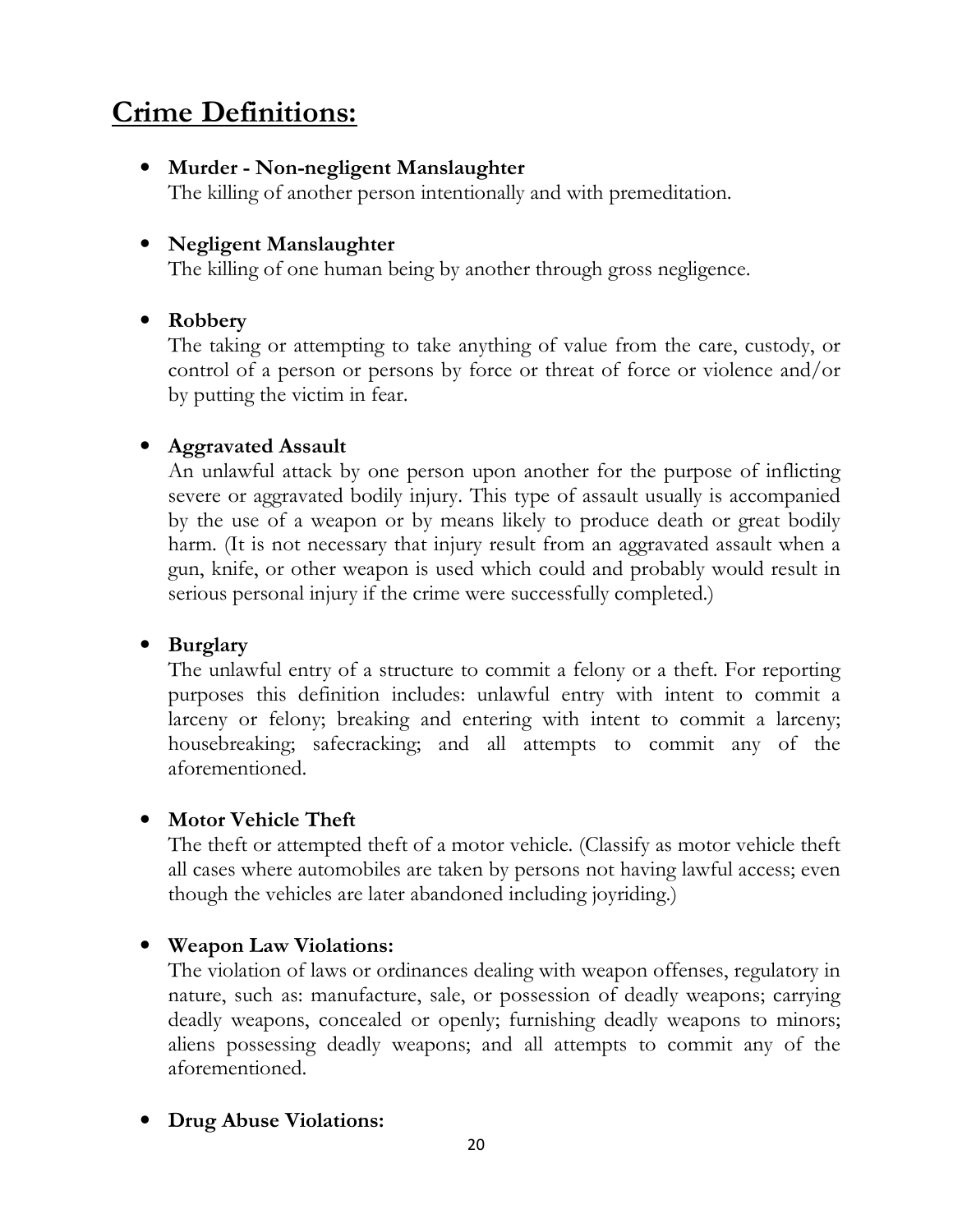These are violations of state and local laws relating to the unlawful possession, sale, use, growing, manufacturing, and making of narcotic drugs. The relevant substances include opium or cocaine and their derivatives (morphine, heroin, and codeine); marijuana; synthetic narcotics (Demerol, Methadone), and dangerous non-narcotic drugs (GHB, Rohypnol, and Ecstasy).

#### • Liquor Law Violations

The violation of laws or ordinances prohibiting: manufacture, sale, transporting, furnishing, possessing of intoxicating liquor; driving under the influence as a minor; maintaining unlawful drinking places; bootlegging; operating an illegal still; furnishing liquor to a minor or intemperate person; using a vehicle for illegal transportation of liquor; drinking on a train or public conveyance; and all attempts to commit any of the aforementioned. (Public Intoxication and Driving While Intoxicated are Penal Code violations and are not included in this definition.)

#### • Arson

Any willful or malicious burning or attempt to burn, with or without intent to defraud, a dwelling house, public building, motor vehicle or aircraft, personal property of another, etc.

Sex Offenses Definitions are derived from the National Incident-Based Reporting System (NIBRS)

#### Sex Offenses-Forcible

Any sexual act directed against another person, forcibly and/or against that person's will; or not forcibly or against the person's will where the victim is incapable of giving consent.

A. Forcible Rape - is the carnal knowledge of a person, forcibly and/or against that person's will; or not forcibly or against the person's will where the victim is incapable of giving consent because of his/her temporary or permanent mental or physical incapacity (or because of his/her youth). This offense includes the forcible rape of both males and females.

B. Forcible Sodomy - Oral or anal sexual intercourse with another person, forcibly and/or against that person's will; or not forcibly against the persons will where the victim is incapable of giving consent because of his/her youth or because of his/her temporary or permanent mental or physical incapacity.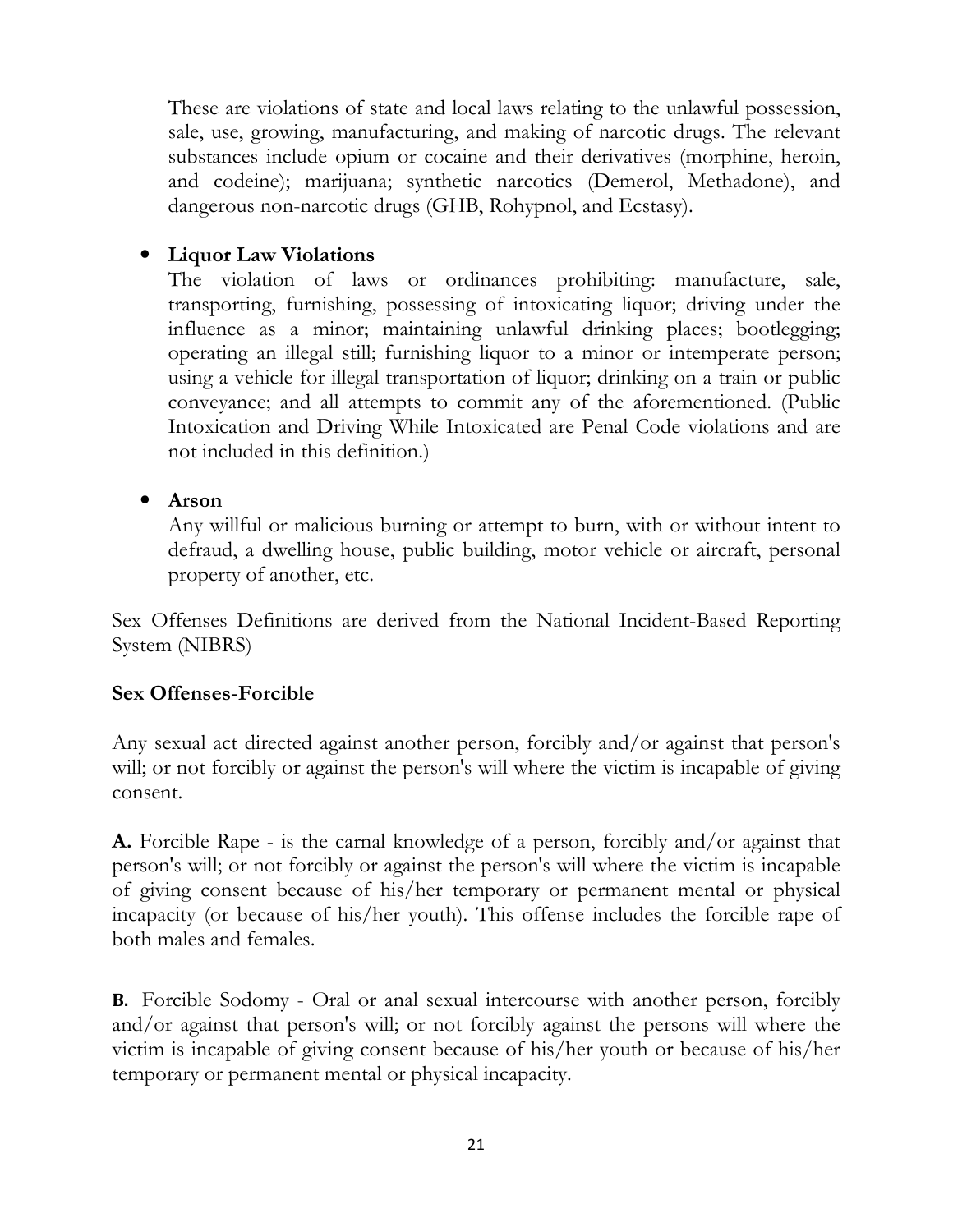C. Sexual Assault With An Object - The use of an object or instrument to unlawfully penetrate, however slightly, the genital or anal opening of the body of another person, forcibly and/or against that person's will; or not forcibly or against the person's will; where the victim is incapable of giving consent because of his/her youth or because of his/her temporary or permanent mental or physical incapacity.

D. Forcible Fondling - The touching of the private body parts of another person for the purpose of sexual gratification, forcibly and/or against that person's will; or, not forcibly or against the person's will where the victim is incapable of giving consent because of his/her youth or because of his/her temporary or permanent mental incapacity.

#### Sex Offenses-Non-forcible Unlawful, non-forcible sexual intercourse.

A. Incest-Non-forcible sexual intercourse between persons who are related to each other within the degrees wherein marriage is prohibited by law.

B. Statutory Rape-Non-forcible sexual intercourse with a person who is under the statutory age of consent.

### Monitoring and Recording Criminal Activity

The UTEP Police Department tracks and records index crimes (as defined on page 16 of this report) occurring on campus and in those areas immediately contiguous to the main campus where many students live and frequently access. These crimes are categorized as:

• Non-campus buildings or property owned or controlled by student organizations that are recognized by the University.

• Non-campus buildings or property owned or controlled by the University that are used in direct support of, or in relation to, the University's educational purposes, are frequently used by students, and are not in the same reasonable contiguous geographic area of the University; and

• Public property including thoroughfares, streets, sidewalks, and parking facilities that are within the campus or immediately adjacent to and accessible from the campus. The jurisdiction of the UTEP Police department does not extend to public property contiguous to the campus; therefore the department has a limited role in investigating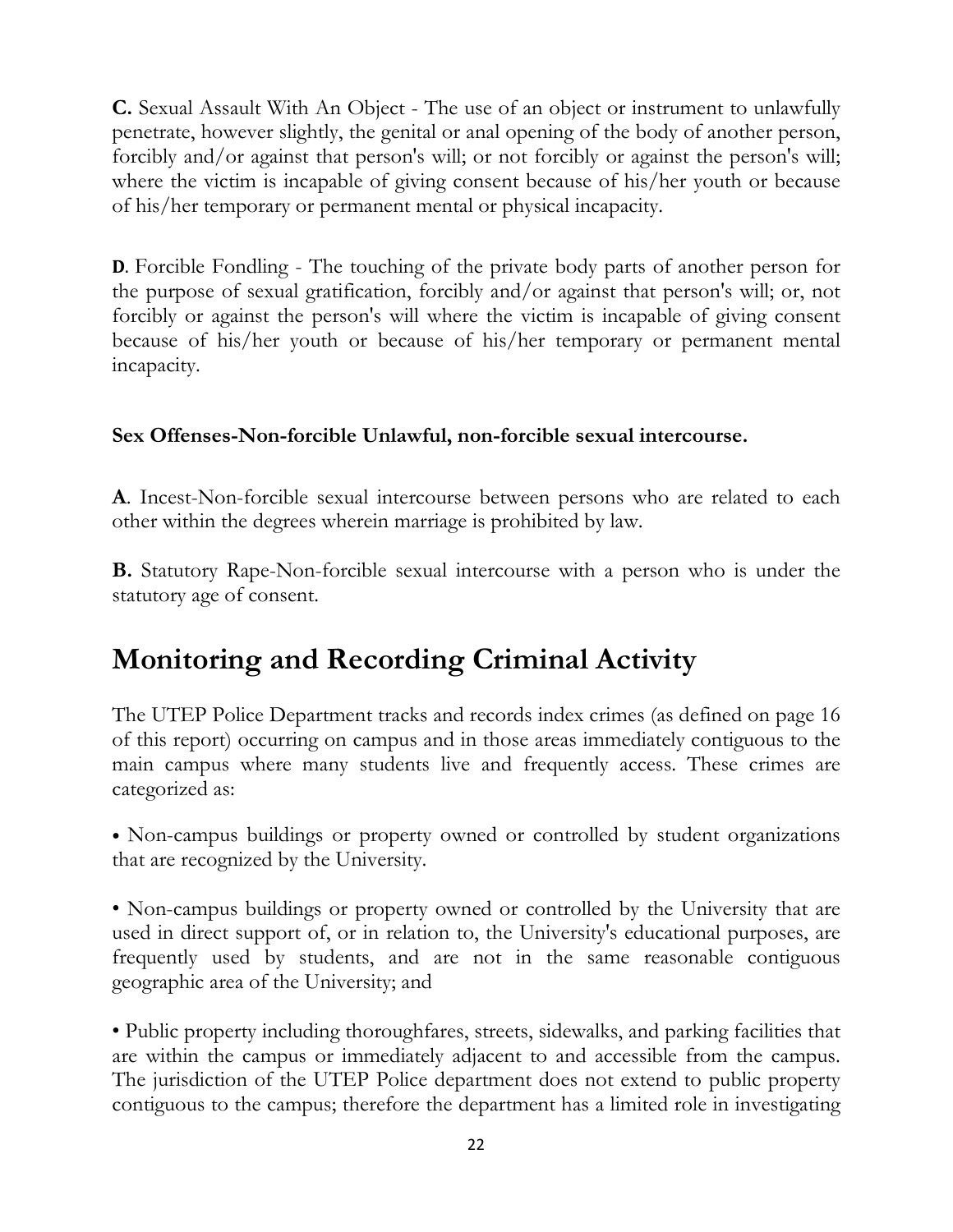criminal activity at these locations. The department's role is limited to information sharing, cooperation, and coordination with the investigating local law enforcement agency.

### Public Crime Log

A crime log for all campus crime activity is maintained by the UTEP Police Department. The crime log contains the following information: nature of the crime, date and time crime occurred, date and time crime was reported, general location where the crime occurred, and case disposition. An online copy of the public crime log is available on the UTEP Police website at <u>www.utep.edu/police</u>. It is under the tab "Crime /Incident & Fire logs" This online log contains activity for the current month and also the most recent 60 day period (previous 2 month period). Any portion of the log that is older than 60 days will have to be requested and will be made available within two business days of the request. A hard copy of the log is also available for public inspection 24/7 in the lobby of the UTEP Police Station, 3118 Sun Bowl Drive.

### Criminal Incidents within the Contiguous Area for Calendar Year 2012

The UTEP Police Department obtains crime statistics from the El Paso Police Department report system regarding the criminal incidents occurring within the contiguous area surrounding the campus. These are listed as adjacent public property crimes.

### Hate Crimes (2012-2011-2010)

Reported by category of prejudice, any crime reported that manifests evidence that the victim was intentionally selected because of the victim's actual or perceived race, gender, religion, sexual orientation, ethnicity or disability. There were no reported hate crimes in any category for the years 2012, 2011, and 2010.

### Sex Offender Registry and Access to Related Information

The federal Campus Sex Crimes Prevention Act, enacted on October 28, 2000, went into effect October 28, 2002. The law requires institutions of higher education to issue a statement advising the campus community where law enforcement agency information provided by a State concerning registered sex offenders may be obtained. It also requires sex offenders already required to register in a State to provide notice,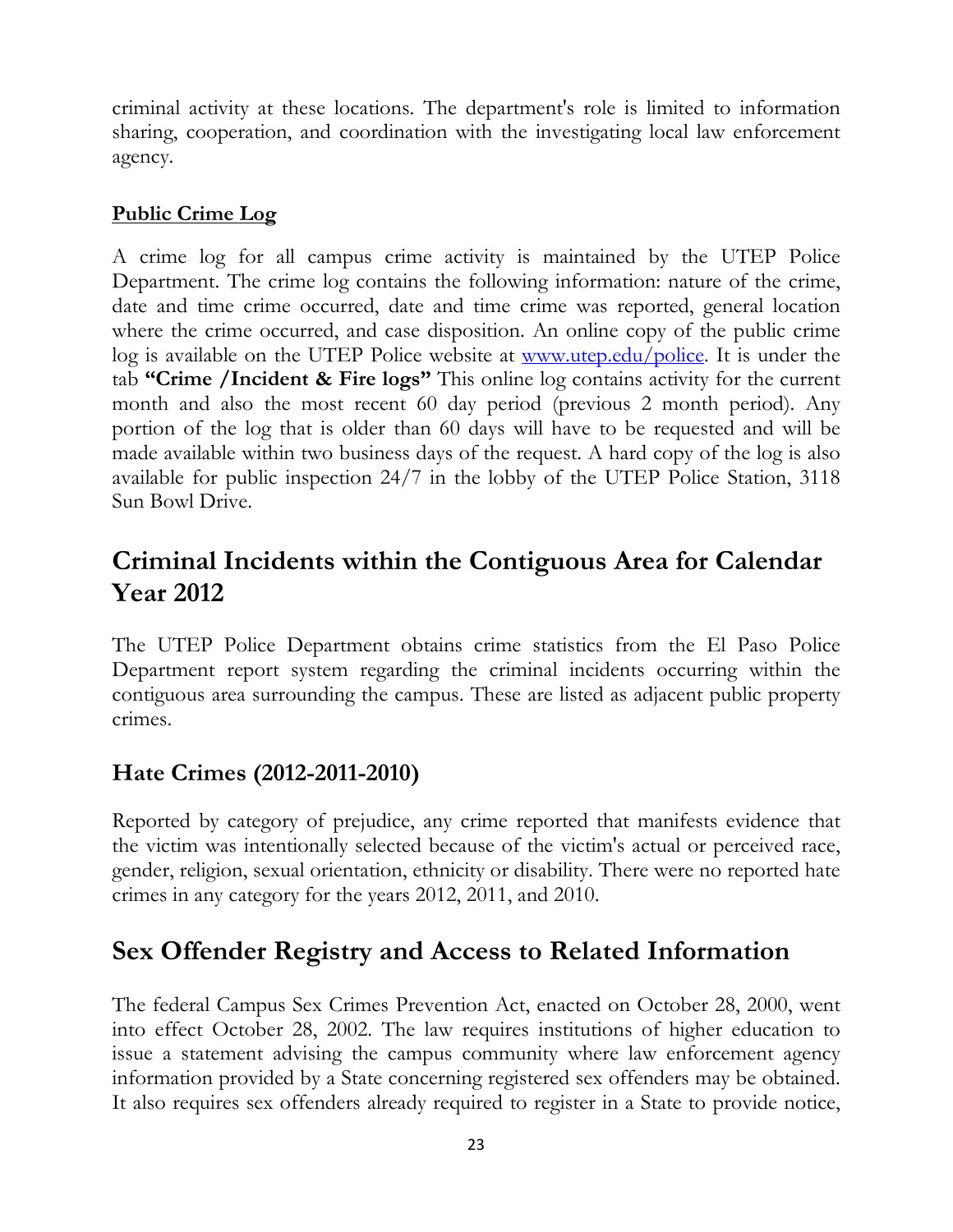as required under State law, of each institution of higher education in that State at which the person is employed, carries on a vocation, or is a student.

This act amends the Family Educational Rights and Privacy Act of 1974 to clarify that nothing in that Act may be construed to prohibit an educational institution from disclosing information provided to the institution concerning registered sex offenders and requires the Secretary of Education to take appropriate steps to notify educational institutions that disclosure of this information is permitted.

State law requires persons convicted of or placed on deferred community supervision for certain offenses to register as sexual offenders. Offenders who committed "sexually violent" offenses (most contact offenses) must register for the remainder of their life, even after completing probation or parole. Others (some non-contact offenses) may quit registering ten years after completing their term of supervision. Others (some non-contact offenses) may cease registration ten years after completion of their term of supervision.

Registered sex offenders are required to inform the University when they become enrolled as students or become employed as staff/faculty or volunteering services on campus. To learn whether information of this nature has been provided to the University, contact the UTEP Police Department at 3118 Sun Bowl Drive, or call (915) 747-5611.

Information regarding sex offender registration files is available through the Texas Department of Public Safety website at: https://records.txdps.state.tx.us/SexOffender/PublicSite/Application/Search/Results.aspx?SearchType=School&CampusId=1106

### Alcohol

The University is dedicated to provide a healthy, comfortable, and productive environment for students, faculty, staff, and guests. All members of the University community are expected to maintain self-control. Conduct should be consistent with ideals of academic excellence, health, and responsible social behavior, including recognition of the rights of others.

It is also recognized that University of Texas of El Paso is a community of free and open inquiry in which adults are encouraged to make responsible decisions in their lives, including abstinence from or careful use of alcohol. The University recognizes the freedom of conscience that determines such issues, but cautions that such freedom does not imply license to violate the law or university policy.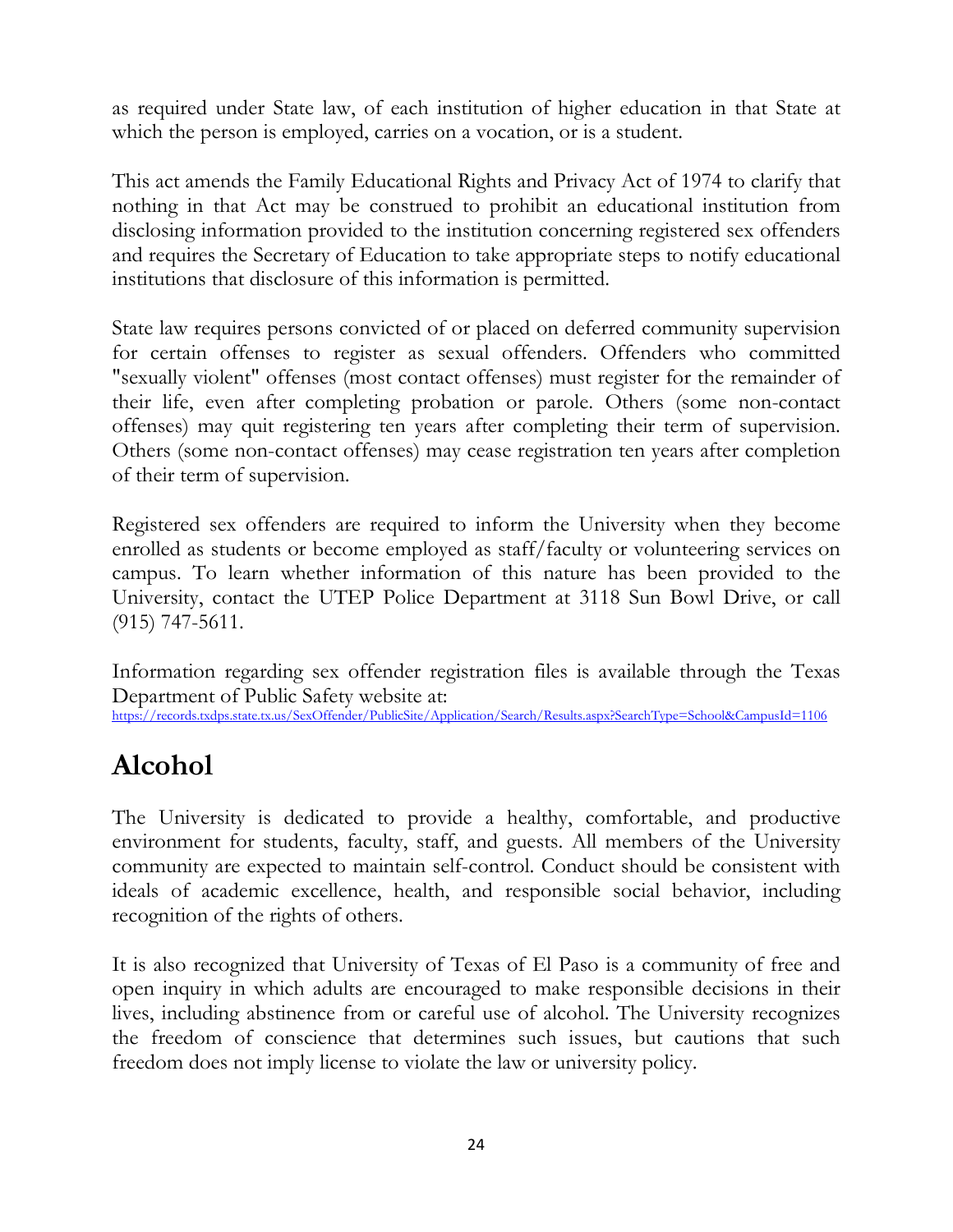Series 50000 of the Rules and Regulations of the Board of Regents of the University of Texas System provides for disciplinary action against any student who engages in conduct that is prohibited by state, federal, or local law. This includes those laws prohibiting the use, possession, or distribution of drugs.

The University may impose penalties for conduct related to the unlawful use, possession, or distribution of alcohol, which include disciplinary probation, payment for damage to or misappropriation of property, suspension of rights and privileges, suspension for a specified period of time, expulsion, community service, or such other penalty as may be deemed appropriate under the circumstances.

### Texas State Law on Alcohol Possession and Consumption

All members of the University community should at all times be cognizant of and comply with state and local liquor laws. It is unlawful in the State of Texas for any person under the age of 21 to possess, purchase, or drink alcoholic beverages, except when with either a parent or adult spouse. Providing alcoholic beverages to minors other than where the law provides is prohibited. A violation of this policy subjects the offender(s) to internal disciplinary and/or law enforcement action, which may include a court appearance citation or arrest.

The University prohibits the possession and consumption of alcoholic beverages on campus, with the exception of certain special events such as official University receptions. For these exceptions, individuals possessing or consuming the alcoholic beverages must be 21 years of age or older. Kegs and other similar containers including, but not limited to, 1/2 kegs, party balls, or pony kegs - are not permitted anywhere on campus. Exemptions to possession and consumption of alcoholic beverages on campus must receive written authorization from the University President's Office prior to the date of the event. The UTEP Police Department will be notified when an exemption has been granted.

### Drugs

Every UTEP student shall be responsible for compliance with all local, state, and federal laws regarding controlled substances including, but not limited to, their use, sale, distribution, possession, or manufacture. Violations of any local, state, or federal law regarding controlled substances may subject the person to disciplinary proceedings by the Office of Student Conduct and Conflict Resolution without regard to any proceedings in local, state, or federal courts.

When the standards of conduct regarding illicit drugs are violated, sanctions may be imposed by the Office of Student Life. Possible sanctions include, but are not limited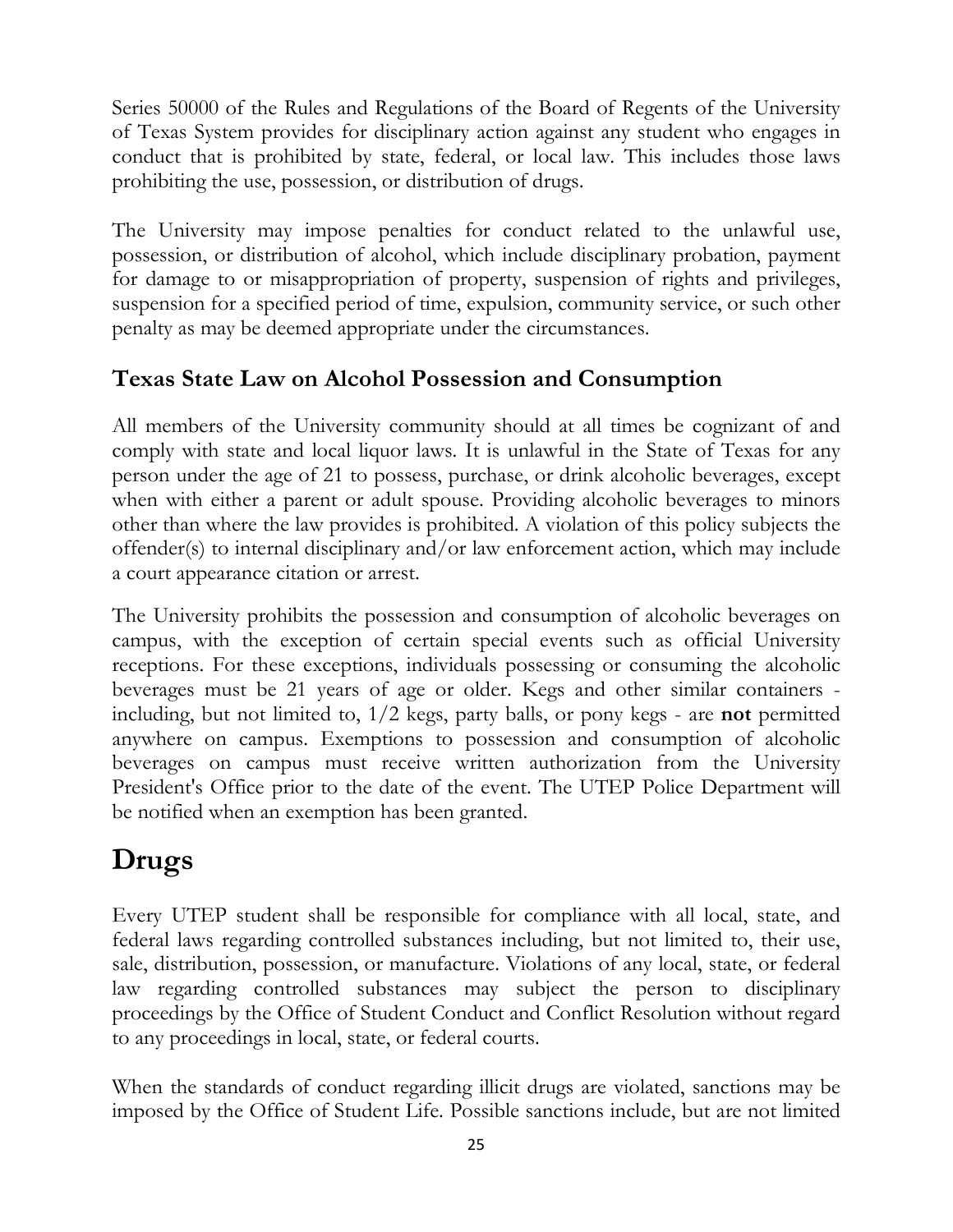to, assignment to community service, suspension, suspension of privileges, suspension for a specified amount of time, or expulsion. The University will impose a minimum disciplinary penalty of suspension for a specified period of time or suspension of rights and privileges, or both, for conduct related to the use, possession, or distribution of drugs that are prohibited by state, federal, or local law.

Sanctions upon conviction in the criminal court system for possession, distribution, or manufacture of controlled substances range from fines and probation to imprisonment. Amounts of fines, terms of probation, or years of imprisonment generally are contingent upon the circumstances and amounts of drugs in possession, sale, distribution, or manufacture.

UTEP enforces all state and federal laws that prohibit the possession or sale of illegal drugs or drug paraphernalia. In addition, the Rules and Regulations of the Board of Regents provide for suspension of students found guilty of possession of drugs on campus.

### University Education Programs

The University Counseling Center works closely with the Office of Student Conduct and Conflict Resolution to assist those students who are at risk, or have violated the University's Drug and Alcohol policies.

The Counseling Center offers programs throughout the semester to groups upon request. The Center also offers referrals to outside assistance agencies which can provide further assistance to students, faculty, and staff.

For more information regarding the University Counseling Center and related programming, contact the Center at (915) 747-5302. The Center is located in the Union West Building Room 202. Other information can be obtained by visiting: http://studentaffairs.utep.edu/default.aspx?alias=studentaffairs.utep.edu/counsel

Another program is the "Individual Reflection Experience" (IRE). This allows the student to reflect on what they have done and the consequences they could face when involved in such behaviors under their control. They are taken through real life situations that could be the consequences they would face in dealing with wrong decisions or behavior. These include a tour of the county jail, volunteering at the homeless shelters, and giving a presentation to at risk teenagers, sharing their experiences and how they have overcome wrong decisions or behavior.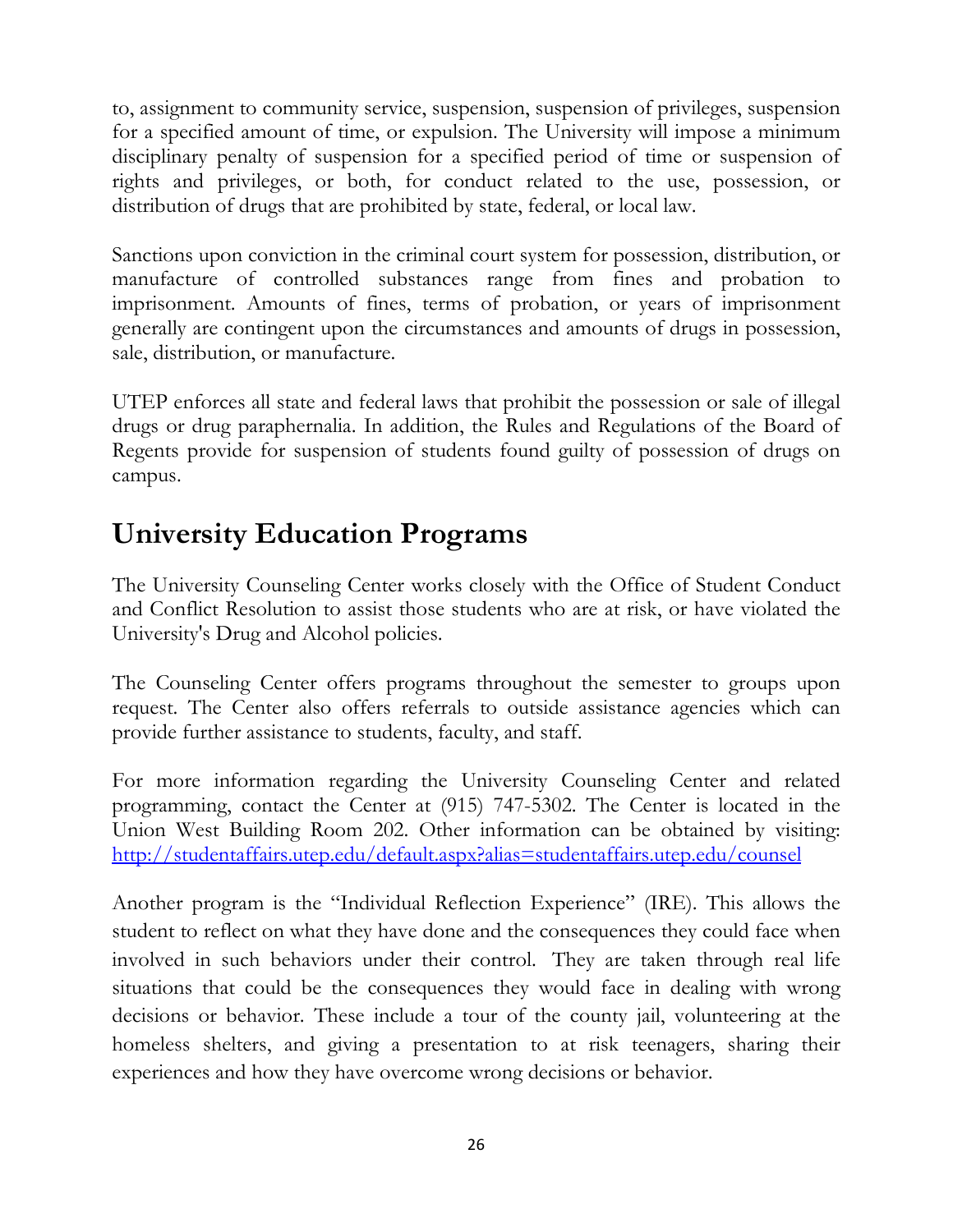Additional information regarding Drug Free Schools and Campus Act/Penalties for Drug Offenses can be found at:

#### Office of Safe and Healthy Students

http://www2.ed.gov/about/offices/list/oese/oshs/index.html

UTEP Police Department on-line brochure on Alcohol and Drug Facts: http://admin.utep.edu/LinkClick.aspx?link=ALcohol+and+Drugs+- +Choices+and+consequences.pdf&tabid=37475&mid=129048

### Sexual Assault Policy

UTEP is a community of trust whose very existence depends on adherence to standards of conduct. Student conduct that violates these standards is handled through the Office of Student Life. This includes cases involving sexual misconduct and/or sexual assault or attempted sexual assault.

### WHAT CONSTITUTES SEXUAL ASSAULT?

### Texas Penal Code § 22.011 states:

A person commits an offense if the person:

- (1) intentionally or knowingly:
- (A) Causes the penetration of the anus or sexual organ of another person by any means without that person's consent;
- (B) Causes the penetration of the mouth or another person by the sexual organ of the actor, without hat person's consent; or
- (C) Causes the sexual organ of another person, without that person's consent, to contact or penetrate the mouth, anus, or sexual organ of another person, including the actor; or
- (2) Intentionally or knowingly:
- (A) Causes the penetration of the anus or sexual organ of a child by any means;
- (B) Causes the penetration of the mouth or a child by the sexual organ of the actor;
- (C) Causes the sexual organ of a child to contact or penetrate the mouth, anus, or sexual organ of another person, including the actor;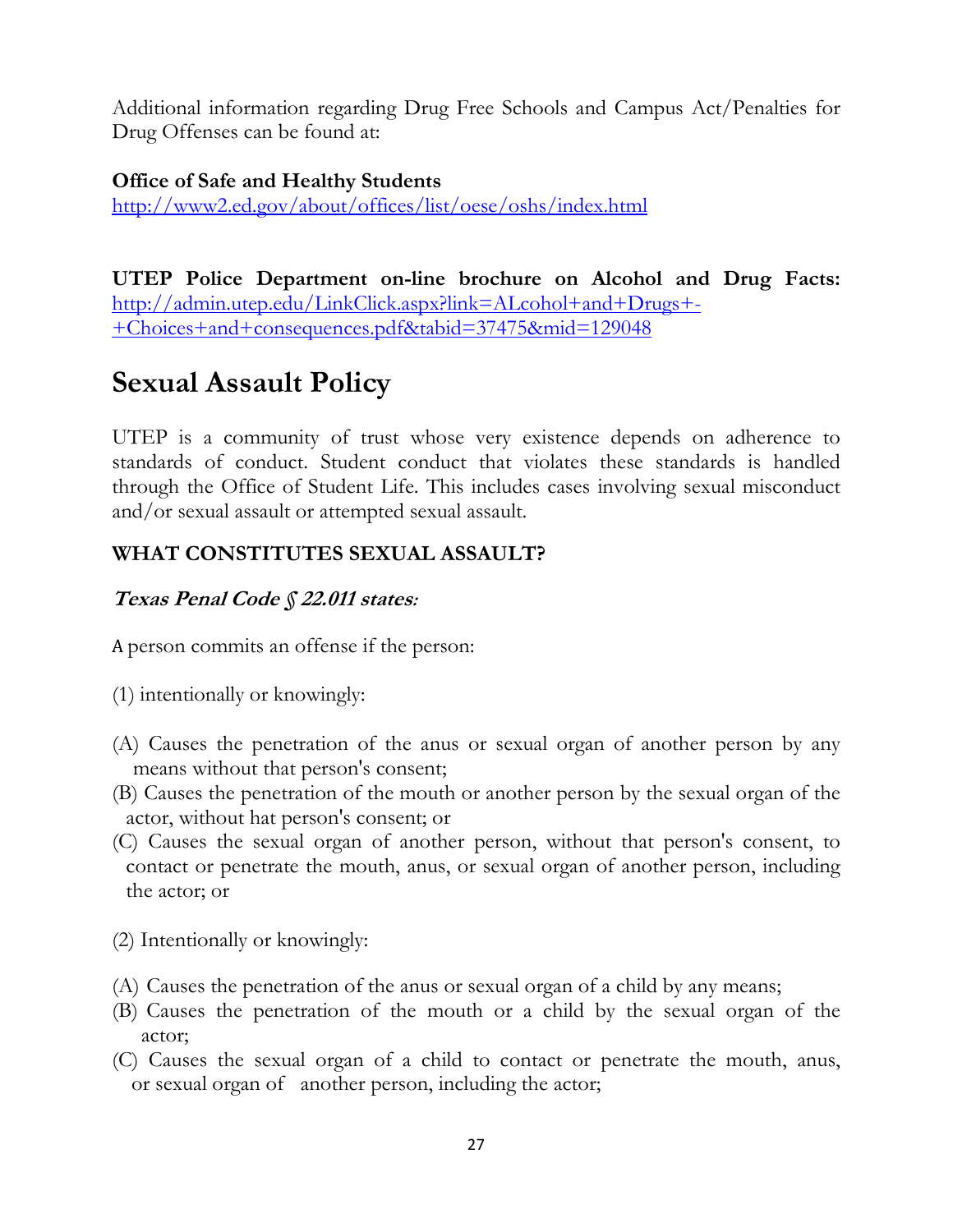- (D) Causes the anus of a child to contact the mouth, anus, or sexual organ of another person, including the actor; or
- (E) Causes the mouth of a child to contact the anus or sexual organ of another person, including the actor.

(b)A sexual assault under Subsection (a) (1) is without the consent of the other person if:

(1) The actor compels the other person to submit or participate by the use of physical force or violence;

(2) The actor compels the other person to submit or participate by threatening to use force or violence against the other person, and the other person believes that the actor has the present ability to execute the threat;

(3) The other person has not consented and the actor knows the other person is unconscious or physically unable to resist;

(4) The actor knows that as a result of mental disease or defect the other person is at the time of the sexual assault incapable either of appraising the nature of the act or of resisting it

(5) The other person has not consented and the actor knows the other person is unaware that the sexual assault is occurring;

(6) The actor has intentionally impaired the other person's power to appraise or control the other person's conduct by administering any substance without the other person's knowledge;

(7) The actor compels the other person to submit or participate by threatening to use force or violence against any person, and the other person believes that the actor has the ability to execute the threat;

(8) The actor is a public servant who coerces the other person to Submit or participate;

(9) The actor is a mental health services provider

(10) The actor is a clergyman

(11) The actor is an employee of a facility where the other person is a resident, unless the employee and resident are formally or informally married to each other under *Chapter 2 Family Code.* 

#### WHAT TO DO IF YOU HAVE BEEN SEXUALLY ASSAULTED

Any person who may be a victim or is aware of a victim of sexual assault on campus should immediately report the incident to the UTEP Police Department. Students, faculty, and staff are strongly encouraged to report sexual assaults to UTEP Police, whether the assault occurs on or off campus, no matter who the alleged assailant is. Students may report sexual assaults to UTEP Police Department, Office of Student Life, Director of Residence Life, or any other campus security authority. Reporting a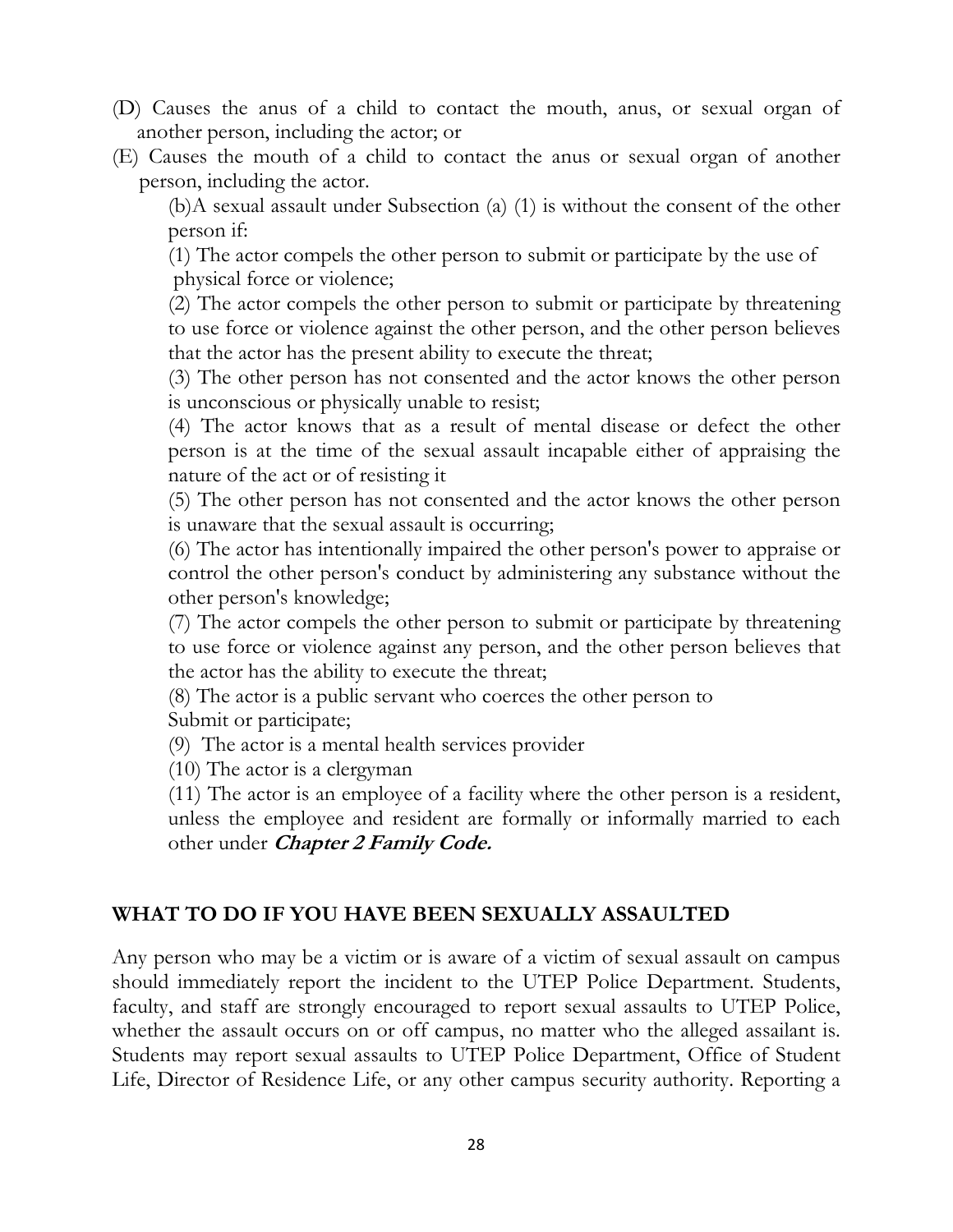sexual assault to University officials or filing a police report does not automatically initiate criminal charges.

If the assault occurs off campus, UTEP Police will assist a victim with notification to the appropriate law enforcement agency having primary jurisdiction where the crime occurred.

It is important for persons who have been sexually assaulted to seek medical attention. A representative from the STARS (Sexual Trauma  $\dot{\mathcal{C}}$  Assault Response Services) is available to accompany students who have been sexually assaulted to the hospital and for counseling, if desired. A medical examination specifically tailored for sexual assault victims is conducted by the hospital staff. This will help preserve important evidence of the sexual assault if the person who has been sexually assaulted decides later to prosecute. It is important for persons who have been sexually assaulted to contact the police who will arrange for immediate medical attention and will initiate an investigation.

The UTEP Police Department investigates all sexual assault complaints with sensitivity, compassion, patience and respect for the victim. Investigations are conducted in accordance with guidelines established by state law and the El Paso County District Attorney's Office.

In accordance with the Texas Code of Criminal Procedure Art. 57, victims may use a pseudonym to protect their identity. A pseudonym is a set of initials or a fictitious name chosen by the victim to be used in all public files and records concerning the sexual assault. Victims of sexual assault are not required to file criminal charges; however, preferring charges is encouraged.

Students may report sexual assaults to UTEP Police Department, Office of Student Life, Director of Residence Life, or any other campus security authority. Reporting a sexual assault to anyone other than police will delay criminal investigation and possibly hinder criminal prosecution.

#### Remember-If you have been sexually assaulted:

- Call 9-1-1 on campus/from a cell phone or off campus phone line call (915)747-5611
- DO NOT shower, bathe, or douche.
- Have a trusted friend take you to Sierra Medical Center. It is the only hospital in El Paso County that performs sexual assault examinations. Take the clothes in which you were assaulted with you to the hospital in a paper bag, not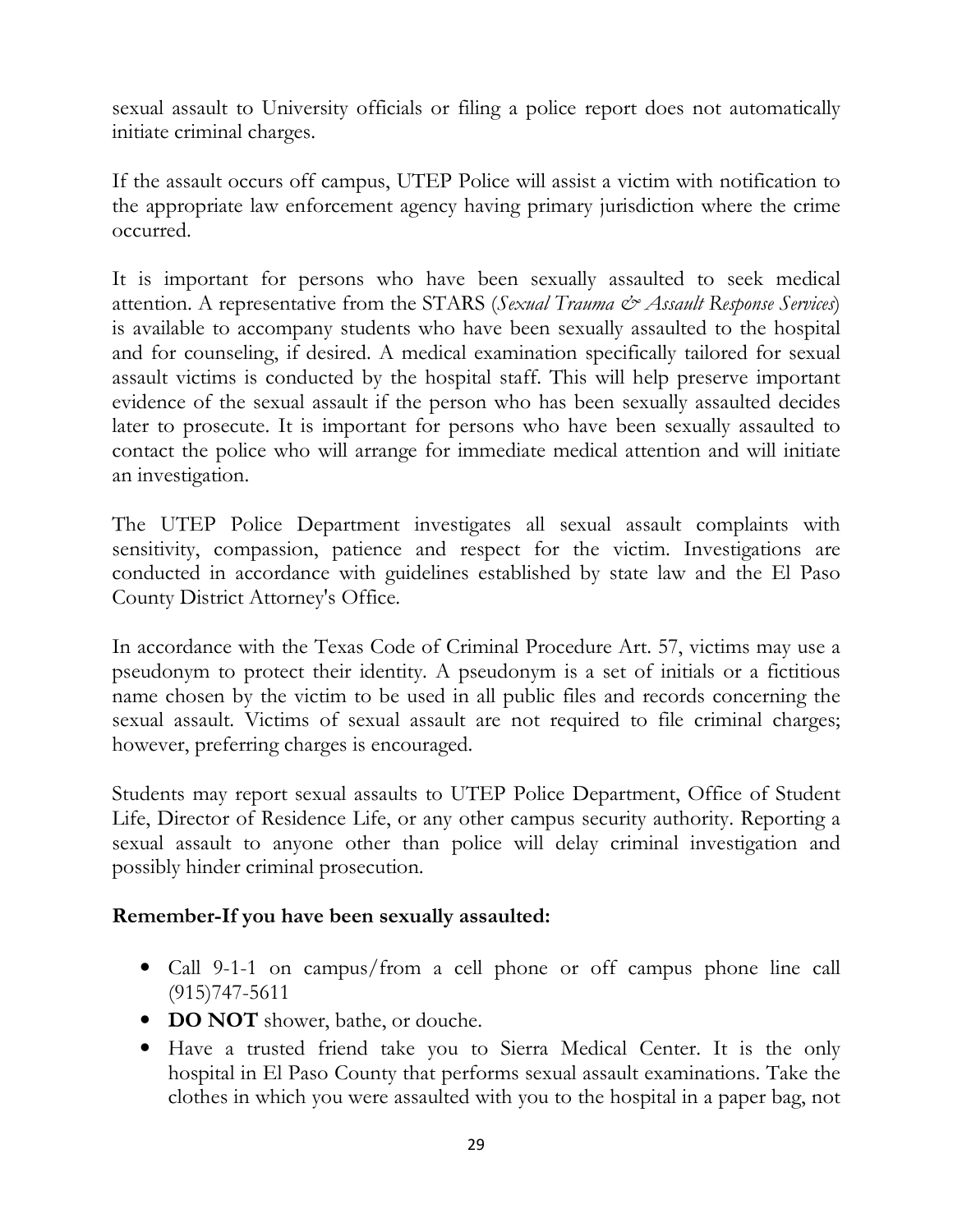plastic. If reported to the UTEP Police, clothing and other items will be provided to you at the hospital.

- Obtain counseling services through the UTEP Counseling Center at (915) 747-5302
- Remember it is **not** your fault.

### HOW TO FILE A SEXUAL ASSAULT COMPLAINT

If the complainant elects not to file criminal charges, but still wishes to proceed with formal administrative charges, an investigation is conducted, and the case is referred to the University disciplinary system. Students may contact the Office of Student Conduct and Conflict Resolution to file the complaint at (915)747-8694. Procedures for discipline and student standards of conduct are outlined in the University Handbook of Operating Procedures, Chapter 1 titled Student Conduct & Discipline.

http://admin.utep.edu/Portals/1196/docs/Student%20Conduct%20and%20Discipline.pdf

#### Changes in Academic and Living Situation

The Office of Student Conduct and Conflict Resolution can assist the victim with concerns such as but not limited to; class schedule changes, withdrawal procedures, or campus housing relocation. If the reporting student provides credible evidence that the accused student presents a continuing danger to person or property or poses an ongoing threat of disruption to the academic process, the Office of Student Conduct and Conflict Resolution may take interim action against the accused student as appropriate.

#### Procedures for Campus Disciplinary Action

A student may also choose to report the assault to the Office of Student Conduct and Conflict Resolution for disciplinary action regardless of whether or not the student has decided to press criminal charges. A student may also file a report of sexual assault against another student. Contact the Office of Student Conduct and Conflict Resolution at (915) 747-5648.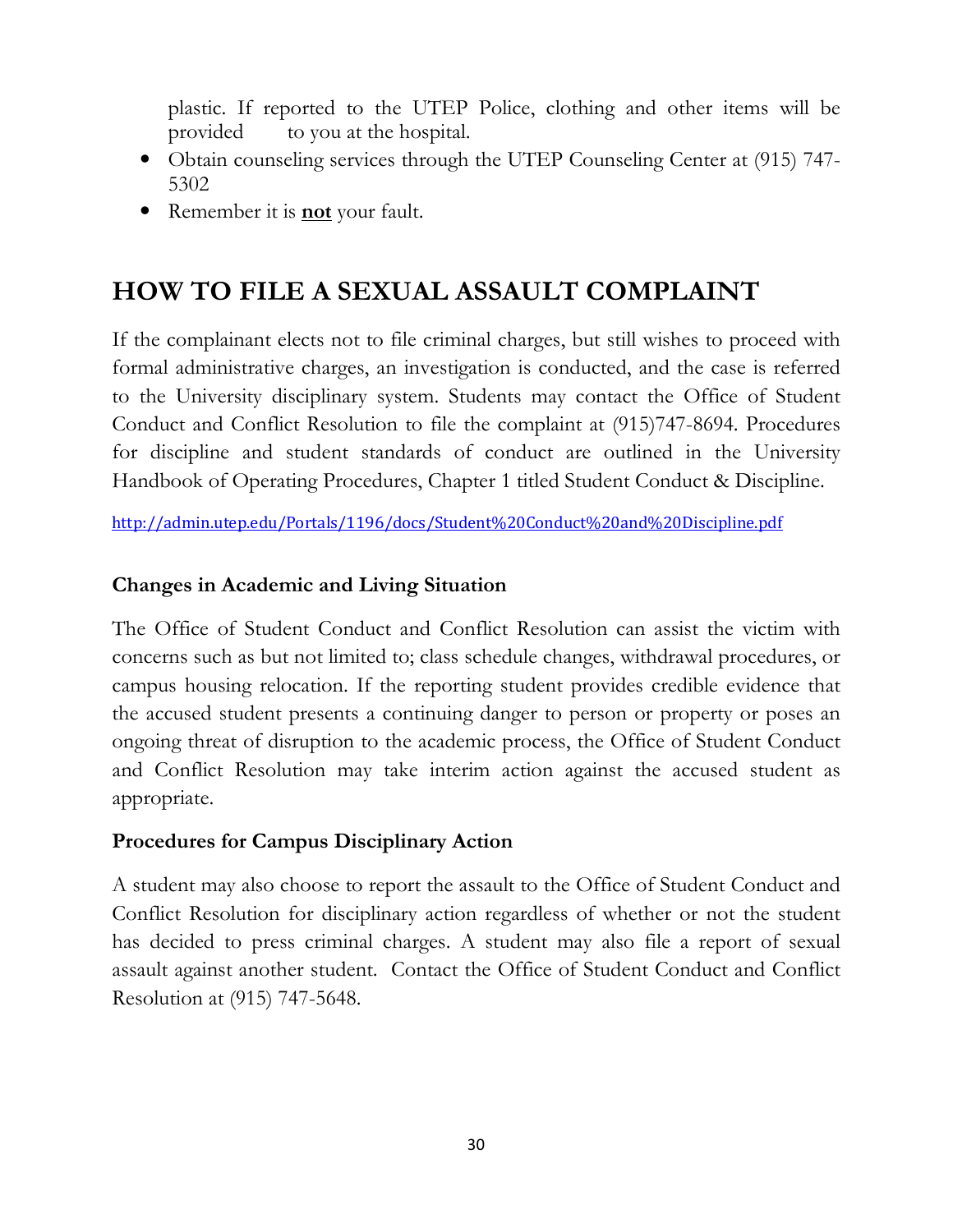### **Sanctions**

Disciplinary actions assessed in a particular case will be dependent upon the nature of the conduct involved, the circumstances and conditions which existed at the time the student engaged in such conduct and the results which followed as a natural consequence of such conduct. Sanctions can include the following:

- Disciplinary warning
- Disciplinary probation
- Withholding of grades, official transcript or degree
- Bar against readmission or drop from current enrollment
- Restitution
- Suspension of rights and privileges
- Suspension
- Expulsion
- Other penalty as deemed appropriate under the circumstances

#### Campus Sexual Assault Victims' Bill of Rights

The United States Congress enacted the "Campus Sexual Assault Victims' Bill of Rights" in 1992 as a part of the Higher Education Amendments of 1992. This law requires that all universities afford sexual assault victims certain basic rights such as:

- Accuser and accused must have the same opportunity to have others present.
- Both parties shall be informed of the outcome of any disciplinary proceeding.
- Survivors shall be informed of their options to notify law enforcement
- Survivors shall be notified of counseling services.
- Survivors shall be notified of options for changing academic living situation.

#### Assisting a student if the sexual assault occurs off campus.

If the assault occurs off campus, the UTEP Police will assist a victim with notifying the appropriate law enforcement agency having primary jurisdiction where the crime occurred.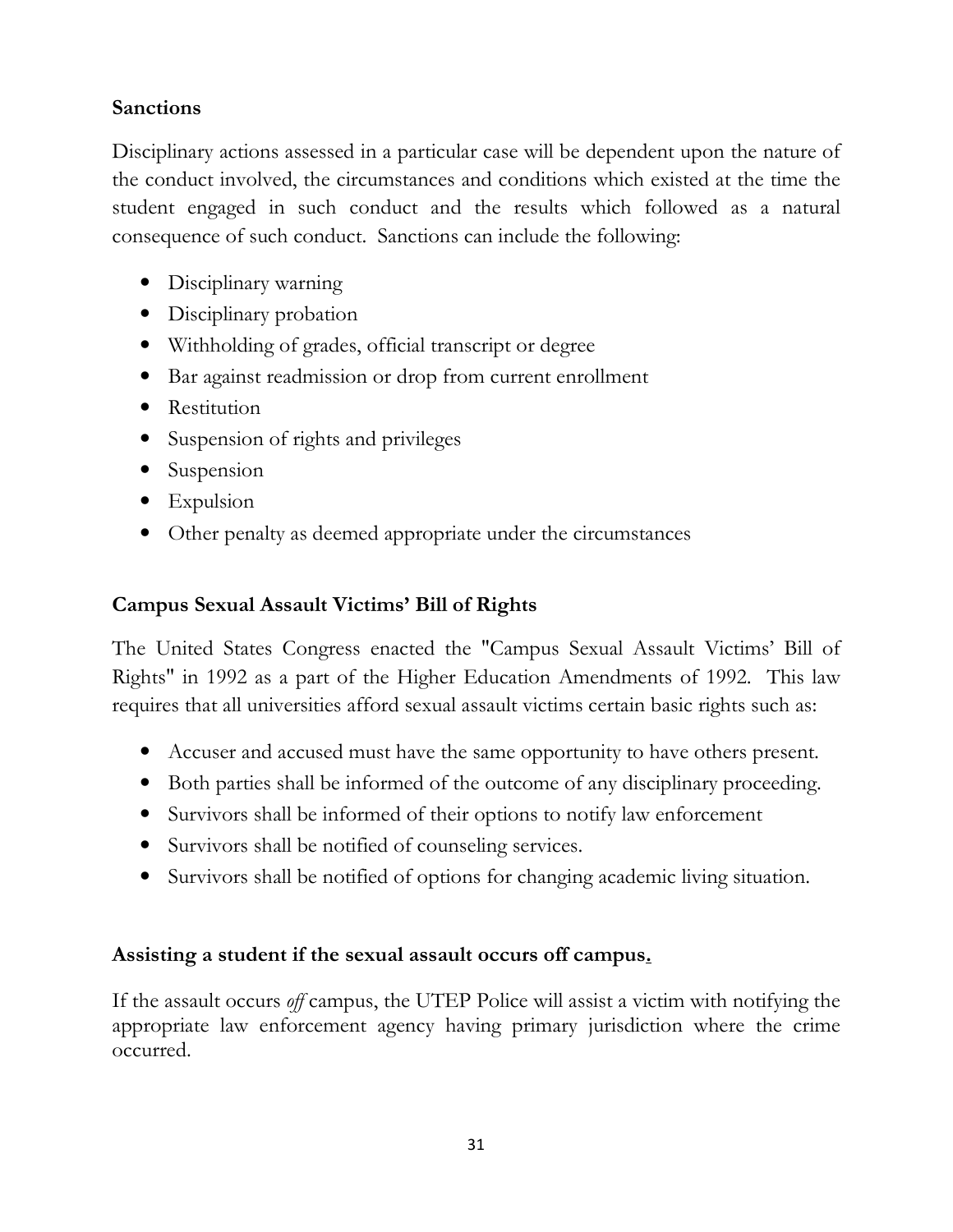University counselors are available to assist in notification of proper authorities and to support a victim of sexual assault. The Office of Student Conduct and Conflict Resolution and University Police can assist with referrals to mental health agencies and other services for the victims of sexual assault. Some programs and services offered at UTEP include, but are not limited to:

- University Counseling Center (UCC): located in Union West, room. 202, or by calling (915) 747-5302.
- Employee Assistance Program (EAP): EAP is a free counseling service for all University staff and faculty members. For more information contact the Human Resource Service Office located in room 216 of the Administration Building, or call (915) 747-5202 during normal business hours or go to: www.utepeap.com. User name is UTEP and the password is also UTEP. (UTEP is not case sensitive). You may also call 1-866-327-2400.
- Women's Resource Center, located in the Union West Room 112 or by calling (915) 747- 5291.
- Take Back the Night: An annual event, encouraging UTEP community members take a stand against violence toward women and children sponsored by the WRC.
- The Clothesline Project: Honors women survivors as well as victims of intimate violence sponsored by the WRC.

Counseling and support services outside UTEP in El Paso can be obtained through the S.T.A.R.S. (Sexual Trauma & Assault Response Services) 24 hour- 7 days a week, confidential Crisis Line (915) 779-1800. Other service providers include:

La Pinon Sexual Assault Recovery Services of Southern New Mexico – Toll Free: (888)595-7273

Casa Amiga in Ciudad Juarez, Chihuahua, Mexico. (01 656) 6-90-83-00 / (01 656) 6- 90-83-01

### Weapons Policy

In accordance with Texas Penal Code, Chapter 46, it is a felony to intentionally, knowingly, or recklessly posses a firearm, illegal knife, or prohibited weapon (with or without a concealed handgun permit) on the physical premises of a school or educational institution, to include any buildings or passenger transportation vehicles (UTEP shuttle bus service) under the direct control of the educational institution. This policy does not apply to Peace Officers and duly authorized Federal Agents, whether on or off duty. (TX Penal Code 46.15 – non applicability)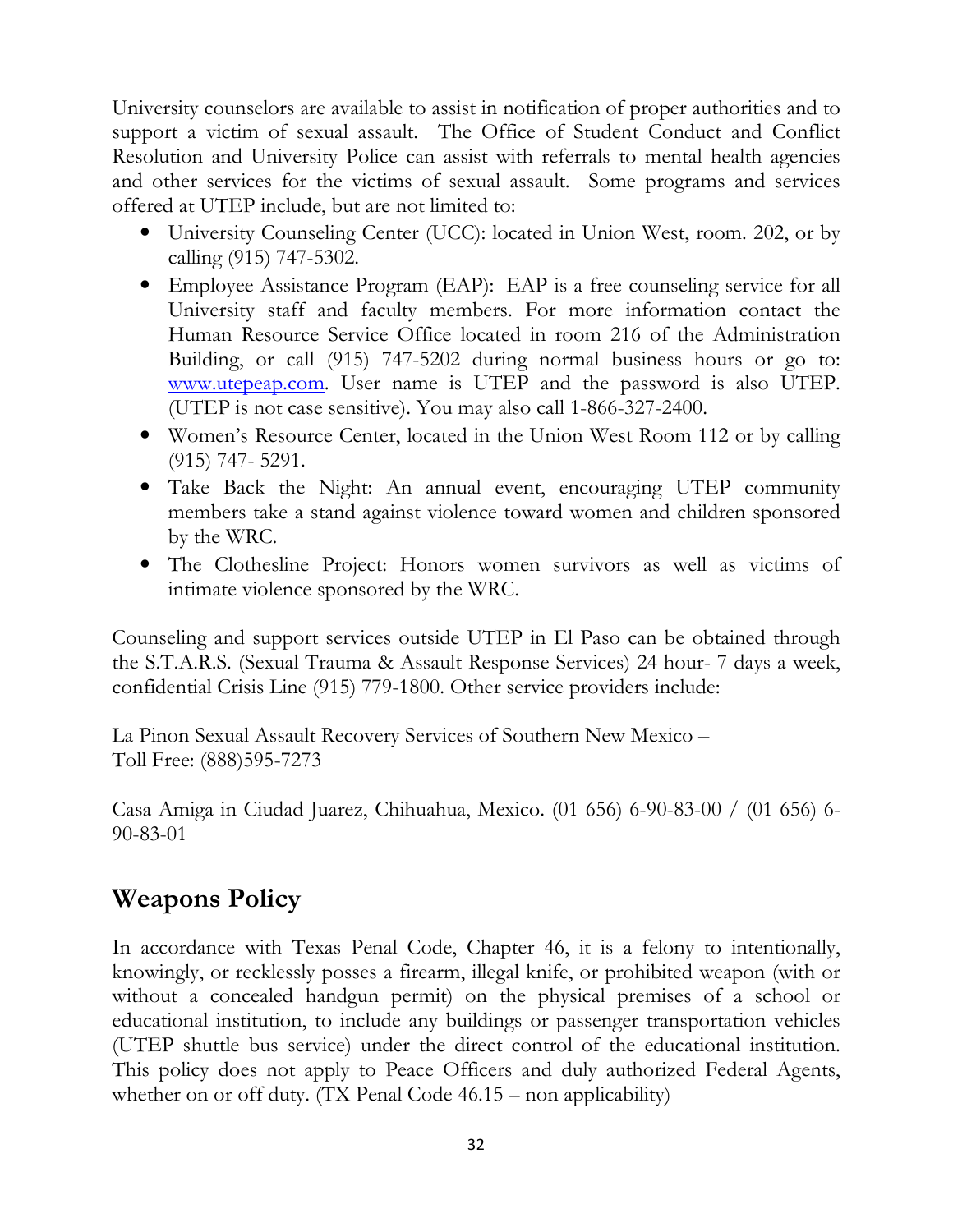### Notification of Missing Students Who Reside In On‐Campus Housing

If a member of the University community has reason to believe that a student who resides in on-campus housing is missing, he or she should **immediately** notify The University of Texas at El Paso Police Department (UTEP PD) at 915-747-5611. UTEP PD will generate a missing person report and initiate an investigation. After investigating the missing person report, should UTEP PD determine that the student is missing and has been missing for more than 24 hours, UTEP will notify the El Paso Police Department and the student's emergency contact no later than 24 hours after the student is determined missing. If the missing student is under the age of 18 and is not an emancipated individual, UTEP officials will notify the student's legal parent or guardian immediately after the UTEP PD has determined that the student is missing.

In addition to registering an emergency contact, students residing in on-campus housing have the option to select a confidential contact person to be contacted by UTEP in the event the student is determined to be missing for more than 24 hours. If a student has selected a confidential contact person, UTEP will notify that person no later than 24 hours after the student is determined to be missing. Students who wish to identify and select a confidential contact can do so through the UTEP Department of Residence Life at 747-5352. The contact information is confidential and this information will be accessible only to authorized campus officials and law enforcement and will not be disclosed except for the missing person investigation.

### **Fire Safety**

If a fire occurs in a University of Texas at El Paso building, community members should immediately notify the University of Texas at El Paso Police Department at 915-747-5611 or 911. UTEP PD will initiate a response as the department has a computer aided dispatch system that links directly to all Fire and Emergency Medical response services and can summon the fire department quickly through this method of communication. If a member of the UTEP Community finds evidence of a fire that has been extinguished, and the person is not sure whether UTEP PD has already responded, the community member should immediately notify UTEP PD to investigate and document the incident.

The fire alarms alert community members of a potential hazard and community members are required to heed their warning, and **evacuate** a building immediately upon hearing a fire alarm in a facility. Use the nearest stairwell and/or exit to leave the building immediately. Community members should familiarize themselves with the exits in each building. The Fire Marshal can levy fines and penalties to individuals who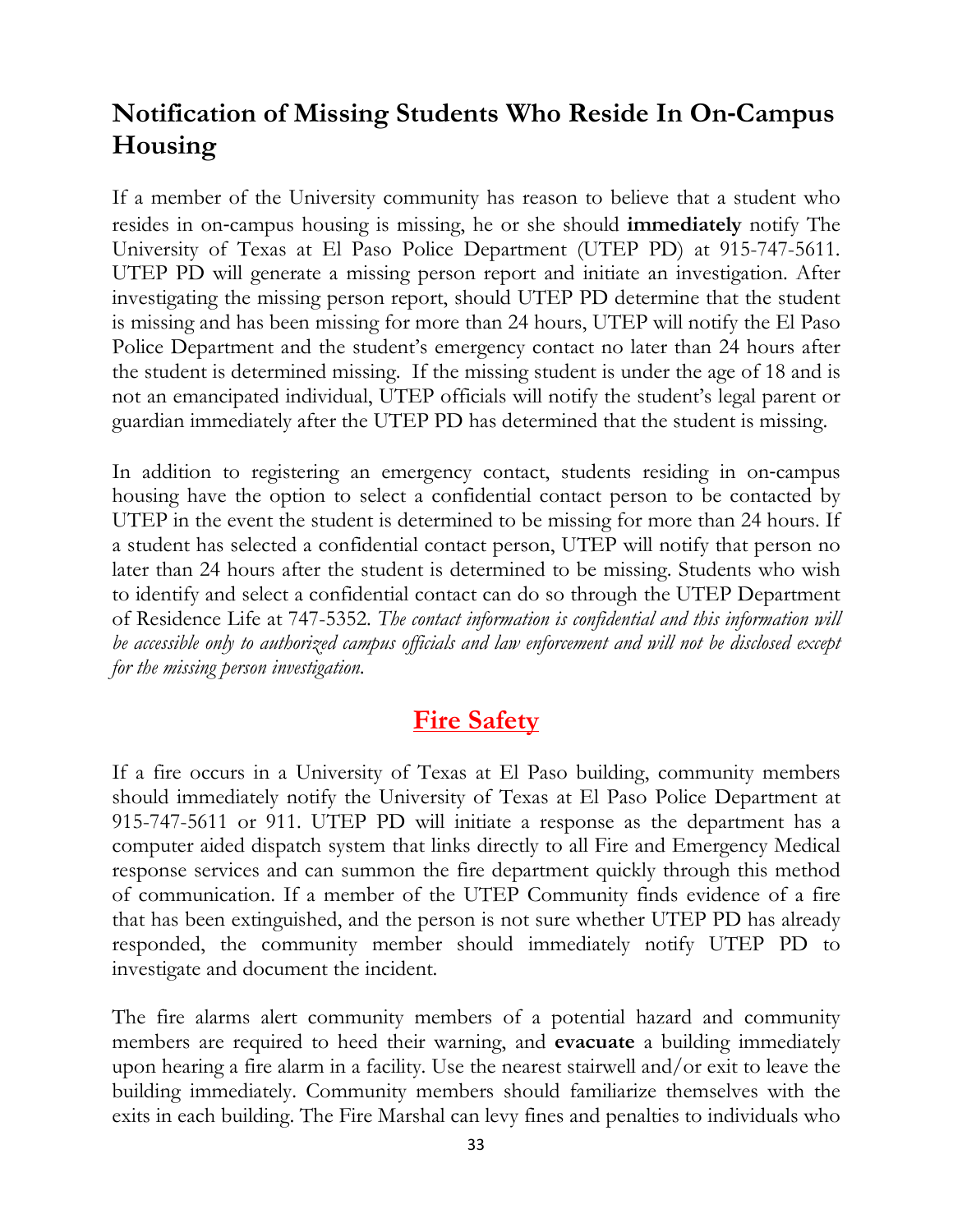fail to evacuate a building promptly – but a more important reason for evacuating is for safety reasons!

When a fire alarm is activated, the elevators in most buildings will stop automatically. Occupants should use the stairs to evacuate the building. If you are caught in the elevator, push the emergency phone button. The emergency phones in elevators on campus ring directly to the UTEP Police Telecommunications office.

After a false alarm in a residential facility, an email message is typically distributed to building residents the next business day, informing them of the cause of the activation and the reason for the evacuation. The purpose of providing follow-up information is to use those instances as a teaching moment to point out the reason for the alarm activation, the evacuation routes, instructions and guidelines for evacuations.

The Annual Fire Safety Report is compiled by the UTEP Environmental Health & Safety (EH&S) office and includes statistics for on-campus student housing area(s) only. The report tallies the number of fires, the cause of each fire, the number of injuries and deaths related to a fire, and the value of the property damage caused by a fire in Student Housing.

#### Fire Safety Tips

Buildings are equipped with a variety of features that are designed to detect, stop and/or suppress the spread of a fire.

- A door can be the first line of defense against the spread of smoke or fire from one area to another. Some doors, such as fire doors in corridors or stairwells of residence halls are designed to stand up to fire longer than those of an individual room. It is important that these doors are CLOSED for them to work. Additionally, if a door has a device that automatically closes the door, it should NOT be propped open.
- Sprinklers are 98% effective in preventing the spread of fire when operating properly. DO NOT obstruct the sprinkler heads with materials like clothing hanging from the piping.
- Smoke detectors cannot do their job if they are disabled or covered by the occupant, which is a violation of University Policy.
- Almost <sup>3</sup>/4 of all fires that are caused by smoking material are the result of a cigarette being abandoned or disposed of carelessly. Thus, smoking is NOT PERMITTED in any UTEP building.

A FIRE LOG is available for review 24 hours a day on the UTEP Police web site at http://www.utep.edu/police and it is also available at the UTEP Police Station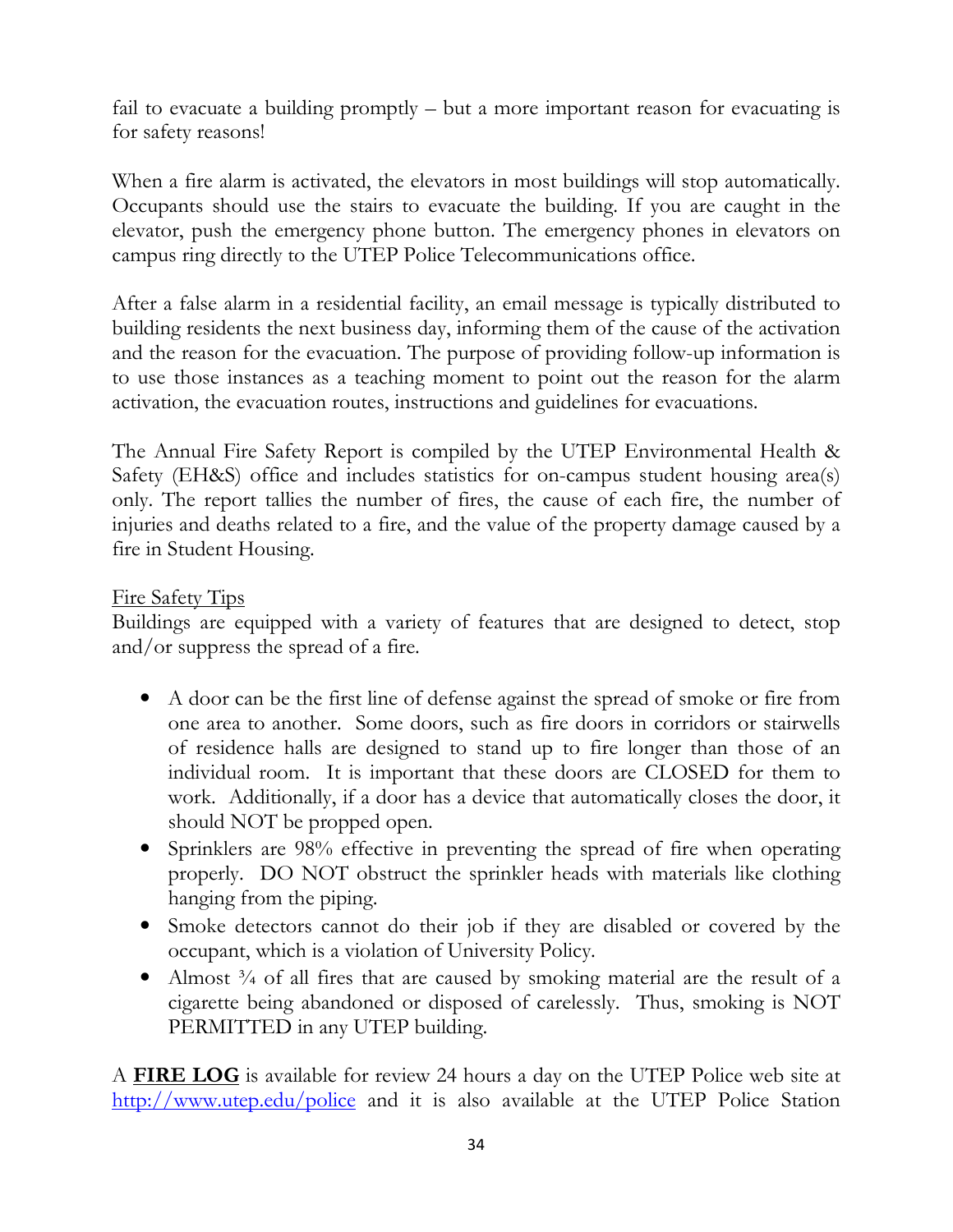located at 3118 Sun Bowl Drive. It is contained in the same notebook with the "Crime Log". The information in the fire log includes the nature, date, time, and general location of all fires occurring on the University campus. It is a continuous log showing all fire and arson cases in the Student Residential Areas for the current year, and the past three calendar years. The log is in reverse chronological order with the most recent fire/arson events listed at the top.



The University of Texas at El Paso does not have a Fire Department. We rely on the City of El Paso Fire Department (EPFD) to provide such emergency fire and medical response to the campus community. We are quite fortunate that the city has an Insurance Services Office (ISO) Class 1 Fire Department. ISO ratings (ratings of 1 to 10) are predominantly used to determine the insurance rates for commercial and industrial properties, but in essence it is a grading system. The El Paso Fire Department enjoys the top rating due to its professional capabilities and response times. The UTEP Police Department also responds to all types of fires reported on campus and a written report is completed in each instance.

### The 2013 Annual Fire Safety Report

UTEP Environmental Health and Safety (EH&S) publishes this fire safety report as part of its annual Higher Education Reauthorization Act Compliance document, which contains information with respect to the fire safety practices and standards for UTEP residential facilities. This report includes statistics concerning the number of fires, the cause of each fire, the number of injuries and deaths related to a fire, and the value of the property damage caused by a fire.

In 2012, the on-campus residential facilities at the University of Texas at El Paso consisted of apartments in the "Miner Village" complex and the "Miner Heights" complex. Miner Village consists of twelve 3-story buildings in a single complex. Miner Heights consists of two 2-story buildings and a single 3-story building in in a single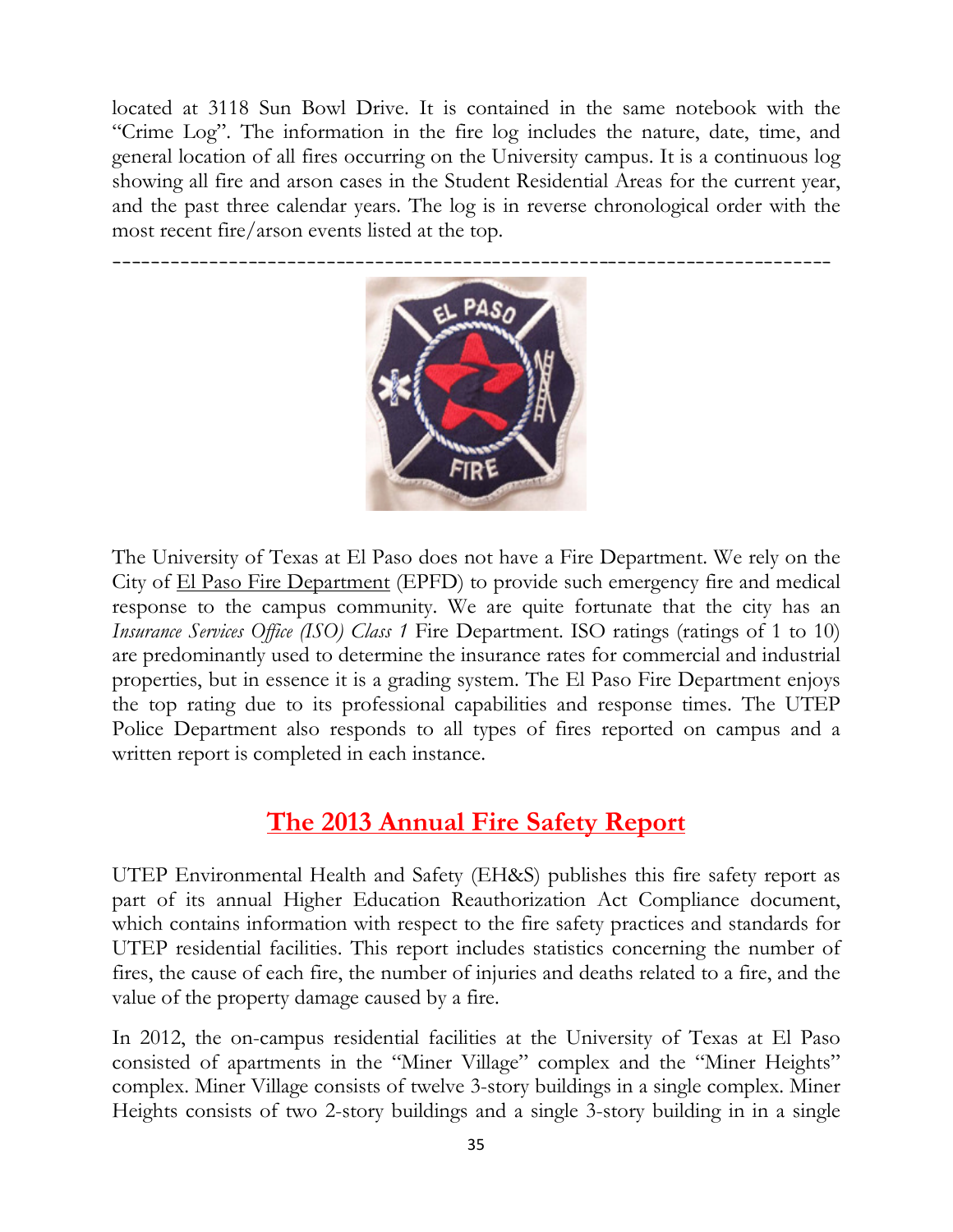complex. If smoke or other smoke-like situation occurs in a UTEP apartment building, or if a fire sprinkler flow causes a detection initiation, an automatic fire detection and alarm system will alert the occupants and the University Police Department (UTEP PD). Residents or Residence Life staff immediately evacuate the building and place a call to the UTEP PD Dispatcher at (915) 747-5611 or by dialing 911 regarding specifics of an evacuation incident. UTEP PD also initiates a response upon detection, as the department has direct communications with the El Paso Fire Department and can summon the fire department quickly through this communication link. UTEP PD will also notify the campus Environmental Health and Safety department at (915) 747-7124. If a member of the UTEP community finds evidence of a fire that has been extinguished, and the person is not sure whether UTEP PD has already responded, the community member should immediately notify UTEP PD to investigate and document the incident.

All of the dwellings within the Miner Village and Miner Heights apartments are individually monitored by the central fire alarm system with addressable smoke detection. In the event an individual apartment has a smoke detection incident, these detections do not cause sounding of the building alarm and do not result in an evacuation. Instead the sounder bases on the detector initiate an audible alert to the occupants of the dwelling unit and the PD dispatchers will send an officer to investigate the incident as a preventative measure against a fire or smoke incident resulting in property damage or injuries to occupants.

A review of the data for 2012 reveals 99 fire alarm detections that occurred of which 90% of all alarm incidents in residential facilities structures were recorded as smoke detections within individual dwelling units. And 94% of those alarms were due to excessive smoke generated during cooking.

There were three (3) cases of actual fires in 2012. It is likely in many cases that early detection of smoke caused by unattended cooking may have prevented an actual fire and subsequent damages because the timeliness of response allowed for immediate corrective actions. The building fire alarms installed in University Residential facilities are intended to alert residents of potential fire situations, and because of this community members are required to heed their warning and evacuate buildings immediately upon hearing a fire alarm in a facility. Upon evacuation, the residents shall move away from the building for their safety and to provide an unhindered access to the building by police and fire officials. Use the nearest stairwell and/or exit to leave the building immediately.

According to the UT System Fire and Life Safety Group and the UT System Office of General Counsel any fires that occur on the grounds of the residential facilities are to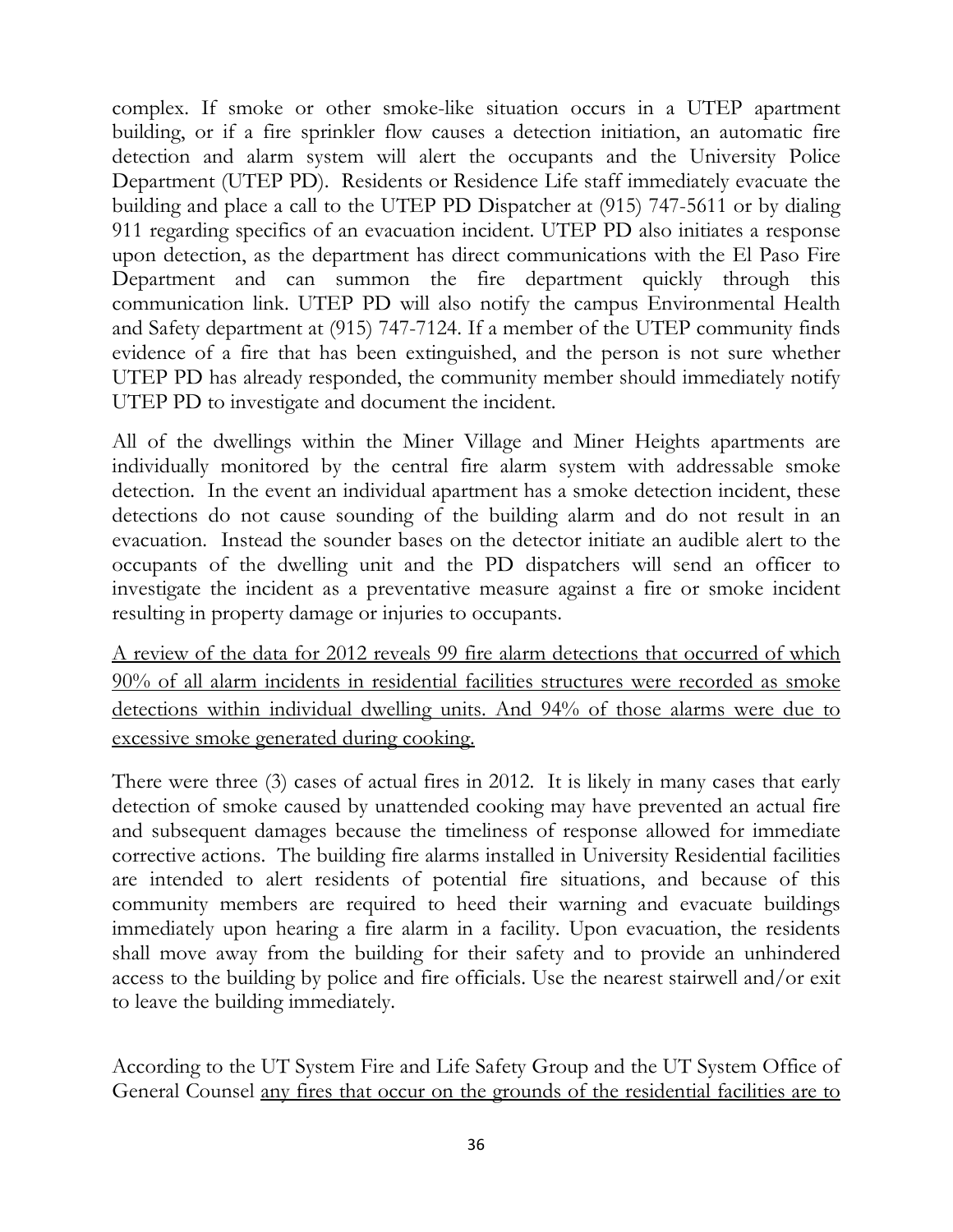be included in the Fire log as well as documented in the Fire Safety Report for the applicable year.

### Fire Protection Equipment/Systems

Every University apartment is protected by a fully automatic fire sprinkler system and is equipped with a smoke detection fire alarm system throughout. Fire alarms are monitored on site by Residential facilities staff and at UTEP PD dispatch 24 hours per day. Each apartment unit is also supplied with a fire extinguisher in the general area of the living room/kitchen.

### Policies Regarding Potential Fire Sources

Smoking is prohibited through the residential facilities complex. Microwaves are restricted to one only per apartment and any appliance with exposed heating elements cannot be used. Open flames such as candles and incense are not allowed. These and other rules and policies can be found in the Residence Life Online Handbook, which can be found at <u>http://sa.utep.edu/housing/residence-life-handbook/</u>

### Fire and Life Safety Inspections

The Office of Environmental Health & Safety conducts fire and life safety Inspections each year in all common areas. Residential facilities staff conducts inspections of all apartments once in the fall and once in the spring. Special attention is paid to the improper use of electrical cords, tampering with the sprinkler system or fire alarm, the prohibited use of open flame which includes, candles, smoking, or incense, or the use of halogen lamps. Smoking is prohibited in campus buildings and apartments. These inspections also include a general assessment of the cleanliness of the apartment rooms.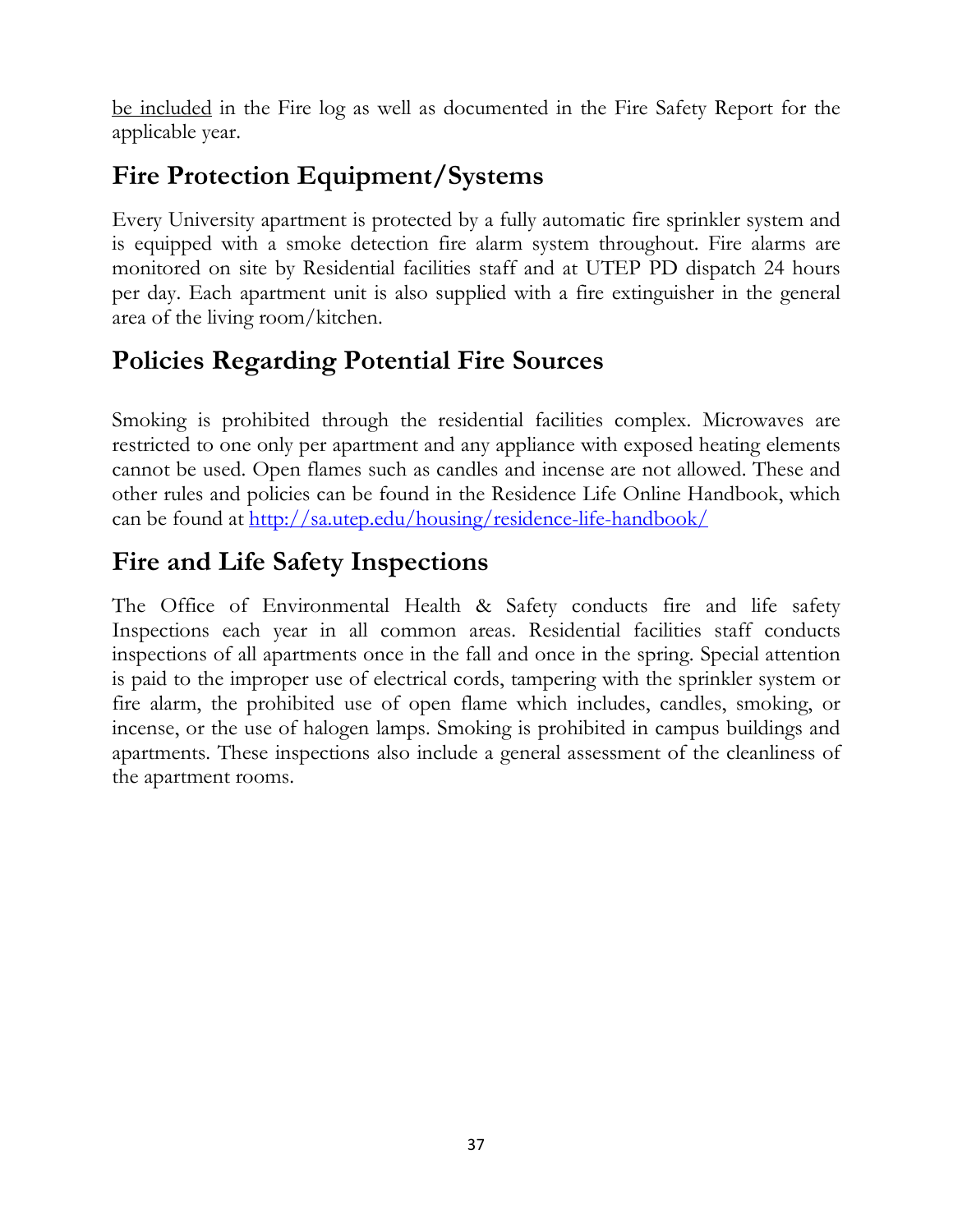#### **Statistics and Information Regarding Fires in UTEP Residential Facilities January 1, 2012 to December 31, 2012**

| Miner              | Total    | Fire   | Date   | Time  | Cause of fire   | <b>Number</b>    | <b>Number</b>             | Value of        |
|--------------------|----------|--------|--------|-------|-----------------|------------------|---------------------------|-----------------|
| <b>Village</b>     | fires in | number |        |       |                 | of               | $\underline{\mathbf{of}}$ | <b>Property</b> |
| <b>Residential</b> | each     |        |        |       |                 | <b>Injuries</b>  | Deaths                    | Damage          |
| Facility           | building |        |        |       |                 | that             | Related                   | <b>Caused</b>   |
|                    |          |        |        |       |                 | <b>Required</b>  | to Fire                   | by Fire         |
| (Hall name)        |          |        |        |       |                 | <b>Treatment</b> |                           |                 |
|                    |          |        |        |       |                 | at a             |                           |                 |
|                    |          |        |        |       |                 | Medical          |                           |                 |
|                    |          |        |        |       |                 | Facility         |                           |                 |
| Exterior           | None     | X      | X      | X     | $\mathsf{x}$    | X                | X                         | X               |
| Grounds            |          |        |        |       |                 |                  |                           |                 |
| Sacramento         | None     | X      | X      | X     | X               | X                | $\mathsf{x}$              | X               |
| <b>Mimbres</b>     | None     | X      | X      | X     | X               | X                | $\mathsf{x}$              | X.              |
| Hueco              | None     | X      | X      | X     | X               | X                | X                         | X               |
| Guadalupe          | None     | X      | X      | X     | X               | X                | $\mathsf{x}$              | X               |
| Franklin           | None     | X      | X      | X     | X               | X                | X                         | X               |
| Indio              | None     | X      | X      | X     | X               | X                | $\mathsf{x}$              | X               |
| Chisos             | None     | X      | X      | X     | X               | $\mathsf{x}$     | X                         | X               |
| Del Norte          | None     | X      | X      | X     | X               | X                | X                         | X               |
| Tinaja             | None     | X      | X      | X     | X               | X                | X                         | X               |
| <b>Davis</b>       | 1 fire   |        | Oct 13 | 04:40 | A "hookah" fell | $\mathbf 0$      | $\mathbf{0}$              | \$98            |
|                    |          |        |        |       | onto a sofa and |                  |                           |                 |
|                    |          |        |        |       | it began to     |                  |                           |                 |
|                    |          |        |        |       | smolder         |                  |                           |                 |
| Capitan            | None     | X      | X      | X     | X               | X                | X                         | X               |
| Eagle              | None     | X      | X      | X     | X               | $\mathsf{x}$     | X                         | X               |

| <b>Miner</b>        | Total       | Fire           | Date          | Time  | Cause of fire                                                                         | <b>Number</b>    | <b>Number</b> | Value of        |
|---------------------|-------------|----------------|---------------|-------|---------------------------------------------------------------------------------------|------------------|---------------|-----------------|
| <b>Heights</b>      | fires in    | number         |               |       |                                                                                       | $\mathbf{p}$     | $\mathbf{p}$  | <b>Property</b> |
| <b>Residential</b>  | <u>each</u> |                |               |       |                                                                                       | <b>Injuries</b>  | Deaths        | Damage          |
| Facility            | building    |                |               |       |                                                                                       | that             | Related       | <b>Caused</b>   |
|                     |             |                |               |       |                                                                                       | <b>Required</b>  | to Fire       | by Fire         |
| (Hall name)         |             |                |               |       |                                                                                       | <b>Treatment</b> |               |                 |
|                     |             |                |               |       |                                                                                       | at a             |               |                 |
|                     |             |                |               |       |                                                                                       | Medical          |               |                 |
|                     |             |                |               |       |                                                                                       | <b>Facility</b>  |               |                 |
| Exterior<br>Grounds | None        | X              | X             | X     | X                                                                                     | X                | X             | X               |
| Cottonwood          | 2 fires     |                | <b>Aug 30</b> | 12:32 | <b>Student was</b><br>cooking -<br>grease fire<br>ensued                              | $\Omega$         | $\mathbf{0}$  | \$4953          |
|                     |             | $\overline{2}$ | June 6        | 21:05 | <b>Student</b><br>dropped a<br>cigarette onto<br>carpet and it<br>began to<br>smolder | $\mathbf{0}$     | $\mathbf 0$   | \$95            |
| Ocotillo            | None        | X              | X             | X     | x                                                                                     | X                | X             | X               |
| Mesquite            | None        | X              | x             | X     | x                                                                                     | X                | X             | X               |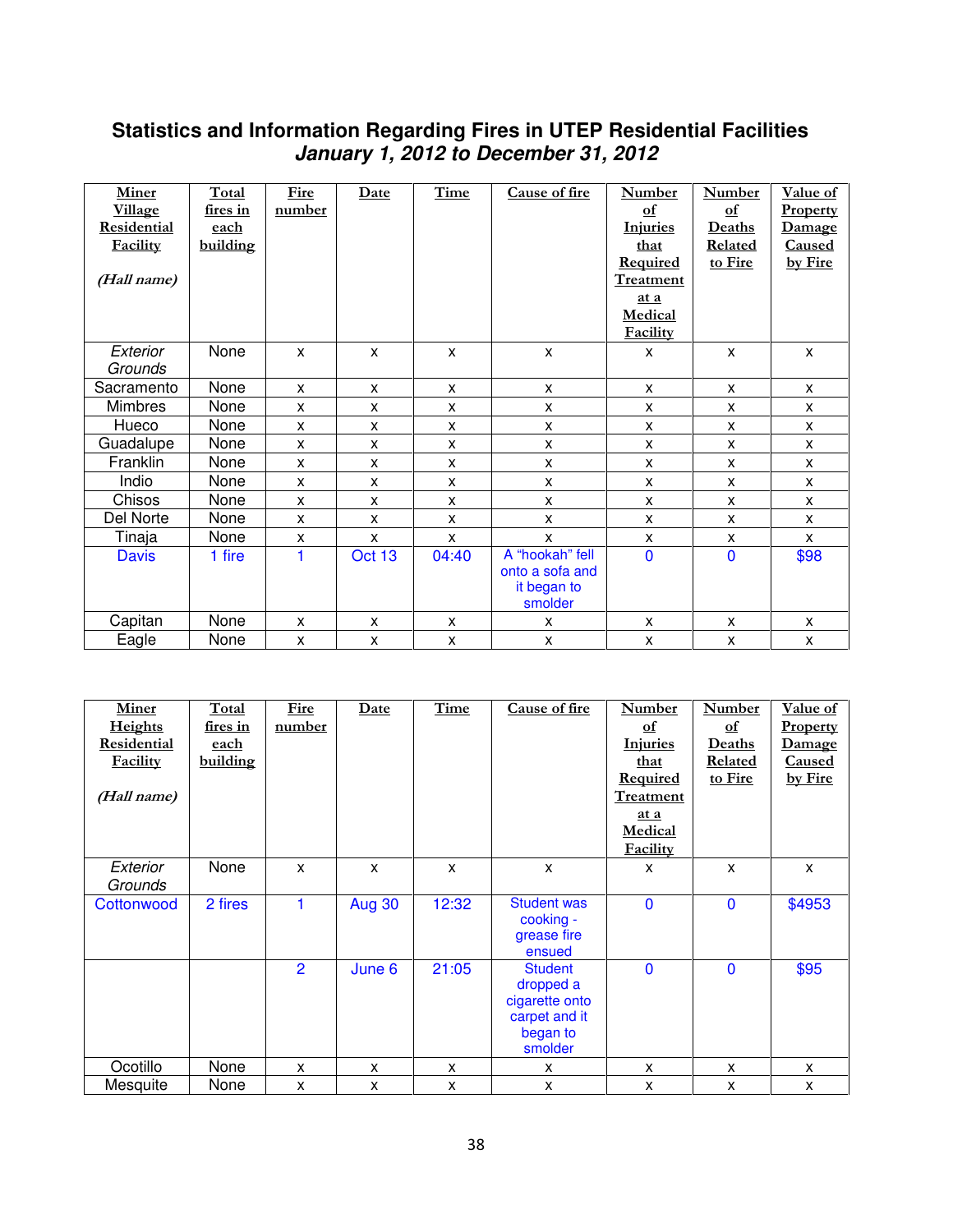### **Fire Safety Amenities in UTEP Residential Facilities**

| <b>Miner</b>   | Fire Alarm        | Partial *                | $Full$ **        | <b>Smoke</b>     | Fire           | Evacuation      | Number               |
|----------------|-------------------|--------------------------|------------------|------------------|----------------|-----------------|----------------------|
| Village        | <u>Monitoring</u> | <u>Sprinkler</u>         | <u>Sprinkler</u> | <b>Detection</b> | Extinguisher   | Plans &         | of                   |
| Residential    | Done On           | <b>System</b>            | <b>System</b>    |                  | <b>Devices</b> | <b>Placards</b> | evacuation           |
| Facility       | <u>Site - by</u>  |                          |                  |                  |                |                 | <u>(fire) drills</u> |
|                | UTEP PD           |                          |                  |                  |                |                 | <u>each</u>          |
|                |                   |                          |                  |                  |                |                 | academic             |
|                |                   |                          |                  |                  |                |                 | year                 |
| Sacramento     | Yes               | $\overline{\phantom{0}}$ | Yes              | Yes              | Yes            | By Web          | $\mathbf{2}$         |
| <b>Mimbres</b> | Yes               | $\overline{\phantom{0}}$ | Yes              | Yes              | Yes            | By Web          | 2                    |
| Hueco          | Yes               | $\overline{\phantom{0}}$ | Yes              | Yes              | Yes            | By Web          | 2                    |
| Guadalupe      | Yes               | -                        | Yes.             | Yes              | Yes            | By Web          | 2                    |
| Franklin       | Yes               | -                        | Yes.             | Yes              | Yes            | By Web          | 2                    |
| Indio          | Yes               | $\overline{\phantom{0}}$ | Yes.             | Yes              | Yes            | By Web          | 2                    |
| Chisos         | Yes               | $\overline{\phantom{0}}$ | Yes.             | Yes              | Yes            | By Web          | 2                    |
| Del Norte      | Yes               | $\overline{\phantom{0}}$ | Yes.             | Yes              | Yes            | By Web          | 2                    |
| Tinaja         | Yes               | $\overline{\phantom{0}}$ | Yes              | Yes              | Yes            | By Web          | 2                    |
| Davis          | Yes               | $\overline{\phantom{0}}$ | Yes              | Yes              | Yes            | By Web          | 2                    |
| Capitan        | Yes               | $\overline{\phantom{0}}$ | Yes              | Yes              | Yes            | By Web          | 2                    |
| Eagle          | Yes               |                          | Yes              | Yes              | Yes            | By Web          | $\overline{2}$       |

| Miner<br><b>Heights</b><br>Residential<br><b>Facility</b> | Fire Alarm<br>Monitoring<br>Done On<br>Site - by<br>UTEP PD | Partial $*$<br>Sprinkler<br><b>System</b> | $Full$ **<br>Sprinkler<br><b>System</b> | <b>Smoke</b><br>Detection | Fire<br><b>Extinguisher</b><br><b>Devices</b> | Evacuation<br>Plans &<br>Placards | Number<br>$\Omega$<br>evacuation<br>(fire) drills<br><u>each</u><br>academic<br><u>vear</u> |
|-----------------------------------------------------------|-------------------------------------------------------------|-------------------------------------------|-----------------------------------------|---------------------------|-----------------------------------------------|-----------------------------------|---------------------------------------------------------------------------------------------|
| Cottonwood                                                | Yes                                                         |                                           | Yes                                     | Yes                       | Yes                                           | By Web                            | 2                                                                                           |
| Ocotillo                                                  | Yes                                                         |                                           | Yes                                     | Yes                       | Yes                                           | By Web                            | 2                                                                                           |
| Mesquite                                                  | Yes                                                         | $\overline{\phantom{0}}$                  | Yes                                     | Yes                       | Yes                                           | By Web                            | 2                                                                                           |

\* Partial Sprinkler System is defined as having sprinklers in the common areas only. \*\* Full Sprinkler System is defined as having sprinklers in all areas required by code.

### FIRE SAFETY - TRAINING AND EDUCATION

It is policy that Residence Life Assistants (RLA's) receive a minimum 40 hours training at the beginning of each semester with weekly follow-up sessions. This training includes fire safety and procedures to follow in case a fire alarm is activated. The RLA's are a valuable first line of response in case of fire.

A fire log is available for review 24 hours a day on the UTEP PD website at www.utep.edu/police or is also available at the UTEP Police Station located at 3118 Sun Bowl Drive. It is contained in the notebook with the "Crime and Incident Log".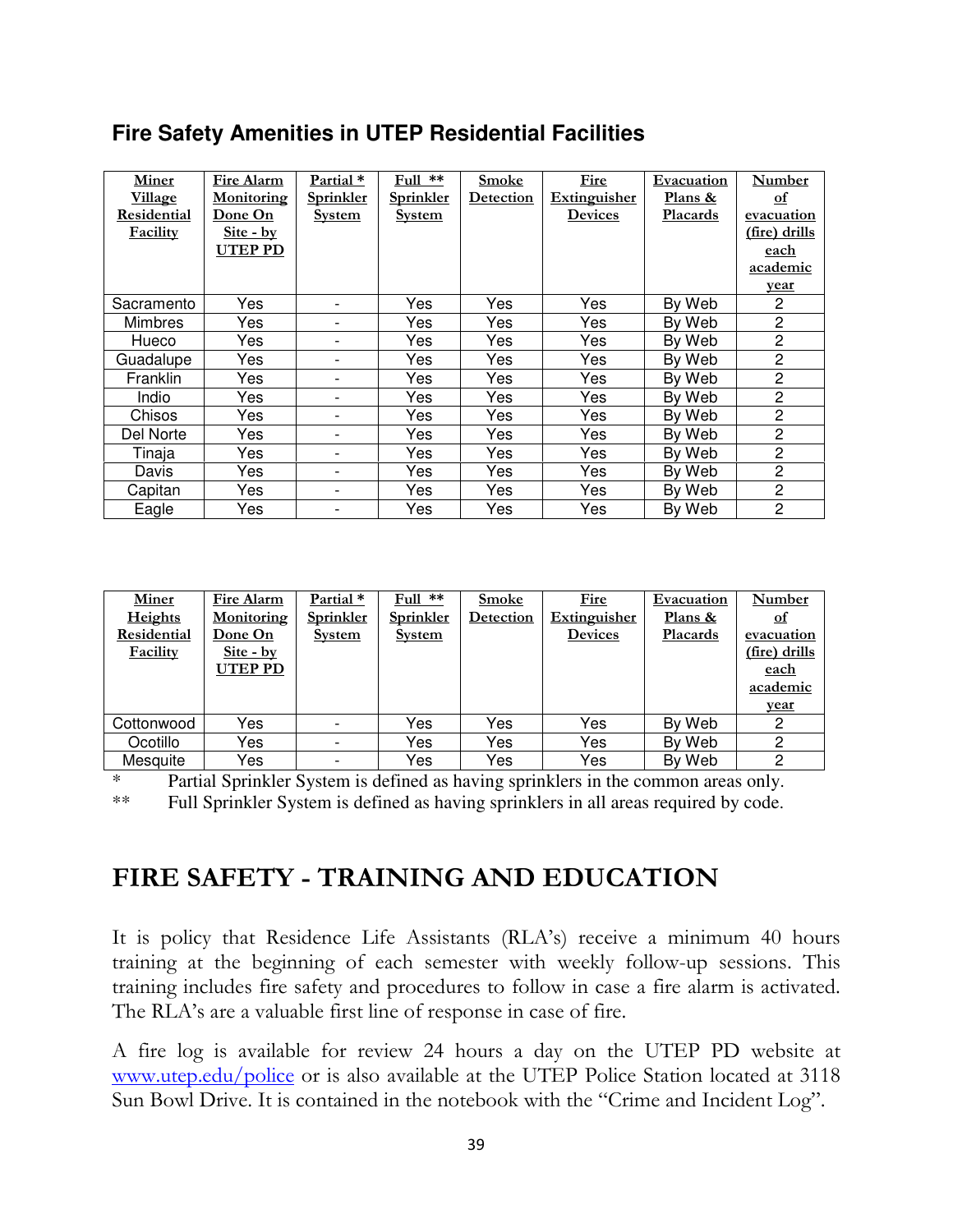The program "Have an Exit Strategy" is presented for students, especially student residents, to make them aware of their surroundings and to note additional exits from buildings. This program, provided due to financial support of FEMA and orchestrated by the Texas State Fire Marshal's Office, is designed to promote situational awareness in order to prevent the loss of life among higher education communities that has unfortunately occurred within the last few years in nightclubs or other gathering places that university students frequent.

--------------------------------------------------------------------------

### Emergency Response

The University has developed an Incident Manual that includes information about CERT (Community Emergency Response Teams), University operating status parameters; incident priorities and performance expectations; shelter-in-place and evacuation guidelines; and local contingency and continuity planning requirements. University departments are responsible for developing contingency plans and continuity of operations plans for their staff and areas of responsibility. The University conducts exercises each year, which have included table top exercises, field exercises, and tests of the emergency notification systems on campus. These tests are designed to assess and evaluate the emergency plans and capabilities of the institution.

University of Texas at El Paso Police Officers and Public Safety Officers have received training in Incident Command and Responding to Critical Incidents on campus. When a serious incident occurs that causes an immediate threat to the campus, the first responders to the scene are usually the UTEP Police Department, the El Paso Police Department, and the El Paso Fire Department. All typically respond and work together to manage the incident. Depending on the nature of the incident, other UTEP Departments and other city, county, state, or federal agencies could also be involved in responding to the incident.

General information about the emergency response and evacuation procedures for UTEP is publicized each year as part of the institution's Clery compliance efforts and that information is available on the UTEP PD website. Detailed information about and updates to the UTEP Incident Manual, and Departmental Contingency and Continuity Plans are available at www.utep.edu/emergency

### Notification to the University Community about an Immediate Threat

The UTEP Executive Vice President for Advancement and Oversight and the University Communications Office receive information from various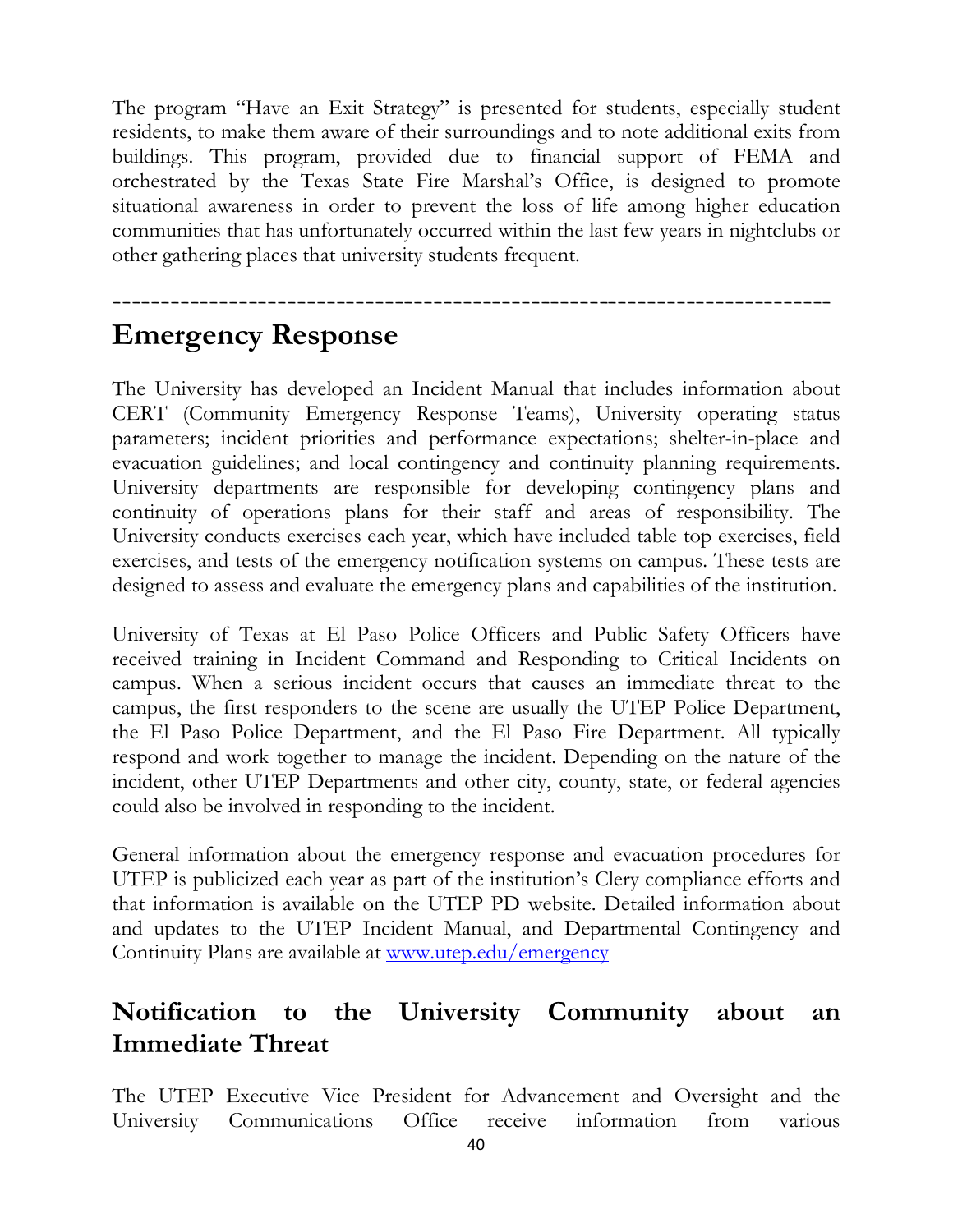offices/departments on campus, such as the UTEP Police Department and the Office of Environmental Health and Safety (EH&S). If UTEP Police Department or EH&S confirms that there is an emergency or dangerous situation that poses an immediate threat to the health or safety of some or all members of the UTEP community, VPAO, and University Communications will collaborate to determine the content of the message and will use some or all of the systems described below to communicate the threat to the UTEP Community or to the appropriate segment of the community, if the threat is limited to a particular building or segment of the population. VPAO and University Communications will, without delay and taking into account the safety of the community, determine the content of the notification and initiate the notification system, unless issuing a notification will, in the judgment of the first responders (including, but not limited to: UTEP Police Department, the El Paso Police Department, the El Paso Fire Department/Medical Services), compromise the efforts to assist a victim or to contain, respond to, or otherwise mitigate the emergency.

In the event of a serious incident which poses an immediate threat to members of the UTEP community, the University has various systems in place for communicating information quickly. Some or all of these methods of communication may be activated in the event of an immediate threat to the UTEP campus community. These methods of communication include network emails, the UTEP Today video signage system located in selected buildings, and emergency messages that scroll across computer screens when logged into the UTEP web.

UTEP also utilizes a text message service called "Miner Alert". This is the main source for notification to the campus community regarding immediate threats. To register your cell phone to receive "Miner Alert", go to https://adminapps.utep.edu/sso/default.aspx?redirectURL=http%3a%2f%2fmy.utep .edu%2fmyhome.aspx and log in with your UTEP ID and password to register. "Miner Alert" can deliver messages to subscribers on AT&T, T-Mobile, Verizon, Sprint, Nextel, Boost, Dobson, Cellular One, Alltel, US Cellular, and Centennial Wireless.

The University will post updates during a critical incident on the UTEP website. Several buildings are equipped with the Cooper system; this outdoor notification system has strategically placed speakers throughout the campus to facilitate communication through a Public Address system. Members of the larger UTEP community interested in receiving information about emergencies on campus should enroll with the emergency text message system (Miner Alert).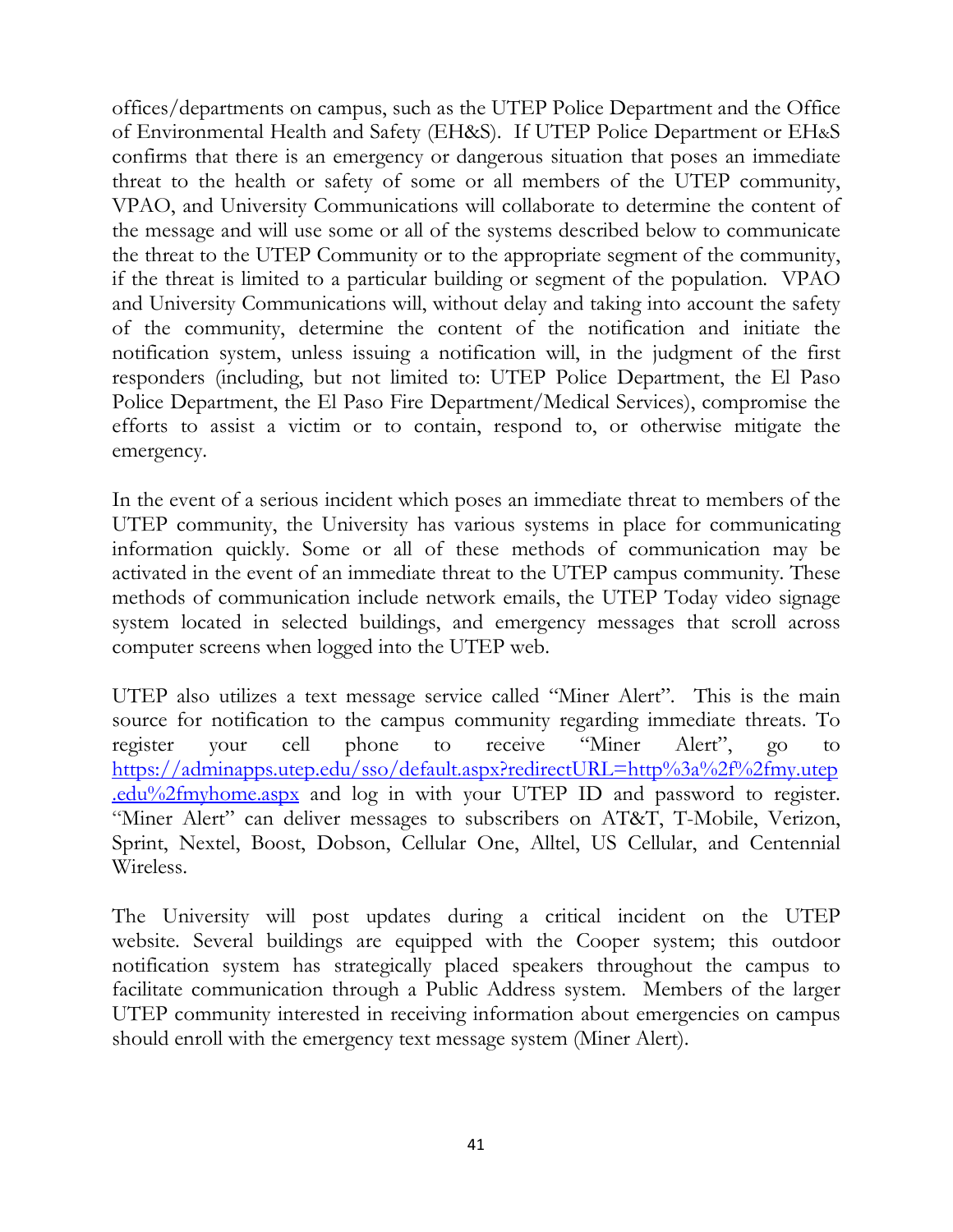### Emergency Evacuation Procedures

In cases where there is an imminent and immediate threat to the university community, UTEP has designed a redundant notification system that employs campus-wide text messages, voice messages, emails, web pages and city sirens that are public address capable. In addition, low-tech solutions include bullhorns, walkietalkies, and runners delivering messages by word of mouth, all with the goal of campus community notification, regardless of disaster-related communication failures. Primary notification is made through Miner Alert., the university's text messaging service.

When the need to evacuate the campus arises, fire alarms may be utilized. Faculty and staff will advise students to evacuate to the areas around buildings. Cars may not be allowed to leave the campus to permit access by emergency vehicles or other persons injured in parking lots.

Residence Life Assistants will assist in the evacuation of student housing.

Evacuation drills are coordinated by the Office of Environmental Health and Safety with the UTEP Police each semester for all residential facilities. Emergency response and evacuation procedures are tested at least twice each year. Students learn the locations of the emergency exits in the buildings and are provided guidance about the direction they should travel when exiting each facility for a short-term building evacuation. Students are not advised in advance about the designated locations for long-term evacuations because those decisions are affected by time of day, location of the building being evacuated, the availability of the various designated emergency gathering locations on campus, and other factors such as the location and nature of the threat. In both cases, UTEP PD and Department of Residence Life staff on the scene will communicate information to students regarding the developing situation or evacuation status changes.

The purpose of evacuation drills is to prepare building occupants for an organized evacuation in case of fire or other emergency. At UTEP, evacuation drills provide education and training to occupants on fire safety issues specific to their building. During the drill, occupants 'practice' drill procedures, and familiarize themselves with the location of exits and the sound of the fire alarm. In addition to educating occupants of buildings of evacuation procedures during the drills, the process also provides the University an opportunity to test the operation of fire alarm system components.

Evacuation drills are monitored by the UTEP Police Department, the Office of Environmental Health and Safety and Department of Residence Life to evaluate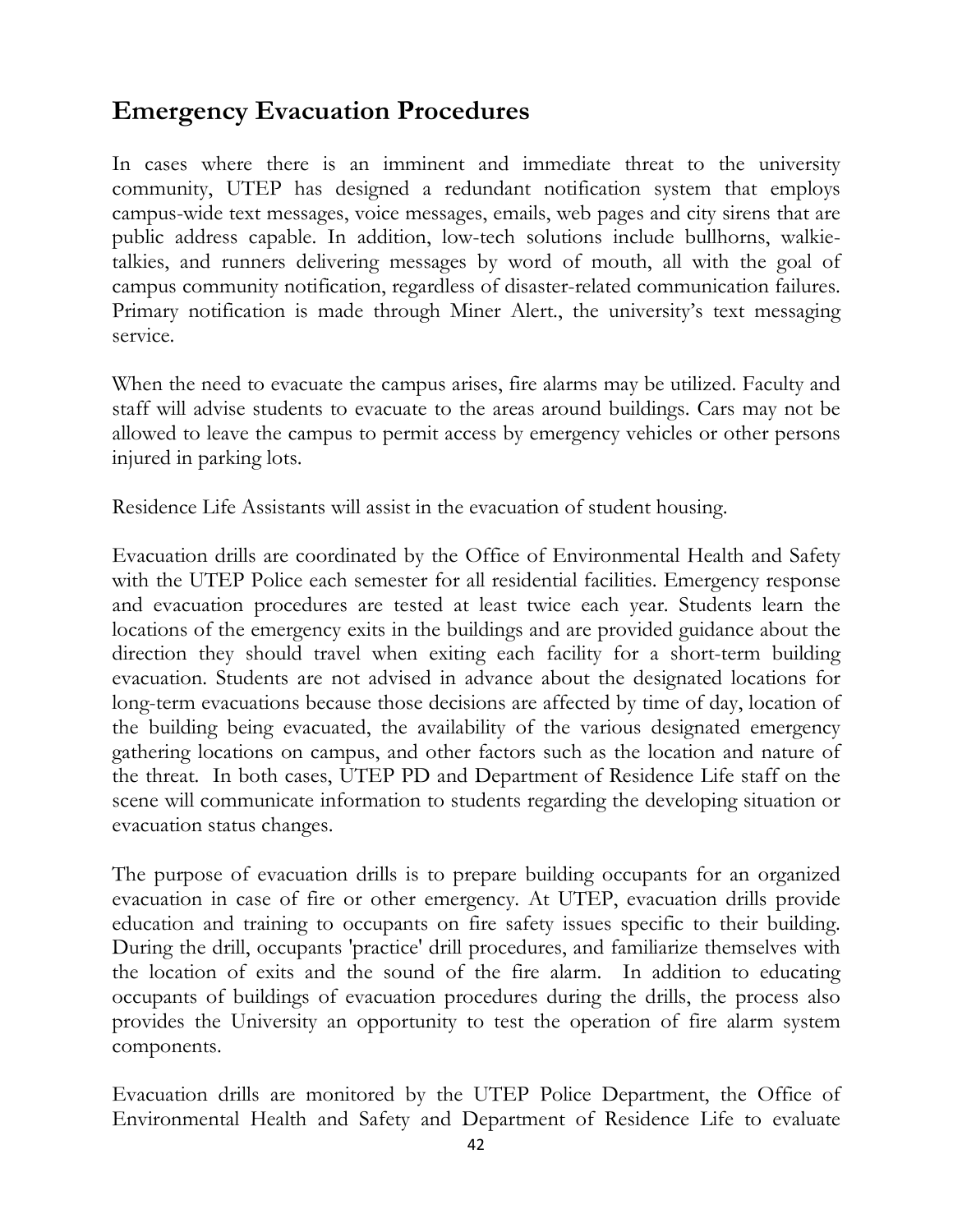egress and behavioral patterns. Reports are prepared by participating departments which identify deficient equipment so repairs can be affected immediately. Recommendations for improvement are also submitted for consideration.

Students receive information about evacuation and shelter in place procedures during their first residence hall meetings and during other educational sessions that they can participate in throughout the year. Resident Life Assistants are trained in these procedures as well and act as an ongoing resource for the students living in residential facilities. Residents can also refer to the Department handbook at: http://studentaffairs.utep.edu/Portals/232/docs/2007handbook1.pdf

The Office Environmental Health and Safety conducts numerous announced and unannounced drills and exercises each year and conducts follow-through activities, designed for assessment and evaluation of emergency plans and capabilities. The UTEP Police Department coordinates announced and unannounced evacuation drills each semester, as described above, to test the emergency response and evacuation procedures and they are also designed to assess and evaluate the emergency evacuation plans and capabilities. UTEP will publish a summary of its emergency response and evacuation procedures in conjunction with at least one drill or exercise each calendar year.

#### Shelter in Place Procedures - What it means to "Shelter in Place

If an incident occurs and the buildings or areas around where you are become unstable, or if the air outdoors becomes dangerous due to toxic or irritating substances in the air, it is usually safer to stay indoors, because leaving the area may expose you to that danger. Thus, to "shelter in place" means to make a shelter of the building that you are in, and with a few adjustments this location can be made even safer and more comfortable until it is safe to go outside.

#### Basic "Shelter in Place" Guidance

If an incident occurs and the building you are in is "not" damaged, stay inside-seeking an interior room-until you are told it is safe to come out. If your building is damaged, take your personal belongings (purse, wallet, UTEP Miner Gold card, etc.) and follow the evacuation procedures for your building (close your door, proceed to the nearest exit use the stairs instead of the elevators). Once you have evacuated, seek shelter at the nearest University building quickly. If the police or fire department personnel are on the scene, follow their directions.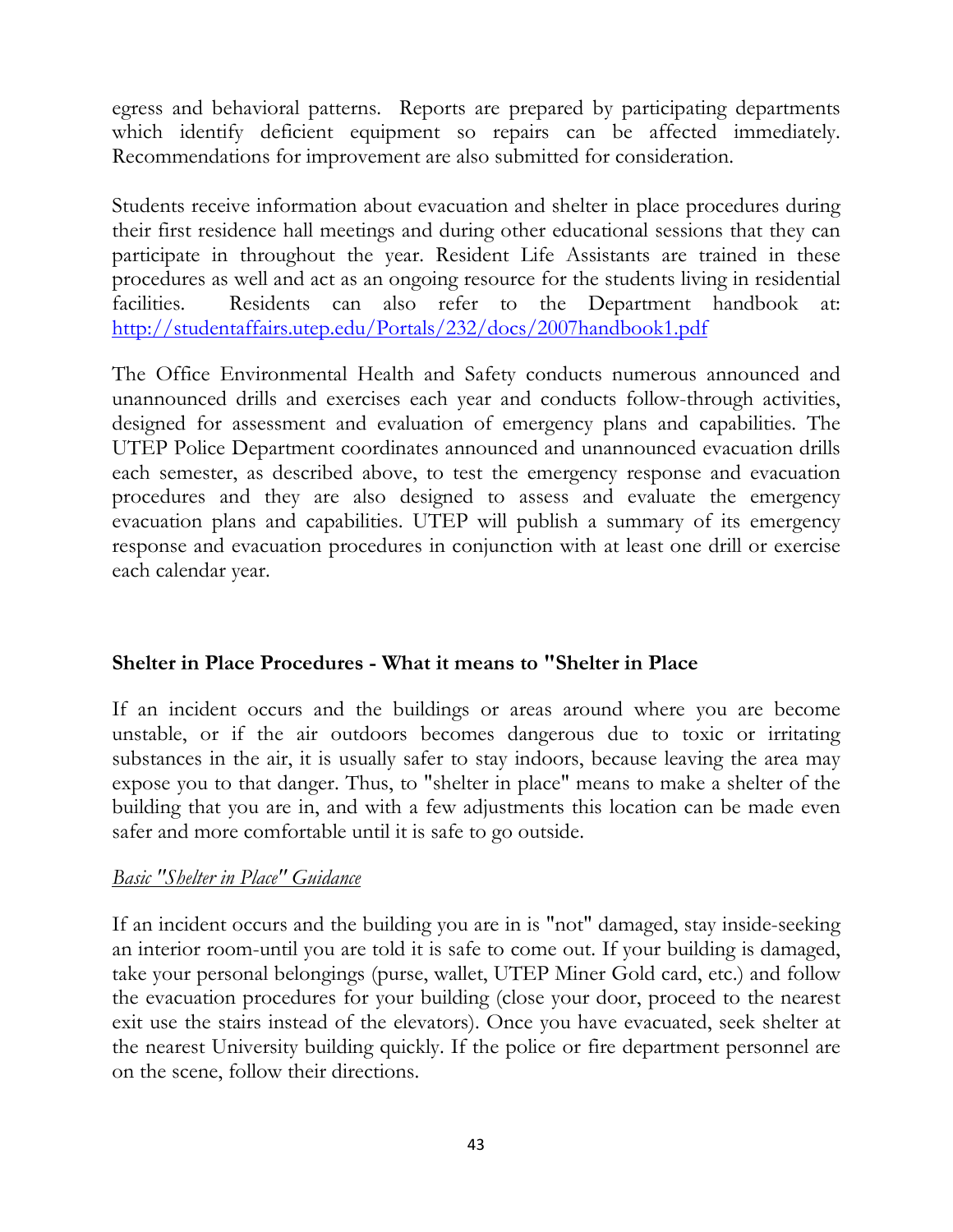#### How to Prepare to "Shelter in Place"

Although it is unlikely that you will ever need to shelter in place, it is helpful to know what to do just in case. The longest you should expect to stay inside is about 12 hours-usually less. A few simple items can make it easier and more comfortable should you ever need to shelter in place on campus. First, keep a supply of required medications with you. The following additional items would be good to keep in the place where you spend the most time-your residence hall room or office-to support your personal comfort:

- Extra prescription medicine (if you need to take it during the period of shelter in place or in case local pharmacies don't open immediately following the incident).
- First aid supplies
- Non-perishable food and bottled water (Most bottled water is good for about six months. If the bottle does not have an expiration date on, mark the date of purchase.)
- Flashlight
- Battery-operated radio
- Extra batteries
- A telephone (Remember during a crisis, telephone services may not be available.)

#### How You Will Know to "Shelter in Place"

A shelter in place notification can come from several sources, including the UTEP Police Department, Resident Life Assistants, other University employees, the federal or local government, and the El Paso Police Department. Notification of a need to shelter in place also may come over the radio and television. In addition, the University can announce the need to shelter in place on campus through building public address systems, or via any of the communication methods described above in the "Notification to the UTEP Community about an Immediate Threat" section of this document.

#### How to "Shelter in Place"

No matter where you are, the basic steps of shelter in place will generally remain the same. Should the need ever arise; follow these steps, unless instructed otherwise by local emergency personnel:

1. If you are inside, stay where you are. Collect any emergency shelter in place supplies and a telephone to be used in case of emergency. If you are outdoors, proceed into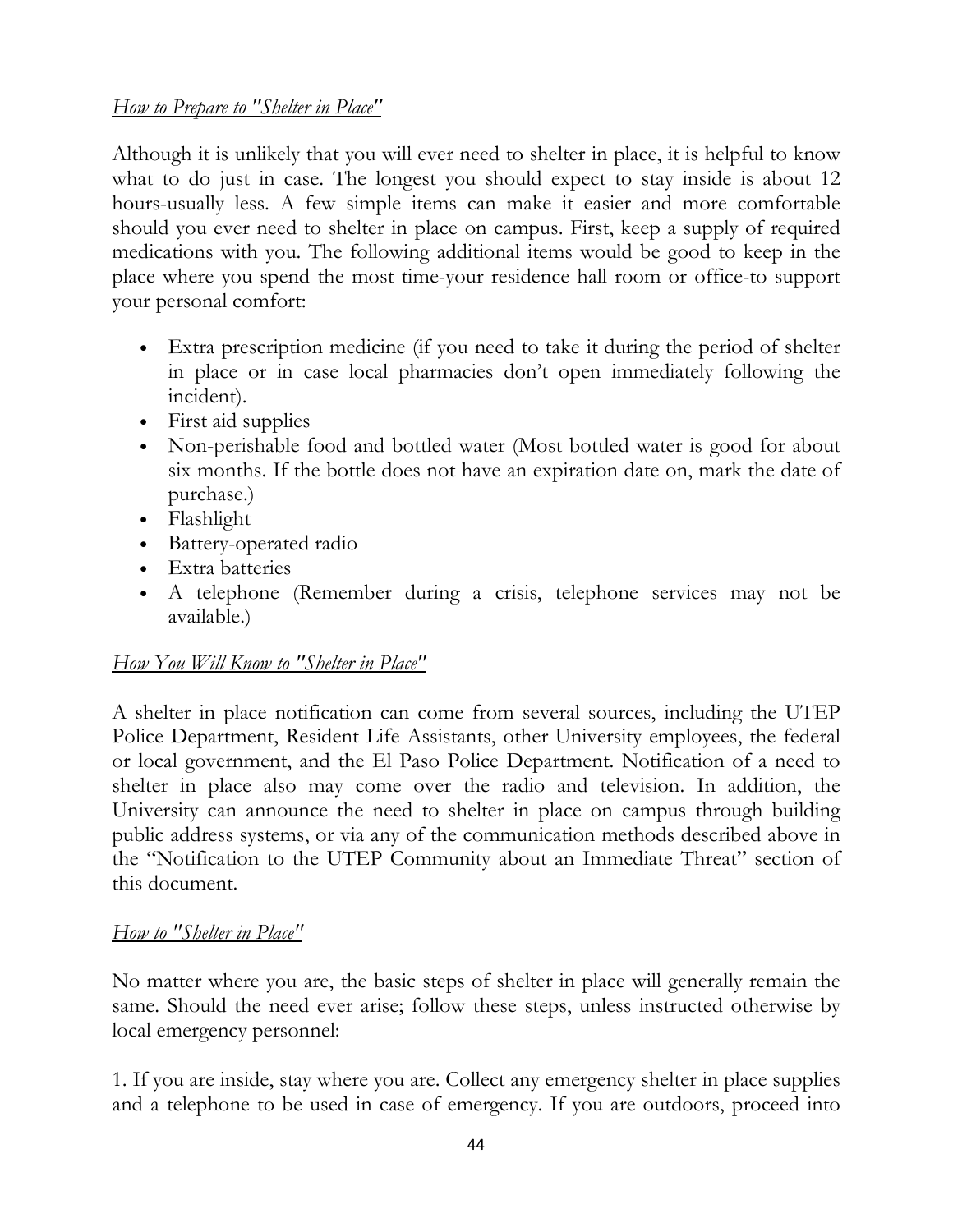the closest building quickly or follow instructions from emergency personnel are on the scene.

2. Locate a room to shelter inside. It should be:

-An interior room;

-Above ground level; and

-Without windows or with the least number of windows. If there is a large group of people inside a particular building, several rooms maybe necessary.

3. Shut and lock all windows (tighter seal) and close exterior doors.

4. Turn off air conditioners, heaters, and fans.

5. Close vents to ventilation systems as you are able. (University staff will turn off ventilation as quickly as possible.)

6. Make a list of the people with you and ask someone (Resident Life Assistants, faculty, or other staff) to call the list in to UTEP PD so they know where you are sheltering. If only students are present, one of the students should call in the list.

7. Turn on a radio or TV and listen for further instructions.

8. Make yourself comfortable.

### Other weather related emergencies

In the event of a weather related emergency, such as a tornado or other severe thunderstorm, students, faculty, and staff are encouraged to heed the following precautions:

•If a tornado warning is issued, seek shelter immediately inside an interior room within the building in which you are located or nearest to your location at the time of the warning. Stay away from windows, doors, and outside walls.

•Do not drive to shelter, unless you are already in a vehicle when the warning is issued, then drive to the nearest building or seek shelter in a ditch or ravine.

•Never try to outrun a tornado in your vehicle.

•If you are in a building, go to the designated shelter area. Interior halls on the lowest floors are usually best. Go to an interior room on the lowest level (e.g., bathroom, closet, hall, etc.). Get under a piece of sturdy furniture if possible. Stay away from all windows.

### General Crime Prevention Tips

 $\triangleright$  Avoid walking alone, particularly after dark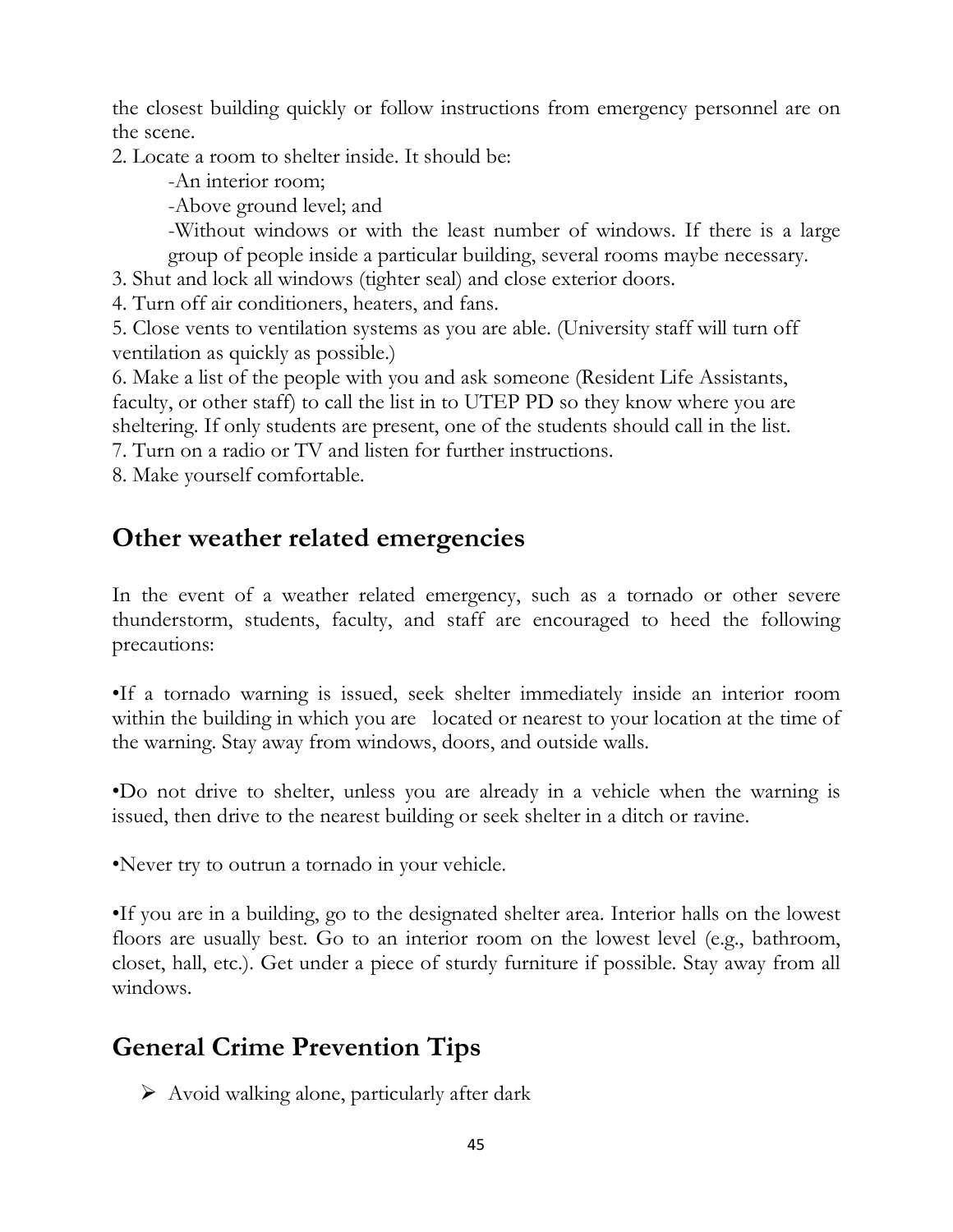- Contact University Police at (915) 747-5611 for a Public Safety Escort Service available 24 hrs
- $\triangleright$  Be alert of your surroundings
- $\triangleright$  Use the "Buddy System" when walking alone at night
- $\triangleright$  Avoid shortcuts. The shortest route is not always the safest route. Walk along the mid-point between curbs and buildings and away from alleys and bushes.
- Dress for mobility, particularly after dark.
- $\triangleright$  Avoid deserted areas, poorly lit streets, alleys, and pathways.
- $\triangleright$  Never jog alone after dark.
- $\triangleright$  When walking or jogging, go against the flow of traffic; that makes it harder for motorists to bother you. (If harassed from a car, walk or run in the opposite direction. Scream if you are truly frightened.)
- Do not jog while wearing stereo headphones. It's important to be alert to what's happening around you.

### Personal Safety Tips:

### Personal Vehicle:

- **SCAN** the area
- Have your keys out and ready
- $\blacksquare$  Do not overload yourself with packages
- As you enter your vehicle, quickly scan the back seat area
- **Lock all doors once inside the vehicle**
- Do not open the door to strangers
- Keep all valuables out of sight, Lock them in the trunk.
- **Park in well lighted areas**
- If you drive a small car, avoid parking next to a big car or truck
- Never let your gas indicator fall bellow 1/4 full

### In a Building

- Be aware of your surroundings
- Be alert
- Avoid isolated corridors or hallways
- Avoid entering an elevator occupied by only one person
- In an elevator, stand near the controls and locate the emergency button

### Personal Property

- Never leave your valuables unattended
- Register, engrave, mark, and/or photograph all your valuables including bicycles, stereos, jewelry, vehicles, computers, etc.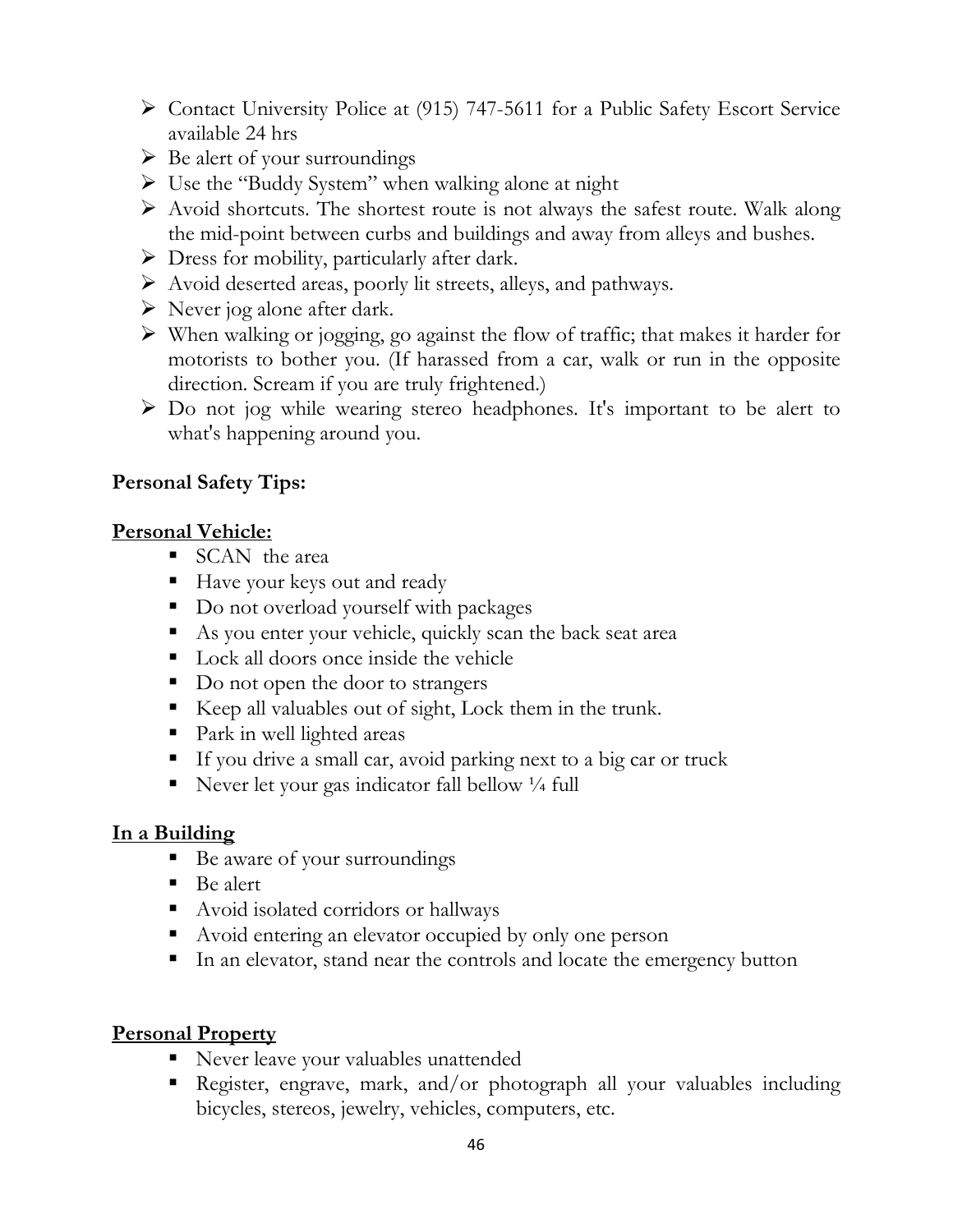- Hide your valuables in the trunk
- Remember: Hide Your Valuables, Lock Your Car & Take Your Keys

### Protecting Yourself

- Always be aware of your surroundings
- Know your campus and the location of emergency phones
- At night use the "Buddy System", travel in groups
- Call University Police for a Public Safety Escort (915) 747-5611
- **Never accept a ride from a stranger**
- **Never offer rides to strangers**
- Keep your automobile locked at all times
- Do not park in unsafe or dimly lit areas
- Always have your keys ready when walking to your vehicle or dorm
- Always check the back seat of your car before getting in
- When using the ATM, be sure to have someone with you
- **Never leave personal belongings unattended**

### **Security in the Student Resident Housing Areas**

- Keep your room door locked when you are napping or sleeping
- Never leave your door open, even if you will be gone for only a few minutes
- Always lock doors, screens, and windows to prevent uninvited access to your room
- Don't mark your room key or key chain with name address, or telephone number.
- Do not give anyone a key to your room
- Do not leave valuables in plain sight
- Never let strangers into your apartment. This puts you and others at risk
- Have your keys ready when approaching your room or apartment
- Don't open your door to solicitors
- Use the peephole on the door so you can look out and see who is on the other side
- Report lost or stolen keys immediately to Resident Assistants or University Police
- Report suspicious activities to University Police at (915) 747-5611
- Emergency 9-1-1 ( Police, Fire & Ambulance)
- Call University Police for a Public Safety Escort Service 24 hours a day (915) 747-5611